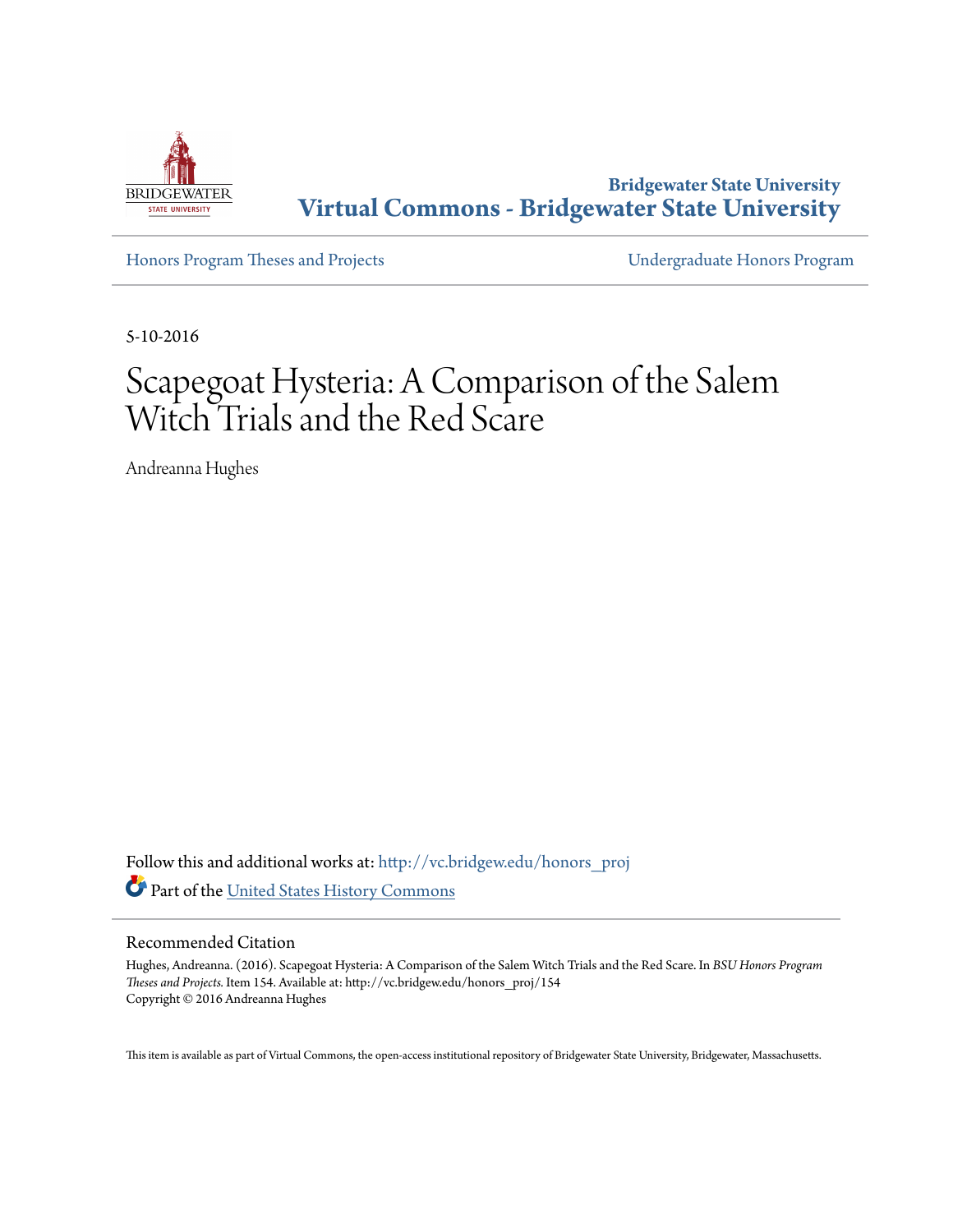Scapegoat Hysteria: A Comparison of the Salem Witch Trials and the Red Scare

Andreanna Hughes

Submitted in Partial Completion of the Requirements for Departmental Honors in History

Bridgewater State University

May 10, 2016

Dr. Paul Rubinson, Thesis Director Dr. Margaret Lowe, Committee Member Dr. Erin O'Connor, Committee Member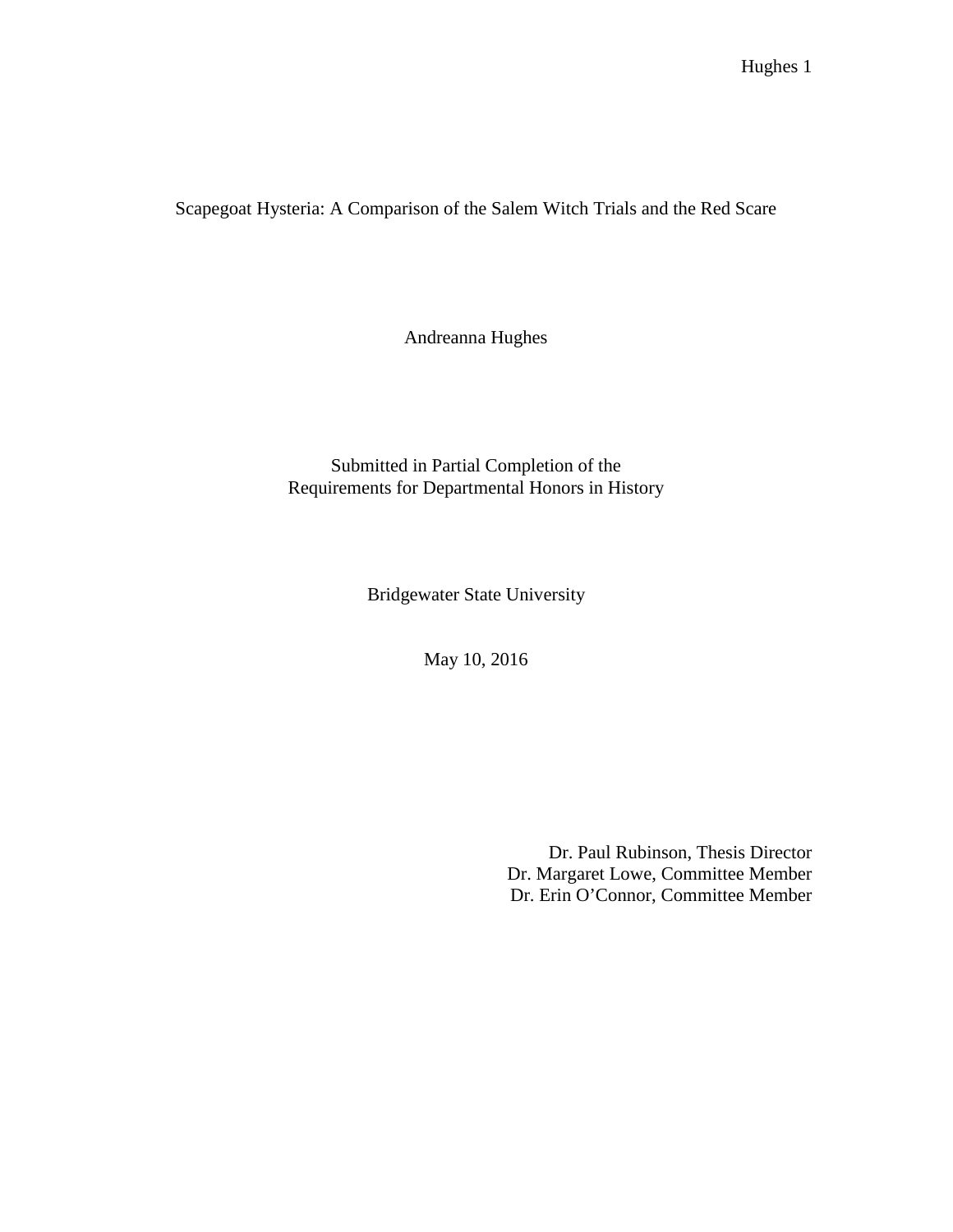Scapegoat Hysteria: A Comparison of the Salem Witch Trials and the Red Scare

The worries of many U.S. citizens currently revolve around safety and security risks. The threats that are of the most concern are Islamic terrorist groups such as ISIS whose actions have been in the news for several years. Closer to home, the events of the Boston bombing in April 2013, the Paris attacks in November 2015, and the San Bernardino shootings in December 2015 all caused further alarm. Such actions by Islamic extremists have worried some fearful U.S. citizens that all Muslims are terrorists. At the same time, some U.S. citizens are troubled by border security and the loss of jobs that are being filled by Mexican immigrants who enter the United States illegally. The mindset of fear is influencing powerful people within the United States to use it to their advantage. Republican presidential candidate Donald Trump is doing just that in winning the support of many U.S. citizens. Weeks before the Iowa caucus, the leading Republican candidate made several proposals that he will enforce if elected President. Not surprisingly, these promises are driven by the fears of U.S. citizens, thus giving him more leeway to be as reactionary as he chooses. Trump has proposed two reactionary ideas that stem from what he views as two supposedly dangerous cultural populations: providing an expensive wall between southern states and Mexico "to prevent immigrants from illegally crossing over the US border [from] Mexico," registering every Muslim citizen with clothing identification, and a "total and complete

<span id="page-2-0"></span><sup>&</sup>lt;sup>1</sup> Amanda Holpuch, "Trump re-ups Controversial Muslim ban and Mexico Wall in First Campaign Ad," *theguardian*, January 4, 2016, accessed February 3, 2016, http://www.theguardian.com/us-news/2016/jan/04/donald-trump-great-again-firstcampaign-ad-isis-mexico-wall-muslim-ban.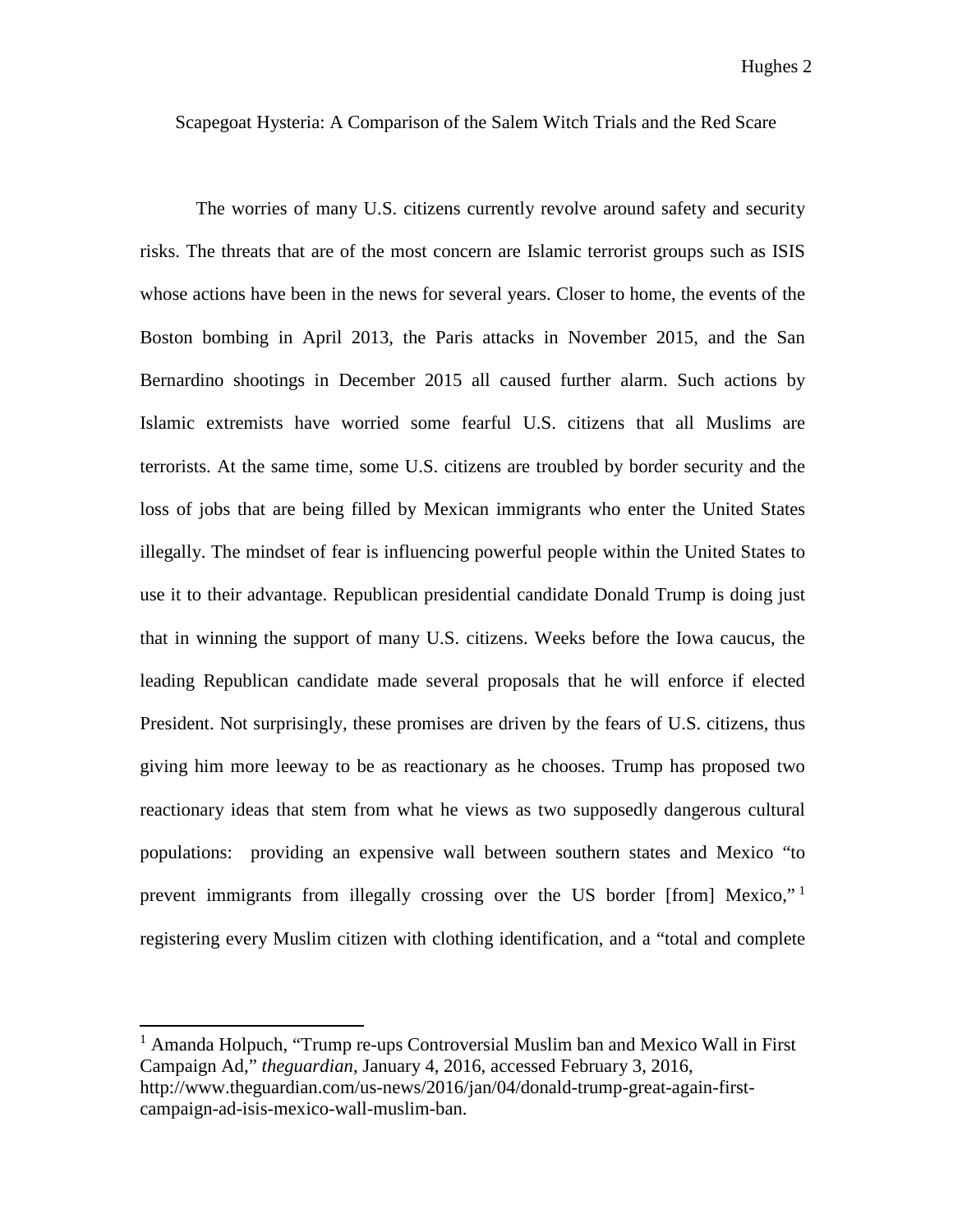shutdown of Muslims entering the United States."[2](#page-3-0) These ideas are being more accepted throughout the United States based on the fear that Mexicans and Muslims are intervening with the nation's way of life. Trump's running slogan of "Making America Great Again" gives U.S. voters the impression that by driving the Muslim and Mexican populations out of the United States, the country will be in fact great again since it currently is not.

This type of fear and the incentive of blame without proof has consumed U.S. citizens two prior times in history. A connection can be drawn between the striking similarities of Donald Trump and Senator Joseph McCarthy of Wisconsin. In a way, Trump is channeling the Senator by pushing the blame for the problems within the United States on others – in this case Muslim and Mexican communities. Then as now, many U.S. citizens looked to a guiding leader who promised a method of keeping out an exterior threat. Senator McCarthy was able to draw in millions of people with his lists of alleged Communists and Communist sympathizers, and through his use of guilt by association or insinuation of Communist relations. Trump is making similar claims about Mexicans and Muslims by easing the anxieties of U.S. citizens through his various promises.

Prior to the dismay that enveloped U.S. citizens with Communism, fear erupted in the town of Salem, Massachusetts with witches. The instigators of the Salem witch crisis were not male political figures; rather they were young girls who were very much aware of the social hierarchy upon which their community was based. How is Donald

<span id="page-3-0"></span><sup>&</sup>lt;sup>2</sup> Igor Bobic, "Donald Trump Calls For 'Complete Shutdown' of Muslims Entering the U.S.," *Huffington Post*, December 8, 2015, accessed February 4, 2016, http://www.huffingtonpost.com/entry/donald-trump-muslim-immigrationus\_us\_5665f75de4b072e9d1c7252b.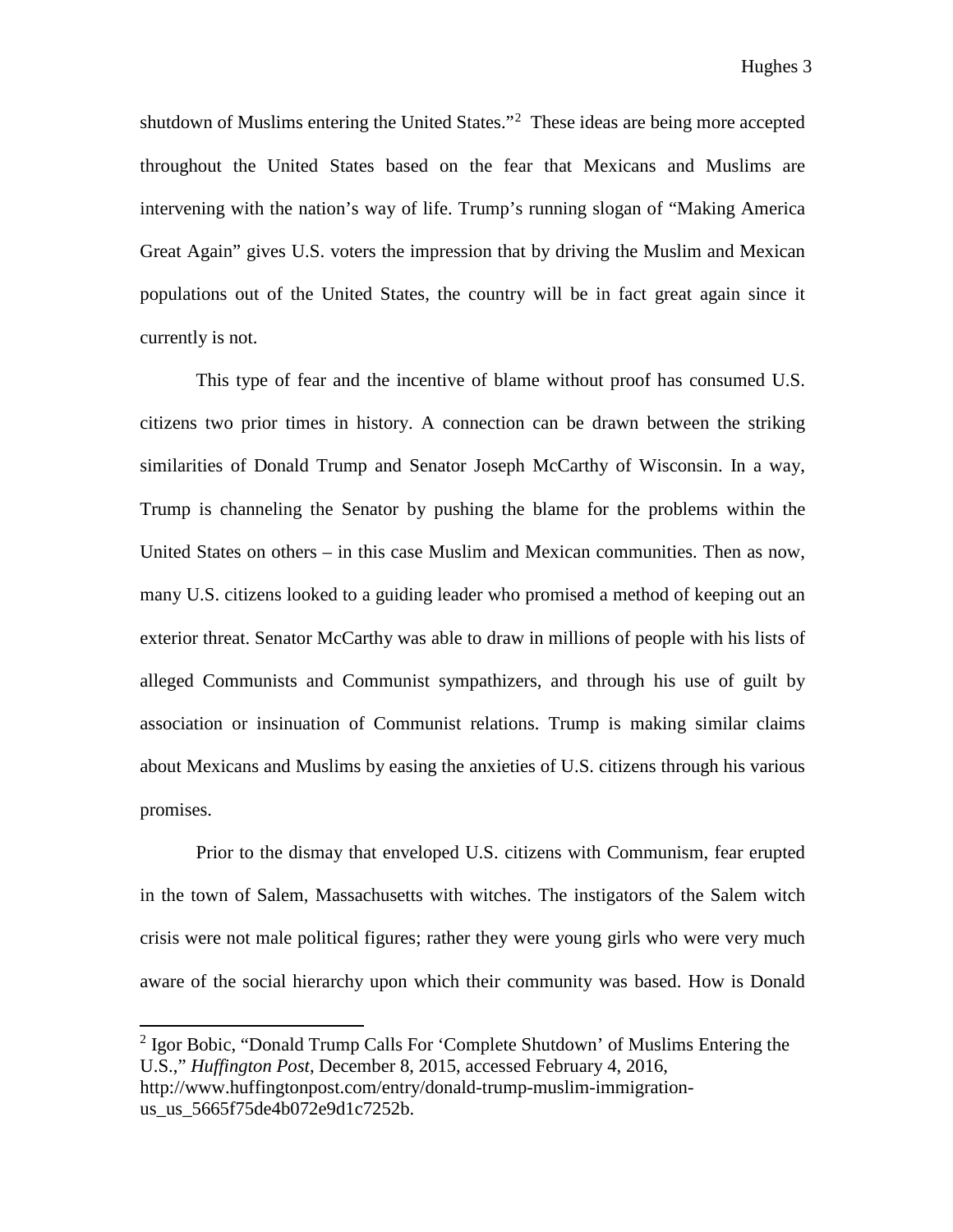Trump similar to a group of seventeenth century adolescent girls who claimed to suffer from the wrath of witches? The young girls used their presumed innocence to push out individuals who were seen as threats to the social order through their interactions with others, differing ways of dress, and going against their defined gender roles of the time period. Similarly, Trump is using his newly found political power to scapegoat those who are seen as threats based on fear. Salem residents feared witches within their Puritan society while citizens today have transferred that fear of damaging social security on to Mexicans taking United States jobs and radical Muslim groups harming the United States. -

Fear within a community with strict societal norms can view any differing variation from that norm as a threat to the continuation of the societal security. The fear is then transferred over to vulnerable individuals who are being blamed within a bigger picture, and can be defined as a scapegoat. A scapegoat would bear the blame of the larger events at hand. They were chosen by figures who had the power to distinguish their differences from the rest of society as a threat. Scapegoats are usually outsiders who do not fit in with society and became a familiar and unfair practice during the 1692 Salem witch trials and the 1950s Red Scare. The men and especially women of the Salem witch trials were vulnerable to persecution for not following the proper Puritan lifestyle. Puritan women were meant to be married and bear children while living a modest and plain lifestyle, where men were meant to be the protector from heathens and temptation of the devil, while also ensuring of Puritan values being taught within the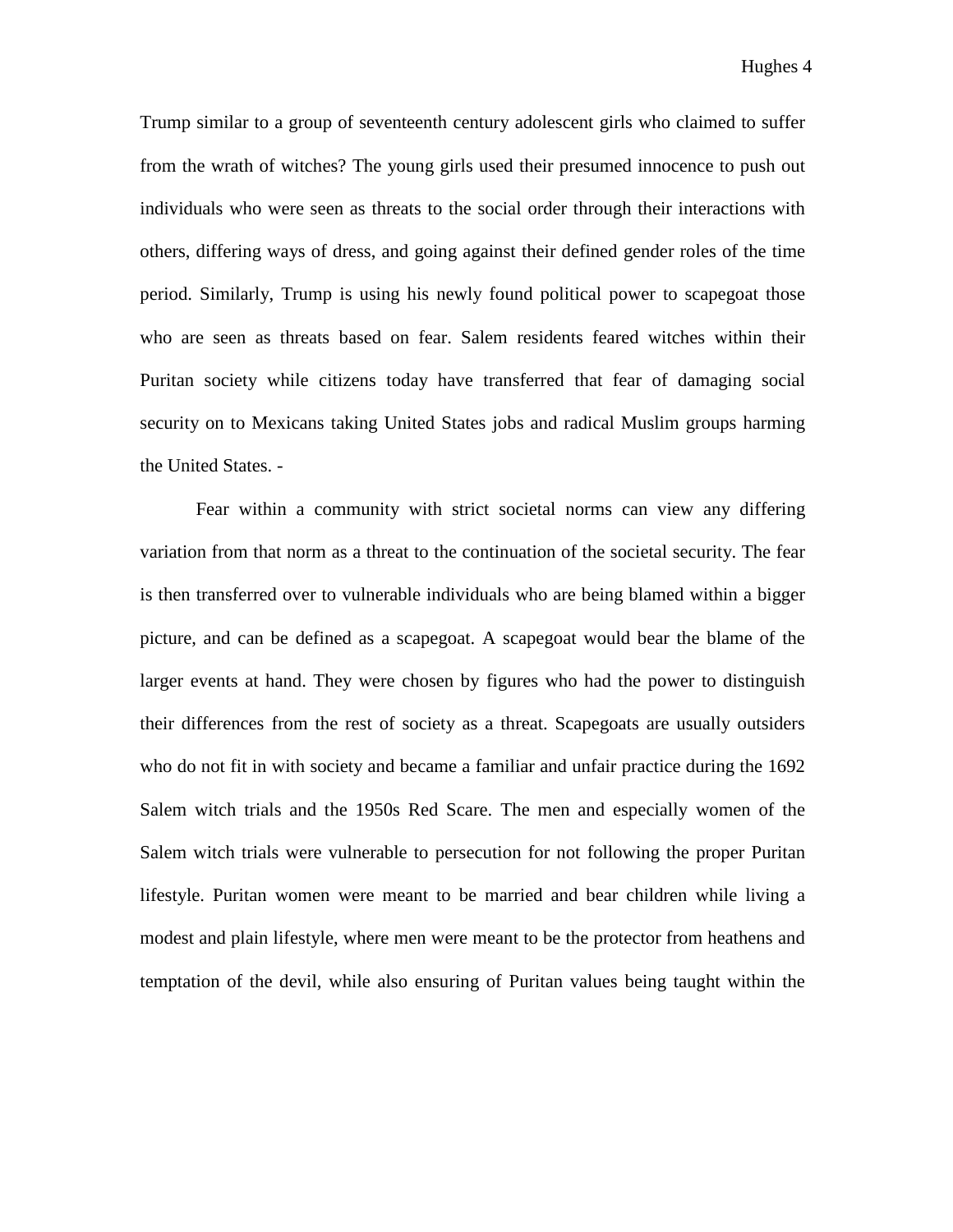Hughes 5

home.<sup>[3](#page-5-0)</sup> Then the later victims of the Red Scare were also persecuted for supposedly questionable behavior, such as having limited knowledge of Communist information as a teacher, unwilling to share secrets from a husband or wife, and the meaning of a literary work, and most importantly for their sexual identity.

The following essay compares and contrasts the scapegoats persecuted during the 1692 Salem witch trials and the 1950s Red Scare. Scapegoats of each time period were cast out of society for their alleged differences and abnormalities that went against societal norms. The allegations made reflect emerging strains within each community and time period where scapegoats were sought out to blame for the danger at hand. Often these scapegoating incidents were based on social roles and differences in sexuality which made them vulnerable to accusations. Such social roles defined what was viewed as normal for a U.S. citizen to share with the government to ensure the safety of the nation, whereas the norms of sexuality designated men and women to act a specific way to be viewed as innocent. By going against the perceived social and gender roles, the powerful members of society could conclude that the individuals were threats.

By scapegoating individuals accused of being witches and Communists, powerful figures in Salem and 1950s United States demonstrated that violating social roles was extremely threatening to the continuation of normalcy. Every individual had a specific role to fulfill, but not in the same way. The scapegoats of the Salem witch trials included men but primarily women who went against the proper gender role of a Puritan. The charges of witchcraft were a way of exerting power and expelling individuals who went against their labeled social role and the instability that caused within society. The Red

<span id="page-5-0"></span> <sup>3</sup> Carol F. Karlsen, "Handmaidens of the Lord," in *The Devil in the Shape of a Woman,*  (New York: W. W. Norton & Company Inc., 1998), 71.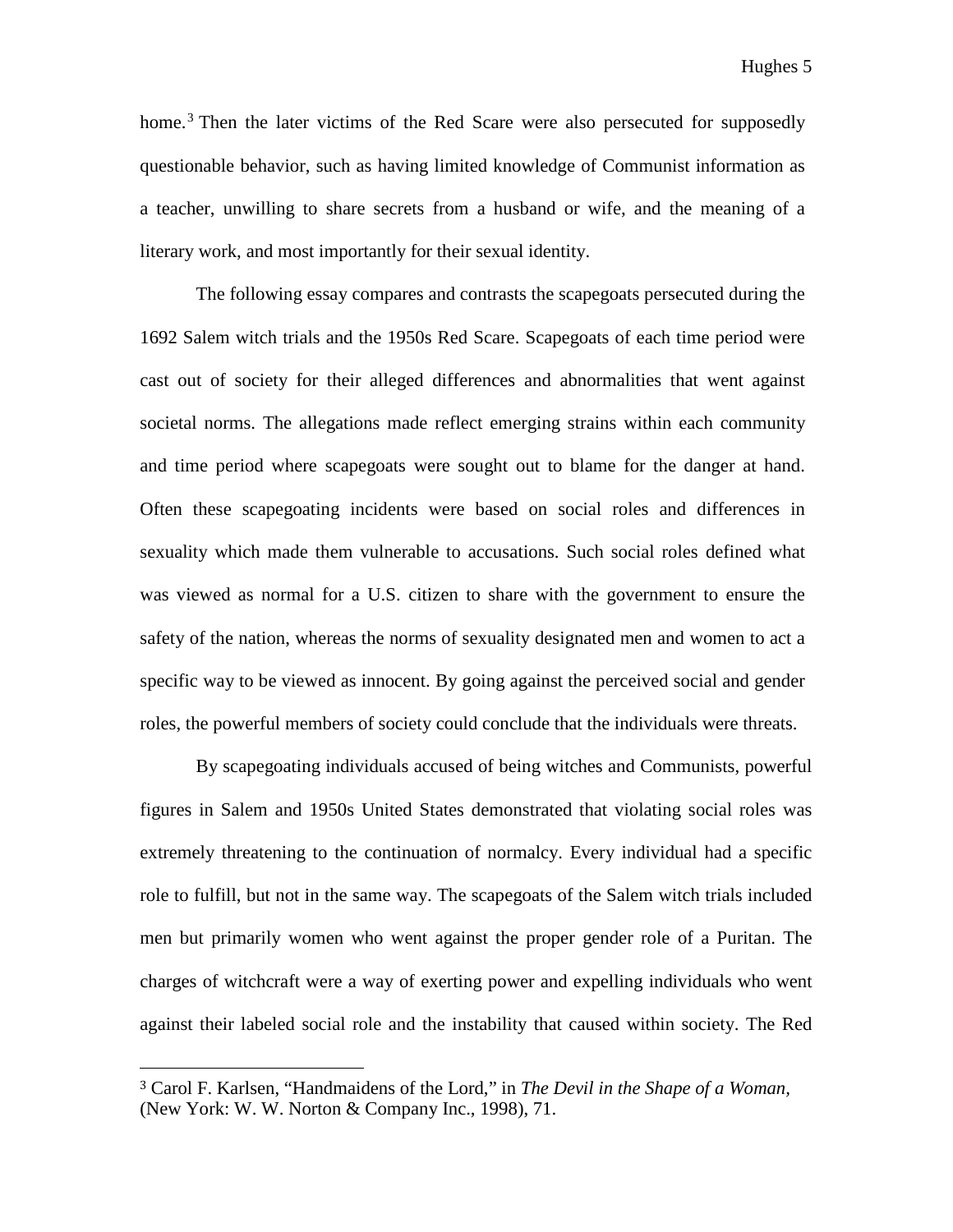Scare, meanwhile, enveloped U.S. citizens during the Cold War with their fear of Communist spies infiltrating the U.S. government. African Americans, men, and women were all suspected because of their actions, whereas homosexuals were viewed as threats because of their identity. Those who did not act the part of their specific social roles were viewed as a threat to the continuation of normalcy within the United States by acting out and aiding the crumbling of the government through their social differences.

#### Sources:

The primary sources used here only scratch the surface of the available documents. I focused on sources that would emphasize the interactions between the accused and the accusers. Such sources included the five volumes of transcripts of the Senate Permanent Subcommittee on Investigations of the Committee on Government Operations, and the intricately worded Salem witch trial transcripts. The Red Scare transcripts are extensive, with each volume being over a thousand pages each, so naturally I only analyzed a small handful of the available hearings since a full analysis could take a lifetime. When it came down to decide which hearings I would use, I came to the conclusion that I needed to look at an everyday Caucasian male professor then an African American poet to see if there was racial or occupation discrimination. I then did the same thing for two women, one being an African American writer and the other being a Caucasian professor. I then chose to look at a known homosexual man to see if he was treated differently throughout his hearing.

Secondary sources on the Red Scare and the witch trials are extensive and always changing. Below I focus on landmark books on the Red Scare and Salem witch trials by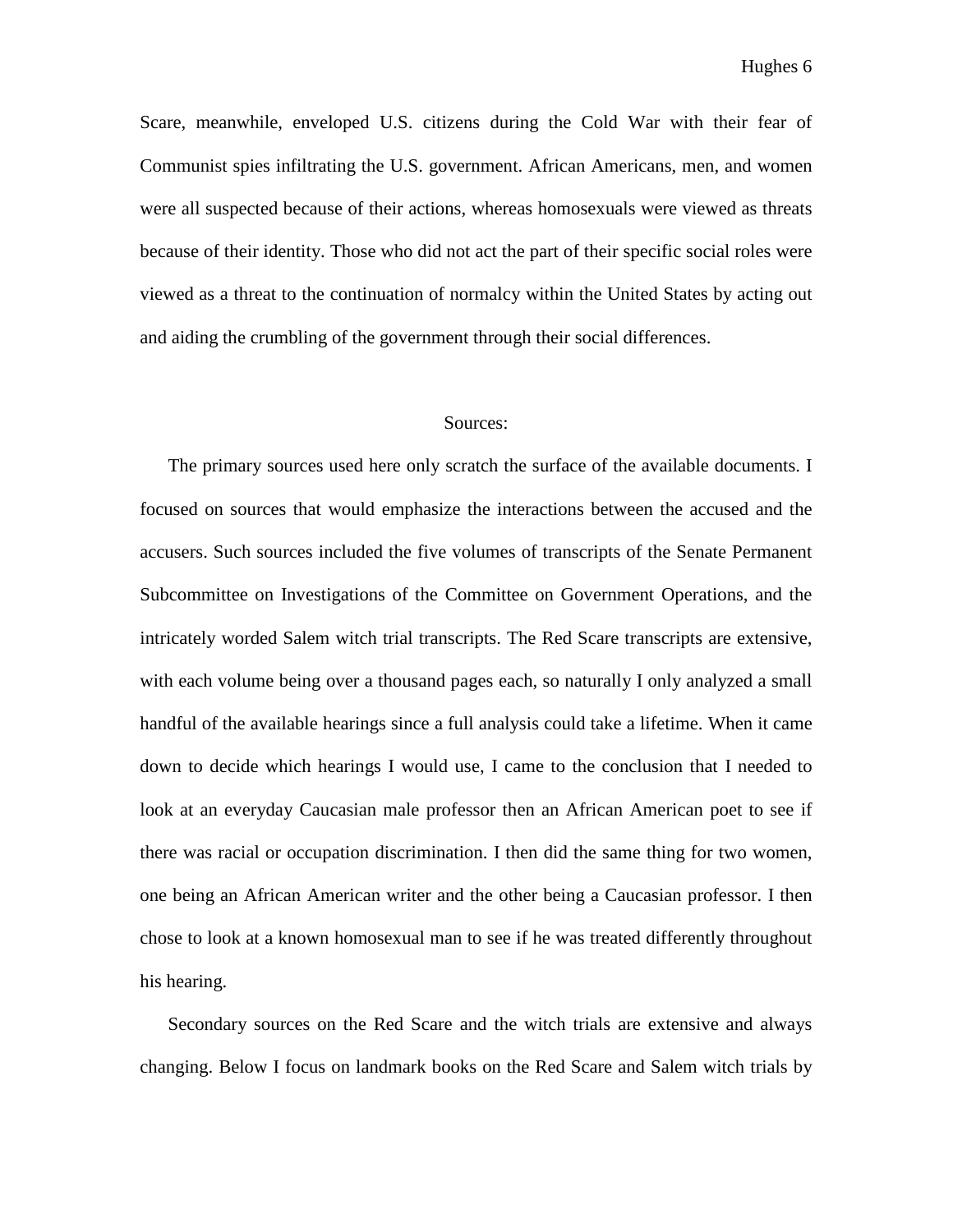Richard M. Fried and Carol Karlsen, and compare them to recent works by David Johnson and Mary Beth Norton that challenge previous accounts.

The practice of blaming those who defied societal guidelines can be seen in the studies of the Salem witch trials. Carol Karlsen's *The Devil in the Shape of a Woman* describes the typical woman persecuted during the Salem witch trials. The life of a Puritan woman consisted of "only one employment, the work of a wife," which included marrying a fellow Puritan, raising children, and tending to the home while going to church.[4](#page-7-0) Women who "took charge of domestic affairs might easily overstep the bounds of her authority by transgressing the line between female and male worlds," meaning that the women had to maintain their normal role otherwise there could be repercussions.<sup>[5](#page-7-1)</sup> Karlsen shows that the majority of accusations in colonial New England were against women because of the threat to the hierarchical structure that women posed.

New standings in society brought attention to the woman who was now viewed as a threat. Once a woman was given a new standing in society due to inheritance, such as from the untimely death of male family members, she now had power. It was not acceptable for women during that time period to receive ample inheritance from their husbands, which was the case for accused witches Susanna Martin and Katherine Harrison. That power was created from the riches of their deceased male relatives. Men during the time period were the heirs to their father's land and wealth once they died. Karlsen shows that women were entitled to that land and wealth only if the last male heir within the family had died.

<span id="page-7-0"></span><sup>4</sup> Karlsen, *The Devil in the Shape of a Woman,* 165.

<span id="page-7-1"></span><sup>5</sup> Karlsen, *The Devil in the Shape of a Woman,* 170.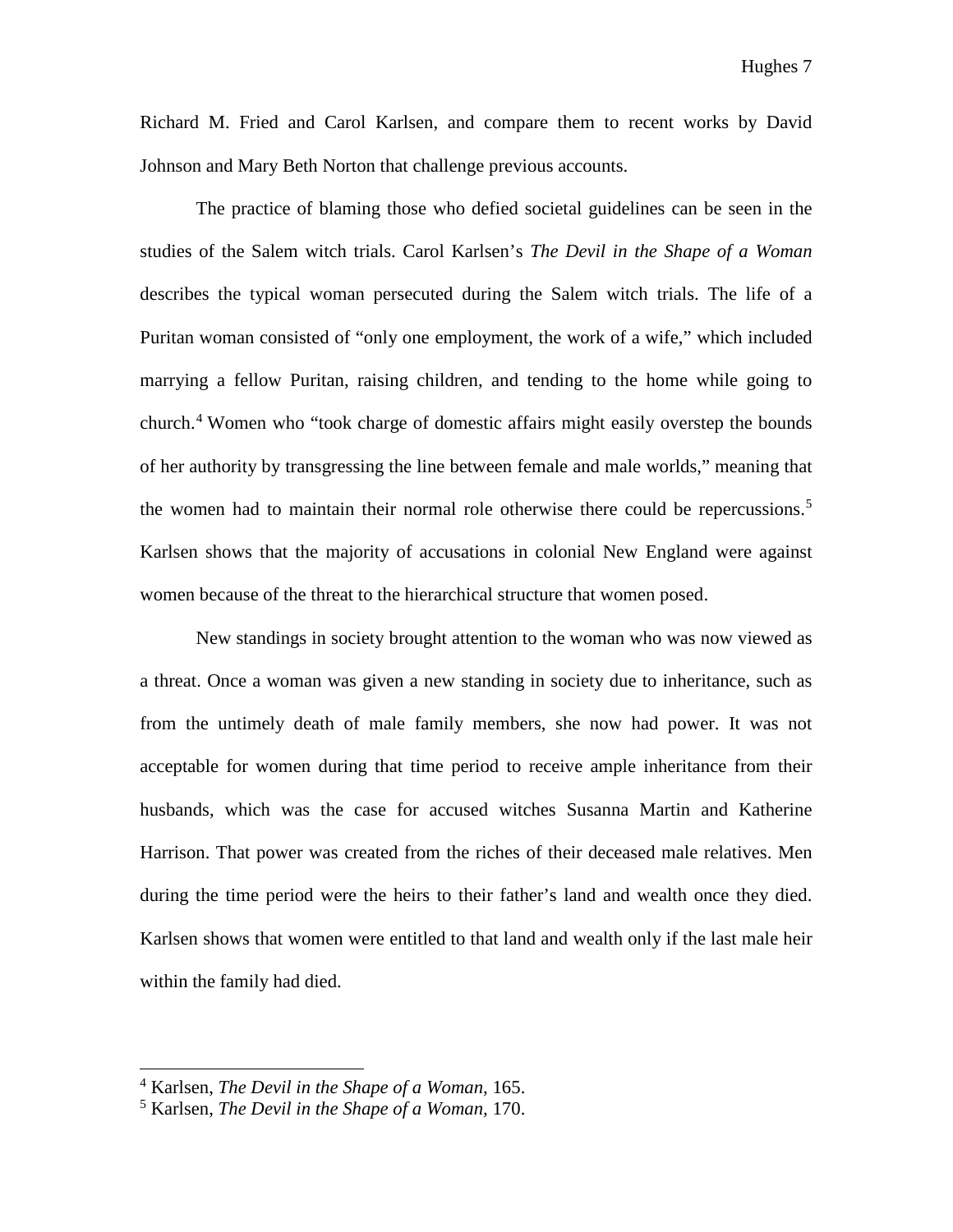Women were not only limited to what social standing they had within society, but also to the accusations of witchcraft placed upon them. Women had little control over the accusations of witchcraft since "the idea that witches were women seems to have been more strongly held by local authorities, magistrates, and juries –men who had the power to decide the fates of the accused- than it was by accusers as a whole," claiming that men in a position of power had the knowledge to accuse women. <sup>[6](#page-8-0)</sup> Gender played a large role according to Karlsen: "the repercussions of an accusation were likely to be far graver and longer lasting for a woman than a man, even when their personal circumstances and the evidence was strikingly similar."<sup>[7](#page-8-1)</sup> In 1652, John Bradstreet confessed to "having" familiarity with Satan" and was reprimanded by the Essex County with whippings and fines "for telling a lie" of having familiarity with the devil and again two years later Christopher Brown confessed to doing the devil's bidding but his confession was "inconsistent with the truth," where he seemed innocent, resulting in a minor punishment of paying for the time spent in jail.<sup>[8](#page-8-2)</sup> The magistrates of the trials of both Bradstreet and Brown did not collect evidence or see their confessions as truthful, rather they were punished for telling a lie. Both Bradstreet and Brown had confessed to their committed sins, but both were punished less severely than women who would face hanging if they confessed to witchcraft.

In contrast to Karlsen's focus on gender, Mary Beth Norton's book *In the Devil's Snare* uses the events of the Indian wars on the Massachusetts frontier to broaden our understanding of why the Salem witch crisis began as the central theme. Gender is

<span id="page-8-0"></span><sup>6</sup> Karlsen, *The Devil in the Shape of a Woman,* 48.

<span id="page-8-1"></span><sup>7</sup> Karlsen, *The Devil in the Shape of a Woman,* 52.

<span id="page-8-2"></span><sup>8</sup> Karlsen, *The Devil in the Shape of a Woman,* 52.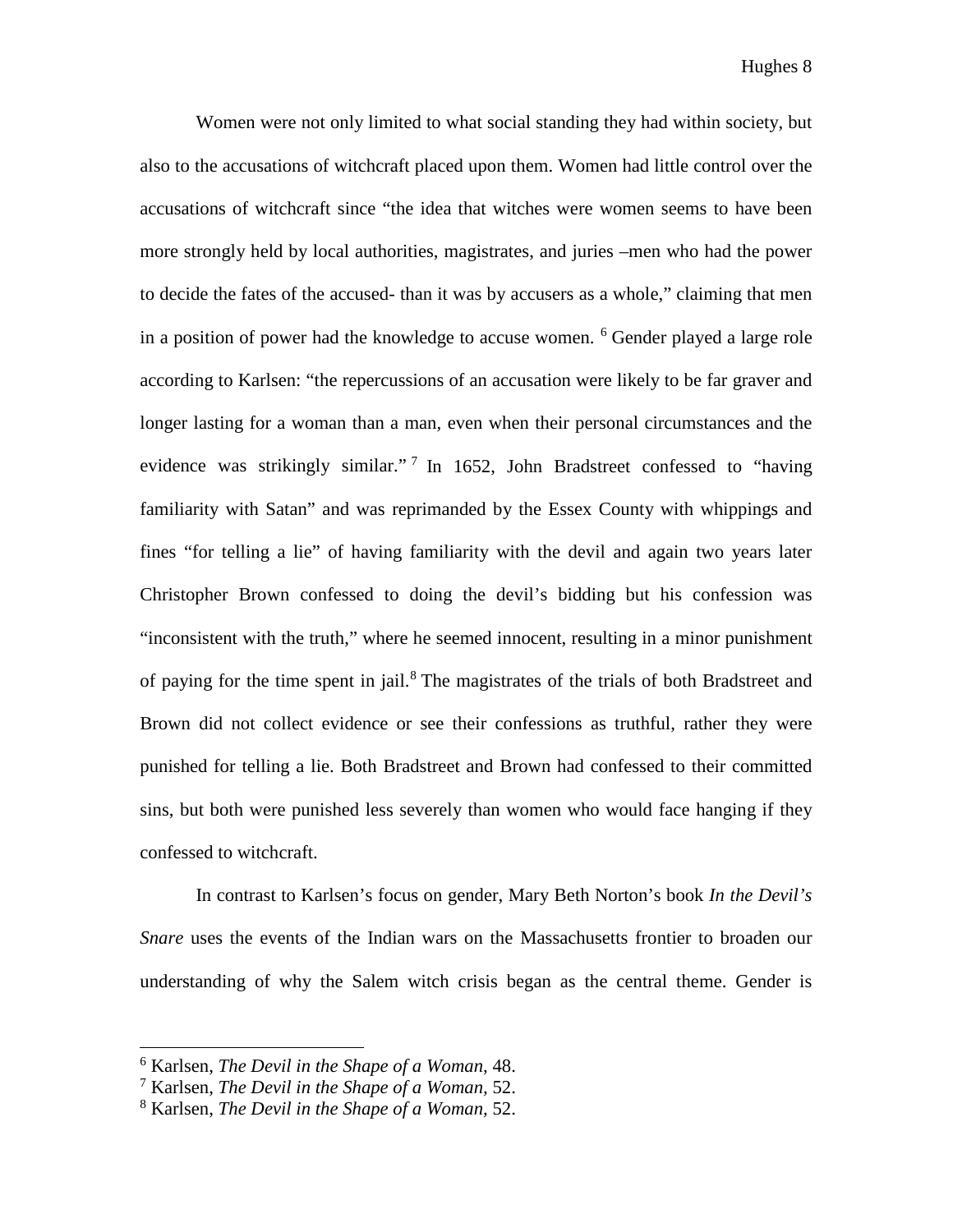nevertheless present in the book, as Norton describes the female suspects and their role in society. Some of the girls, such as victims Sarah Churchwell and Abigail Hobbs, worked as servants within the more powerful families within the community who had first-hand experience with the Wabanaki Indian tribe during the Indian wars.<sup>[9](#page-9-0)</sup> The girls working as servants could have wanted to gain more power within their community. As Norton argues, Hobbs and Churchwell could have used their guilt of surviving the Indian wars to lash out at the powerful men in society. Those men could have been seen as held responsible for the pain and suffering the girls endured. Norton interweaves gender throughout her argument that the Indian wars led to the witch crisis by describing the emotional trauma the surviving vulnerable girls could have felt towards the powerful men in society who could have saved the girls families.

The use of scapegoats in Karlsen's book focuses on women who were deemed a threat to the Puritan social hierarchy, while Norton emphasizes individuals who had varying experiences on the frontier and as a result led to the vulnerable girls who lost their families and their standing in society to seek out revenge and gain power through manipulation and accusations of witchcraft. Those experiences included Indian wars where Puritans were attacked where they lived and witnessed the Indian killings first hand. George Burroughs, who had survived the Wabanaki Indian attacks, was accused of witchcraft following his arrival to Salem due to the belief that if he had treated the Wabanaki fairly in trade relations then the Indians would not have attacked.<sup>[10](#page-9-1)</sup> Burroughs had unintentionally brought death and destruction to the communities by cheating the

<span id="page-9-0"></span><sup>9</sup> Mary Beth Norton, "Gospel Women," in *In the Devil's Snare,* (New York: Vintage Books, 2005), 80.

<span id="page-9-1"></span><sup>10</sup> Norton, *In the Devil's Snare,* 131.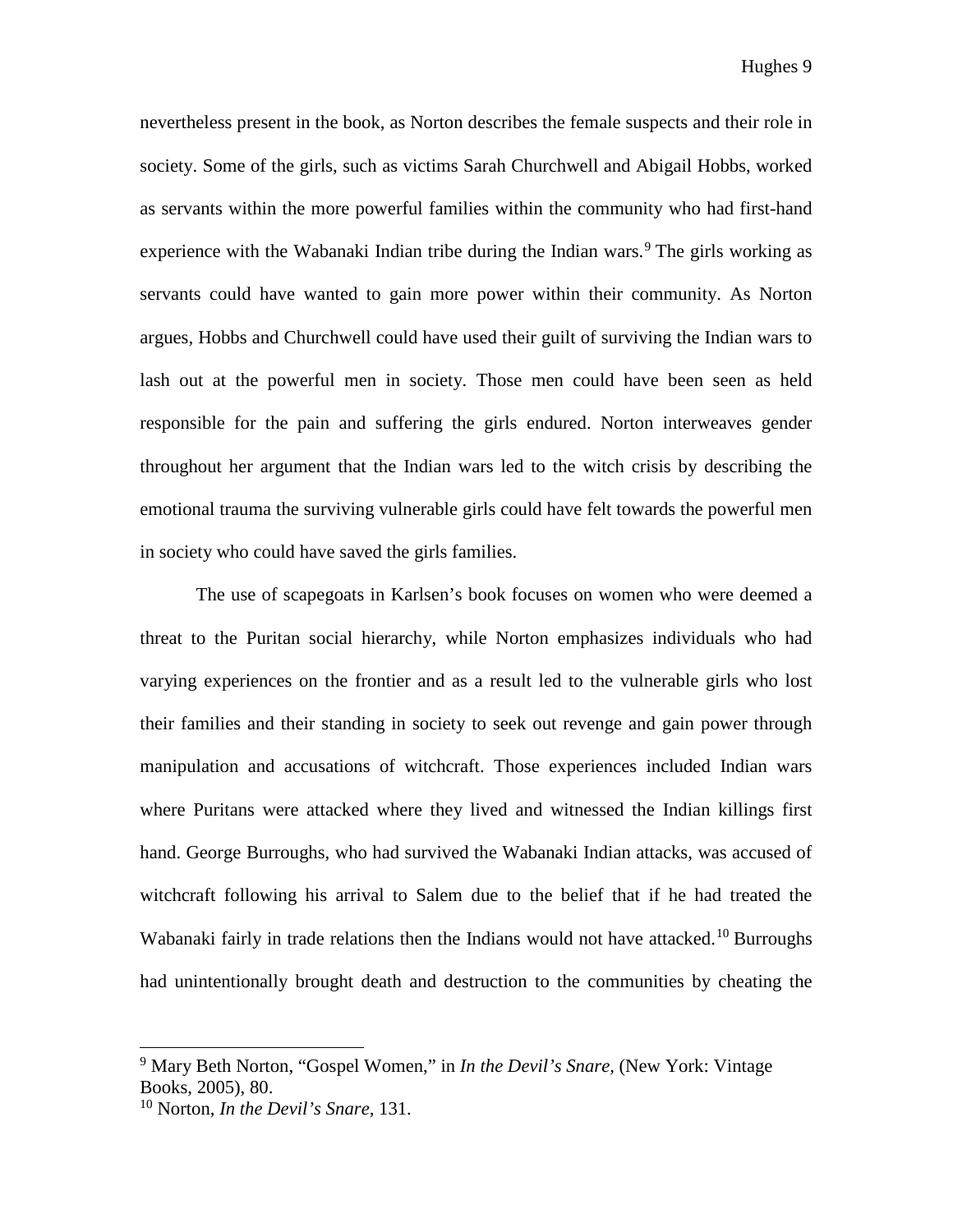Wabanaki through trade deals, thus paving the way for revenge to be sought out. According to Norton the prosecution of Burroughs for witchcraft and his execution was a way of punishing him for trying and failing to outsmart the Wabanaki.<sup>[11](#page-10-0)</sup> Burroughs conviction was founded on the cause of revenge, while most Puritans, according to Karlsen particularly women, had to endure conviction and even death due to a challenge of going against the defined gender roles of Puritan women.<sup>[12](#page-10-1)</sup>

The witch crisis is famous for the legal proceedings and trials that ensued, whether because of fear or revenge. The trials themselves are comparable to the hearings during the Red Scare because the decisions from the trials were supposed to rid the community of danger, although they actually increased paranoia. Fears of witches and communists thrived on the belief that a group of people could interrupt the usual and safe way of life and go against what was deemed normal within society.

The social norms of the 1950s is demonstrated through Richard M. Fried's discussion throughout *Nightmare in Red* as classified by Senator Joseph McCarthy (R-WI). Fried does admit that there were more individuals who were a part of the Red Scare than just McCarthy. Fried does admit that McCarthy holds a special, terrifying place in the history of the Red Scare by giving McCarthy and his involvement with anti-Communist movements their own chapter within the text. But Fried focuses on the importance of other anti-Communists because previous histories of the Red Scare usually revolved around the infamous McCarthy. Well before McCarthy came into the spotlight in February 1950, there were other anti-Communist groups already at work at universities

<span id="page-10-0"></span><sup>11</sup> Norton, *In the Devil's Snare,* 131.

<span id="page-10-1"></span><sup>12</sup> Norton, *In the Devil's Snare,* 72.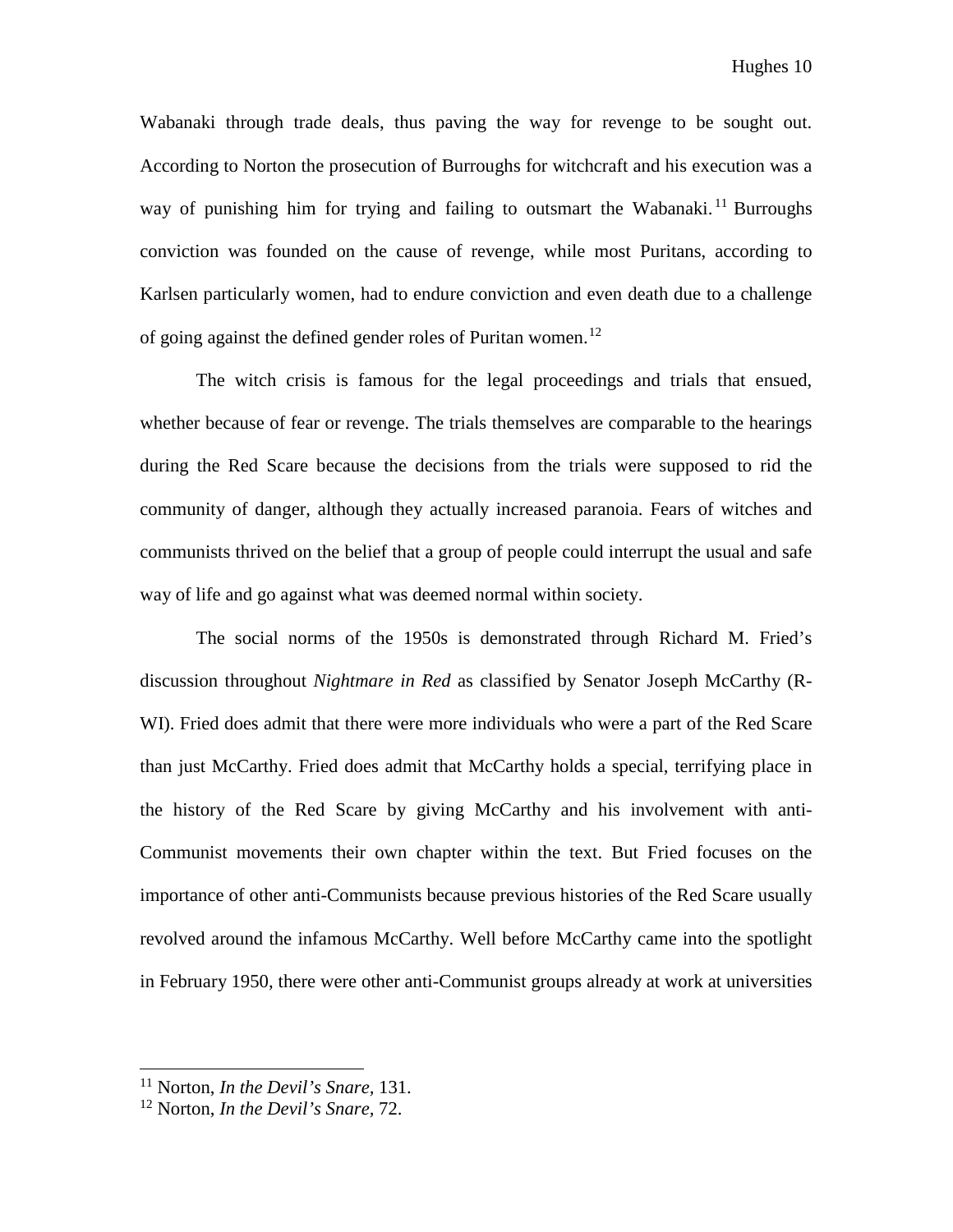around the country. Emphasizing these early anti-Communist actions helps the reader see the so-called McCarthy era as something that began earlier in the Cold War.

McCarthy is still an important figure within the Red Scare even though there were other anti-Communist leaders. As in the Salem witch trials, McCarthy attacked individuals without justification who were seen as threats for not revealing Communist secrets and embodying the role of a proper U.S. citizen. Individuals became more vulnerable if they refused to answer McCarthy's persistent questioning and were deemed supporters of the crumbling of the government. One such instance in the Red Scare where a group of individuals were viewed as threats was on March 8, 1948, during McCarthy's congressional subcommittee hearing to discuss the validity of the "Lee list."[13](#page-11-0) McCarthy was naming eighty-one individuals who he said were a threat to the United States through their connection to suspicious activities at the State Department and intelligence services, but the names he produced did not meet the standard of a threat to national security because not all of them had worked in the State Department.<sup>[14](#page-11-1)</sup> The premise of a threat according to McCarthy was any worker within the State Department who was suspicious of Communist affiliations. McCarthy had pointed fingers at individuals whom he believed were corrupting U.S. society without ample proof, which became his trademark. His lack of such evidence reemphasizes the connection to the Salem witch trials with the addition of a new term revived during the Red Scare as a "witch-hunt!"<sup>[15](#page-11-2)</sup> The connection between the two eras is enhanced by Fried's descriptions of United States values in

<span id="page-11-0"></span><sup>13</sup> Richard M. Fried, "'Bitter Days': The Heyday of Anti-Communism," in *Nightmare in Red: The McCarthy Era in Perspective,* (Oxford: Oxford University Press, 1990), 125. <sup>14</sup> Fried, *Nightmare in Red,* 125.

<span id="page-11-2"></span><span id="page-11-1"></span><sup>15</sup> Fried, *Nightmare in Red,* 3.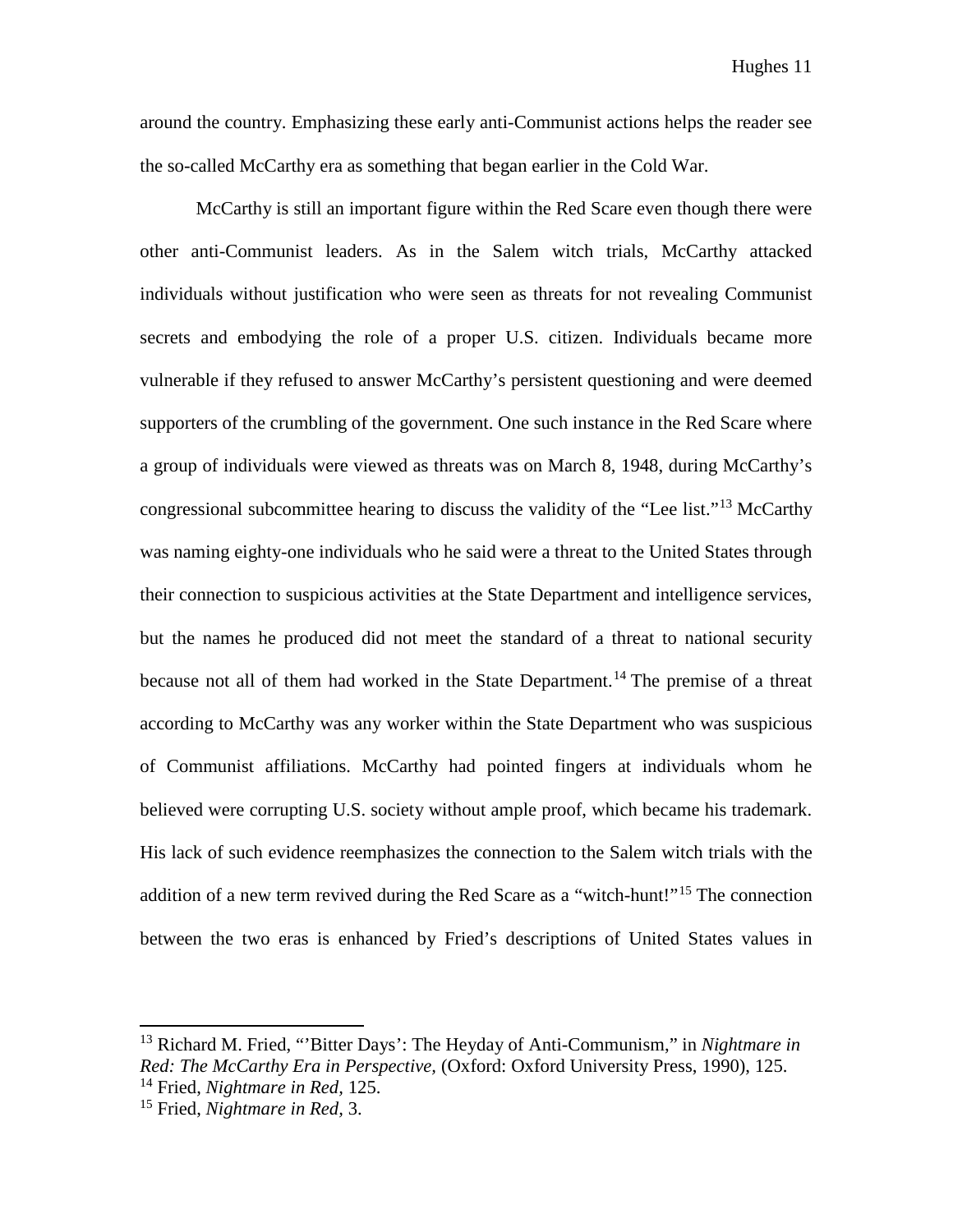Hughes 12

society, most specifically the issue of security.<sup>[16](#page-12-0)</sup> Safety within the Salem community and the United States during the Red Scare was so important because each society was fearful of inside and outside forces infiltrating their ways of life and corrupting them.

*Nightmare in Red* is an informative source for grasping the main themes of the Red Scare, but it does not analyze specific groups as scapegoats. Fried does not specifically point out the differences men and women faced throughout the Red Scare. Gender is not a special topic in Fried's book, which emphasizes instead how all people, from political figures, to entertainers, to everyday working class U.S. citizens, were not immune from being suspected as Communists. Fried does mention one instance where "those who fought to enforce traditional roles for women used redbaiting as a weapon" because some women were going against society's view as a normal lifestyle for women during the time period, which included the promotion of a loyal U.S. family and aiding the government through their search for possible Communists. [17](#page-12-1) In 1949 Justice Department employee Judith Coplon was one such woman who went against the societal norms through her romantic relationship with Soviet Valentin Gubitchev during the Cold War.<sup>[18](#page-12-2)</sup> Coplon had already been under the watchful eye of the House Committee on Un-American Activities (HUAC) because of the suspicion for societal norm by dating a Soviet Union citizen which was viewed as highly questionable since it was presumed she would be sharing State Department secrets with Gubitchev who could then pass it along to the Soviets. The suspicion surrounding their relationship reached new heights when the two were caught exchanging classified information with the revelation that Coplon was

<span id="page-12-0"></span><sup>16</sup> Fried, *Nightmare in Red.* 9.

<span id="page-12-1"></span><sup>17</sup> Fried, *Nightmare in Red,* 26.

<span id="page-12-2"></span><sup>18</sup> Fried, *Nightmare in Red,* 91.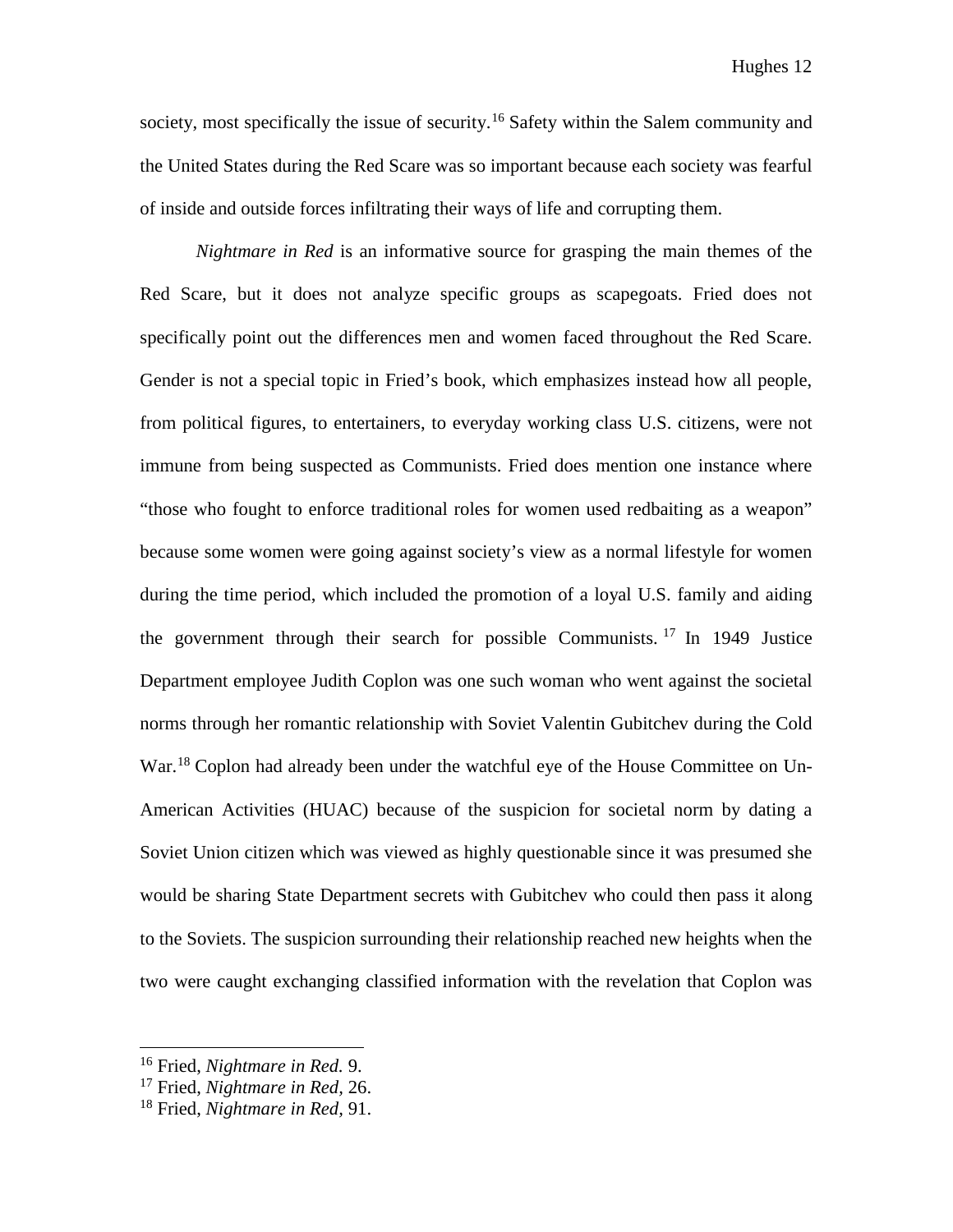working as a Soviet spy in the United States. Although Coplon was working for the Communist cause and was prosecuted for it, she was also going against the societal norms within the United States. Even though Fried mentions a case involving Communism and a woman, sexuality and gender does not play a large role in this book.

*The Lavender Scare* by David Johnson, in contrast, puts sexuality front and center in our understanding of the Red Scare. Johnson views the Red Scare from the perspective of sexual identity, as he argues that fear of Communism rose from homophobia in U.S. society during the 1940s and 1950s. The fear of Communism left U.S. citizens searching for someone to blame, which Johnson argued ended up being gay communities across the United States because they were vulnerable and already viewed as aberrant.

Johnson's approach differs other from Red Scare texts in this approach of homosexuality. Prior to the homophobia of the 1940s and 50s, the gay communities were a little more open, especially in 1930s Washington, D.C., which Johnson focused on. Following the Great Depression and the New Deal, there were expectations created within Washington D.C. that the government would provide for single, young men and women who needed jobs, and federal government jobs fulfilled just that.<sup>[19](#page-13-0)</sup> In the 1950s the homosexual community became "more prevalent, or at least more visible" due to the "growing sense that the country's moral codes were loosening," meaning the nation was accepting social roles that would bring a breakdown of the government.<sup>[20](#page-13-1)</sup> McCarthy even argued, "Homosexuality…was the psychological maladjustment that led people toward

<span id="page-13-0"></span><sup>19</sup> David K. Johnson, "'This Used to Be a Very Gay City'," in *The Lavender Scare: The Cold War Persecution of Gays and Lesbians in the Federal Government,* (Chicago: The University of Chicago Press, 2004), 44.

<span id="page-13-1"></span><sup>20</sup> Johnson, *The Lavender Scare,* 53.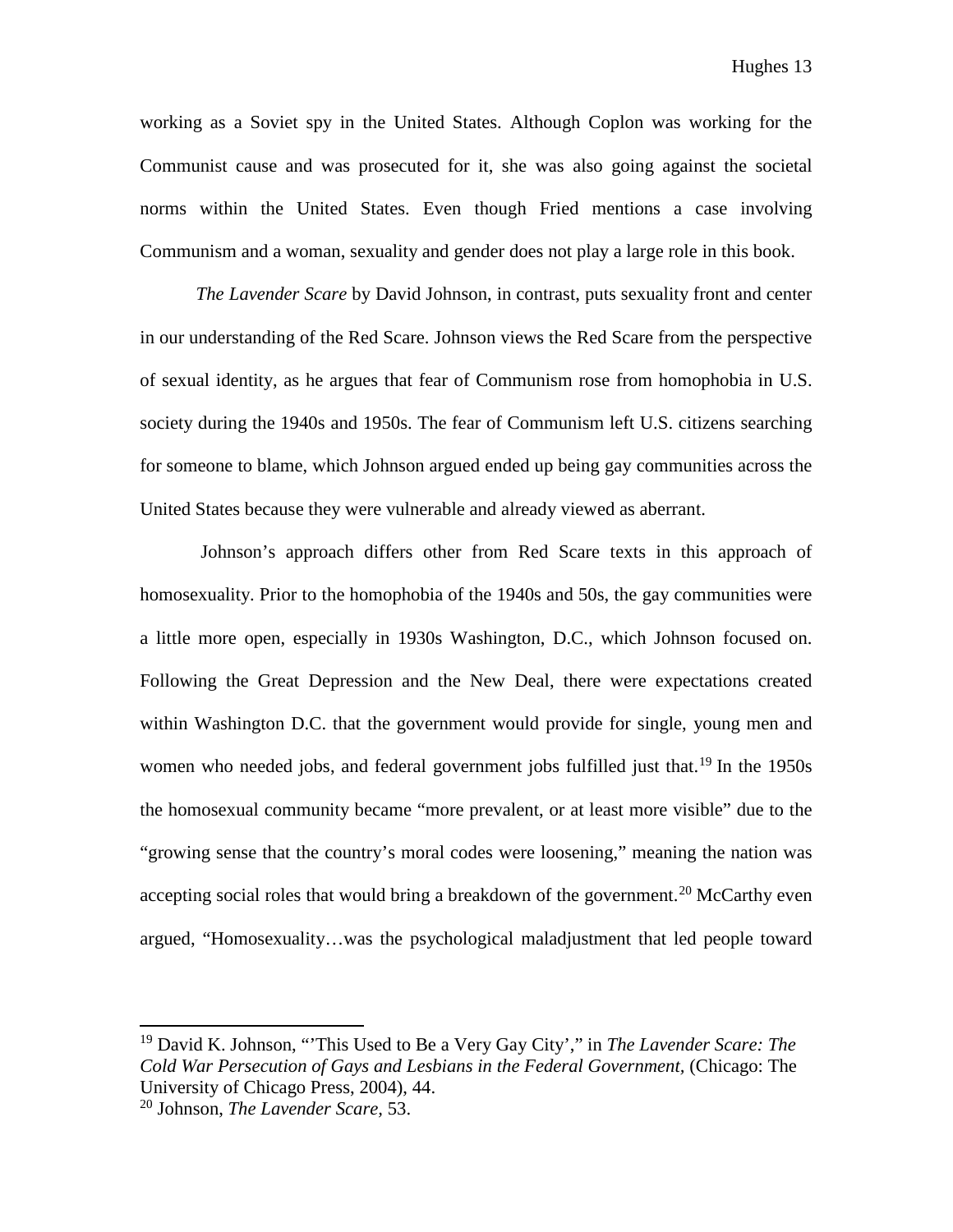communism."<sup>[21](#page-14-0)</sup> McCarthy was not the only politician to connect homosexuality to Communism; Deputy Undersecretary for Administration John Peurifoy had created an entire list of ninety-one "security risks" within the State Department. On February 28, 1950, Peurifoy's list revealed homosexuals who he believed to be security risks, and they were fired. This was not the first instance where the State Department had lost a number of employees due to extensive security checks: previous investigations removed thirtyone homosexuals in 1947, twenty-eight in 1948, and thirty-one in 1949. [22](#page-14-1) Although these security checks did not create as much publicity as the 1950s findings, the number of Communists fired during the Red Scare was far smaller and could conclude that there were other factors such as homosexuality that played a role in the firing of State Department employees.

By focusing on the Red Scare in the gay community, Johnson emphasizes those who suffered the most. The legal system did not support those who were questioned because they differed in sexual preference. Instead, those differences were used to make the individual stand out more and be viewed as a target for suspicion. The legal system instead used those traits to help the individual stand out more. In April 1958 Madeleine Tress was one such individual who wore "'sexy' feminine clothes, which, she thought, offered some protection from any immediate association with lesbianism" when interacting with her homosexual friends at parties, but her tomboyish attire inhibited her at work in the Department of Commerce. [23](#page-14-2) At work, she was viewed as "'mannish,' 'a tom boy,' or had 'personality problems'" because she had "a telltale defect – two buttons

<span id="page-14-0"></span><sup>21</sup> Johnson, *The Lavender Scare*, 16.

<span id="page-14-1"></span><sup>22</sup> Johnson, *The Lavender Scare,* 21.

<span id="page-14-2"></span><sup>23</sup> Johnson, *The Lavender* Scare*,* 148.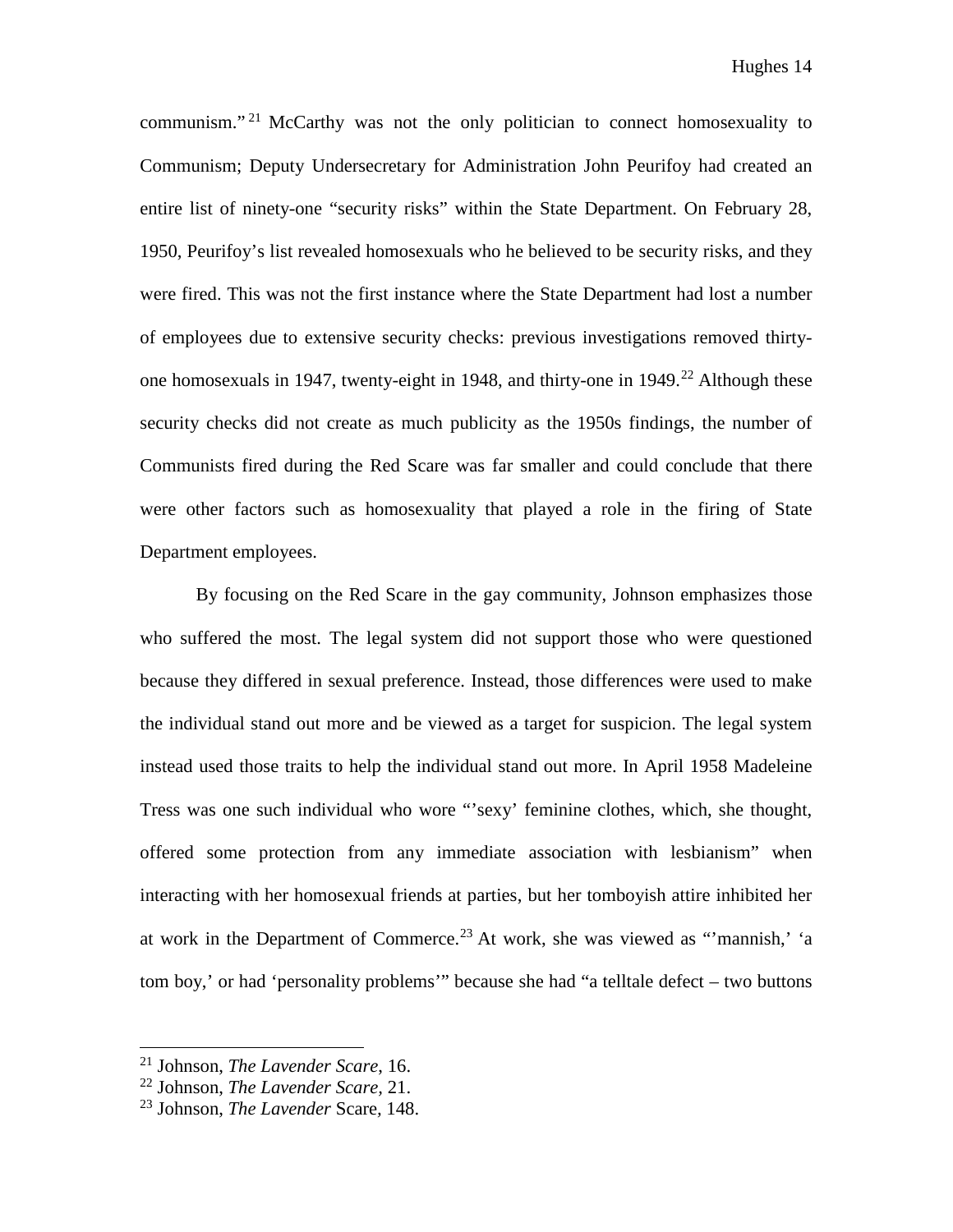missing from the front of her dress" thus granting suspicion of homosexual behavior because she was not like other women within the work place whereas other women would have mended the missing buttons.<sup>[24](#page-15-0)</sup> A fearful coworker was worried that Tress' differences made her a threat to the confidentiality within the Department of Commerce and drew the conclusion that Tress was a homosexual because of her differences in dress and character as compared to other female coworkers.<sup>[25](#page-15-1)</sup> The differing lifestyle of an individual in the 1950s introduced fear to everyday life because societal norms were changing through homosexuality.

## The Salem Witch Crisis: A Brief History

During the winter months of 1691, Salem Village became the epicenter of a wave of unknown afflictions visited upon some of the adolescent girls of the town. In November 1691 Reverend Parris began to preach about the "spiritual warfare between the saved and the damned," which was the last sermon that Reverend Parris' daughter Betty and her cousin Abigail Williams heard before their strange afflictions began. [26](#page-15-2) The afflicted girls suffered fits and nightmares in their homes, stating that residents of Salem and others were harming them. The accused, who were named by the afflicted girls, were put on trial for the crime of witchcraft, resulting in fourteen women and five men being hanged and one man being pressed to death all under the crime of witchcraft. The trials themselves did not have ample evidence to support such claims by modern judicial

<span id="page-15-0"></span><sup>24</sup> Johnson, *The Lavender Scare,* 147.

<span id="page-15-1"></span><sup>25</sup> Johnson, *The Lavender Scare,* 148

<span id="page-15-2"></span><sup>26</sup> Seth Ragosta, "Important Persons in the Salem Court Records: Samuel Parris," *Salem Witch Trials: Documentary Archive and Transcript Project*, last modified 2002, http://salem.lib.virginia.edu/people?group.num=G06&mbio.num=mb39.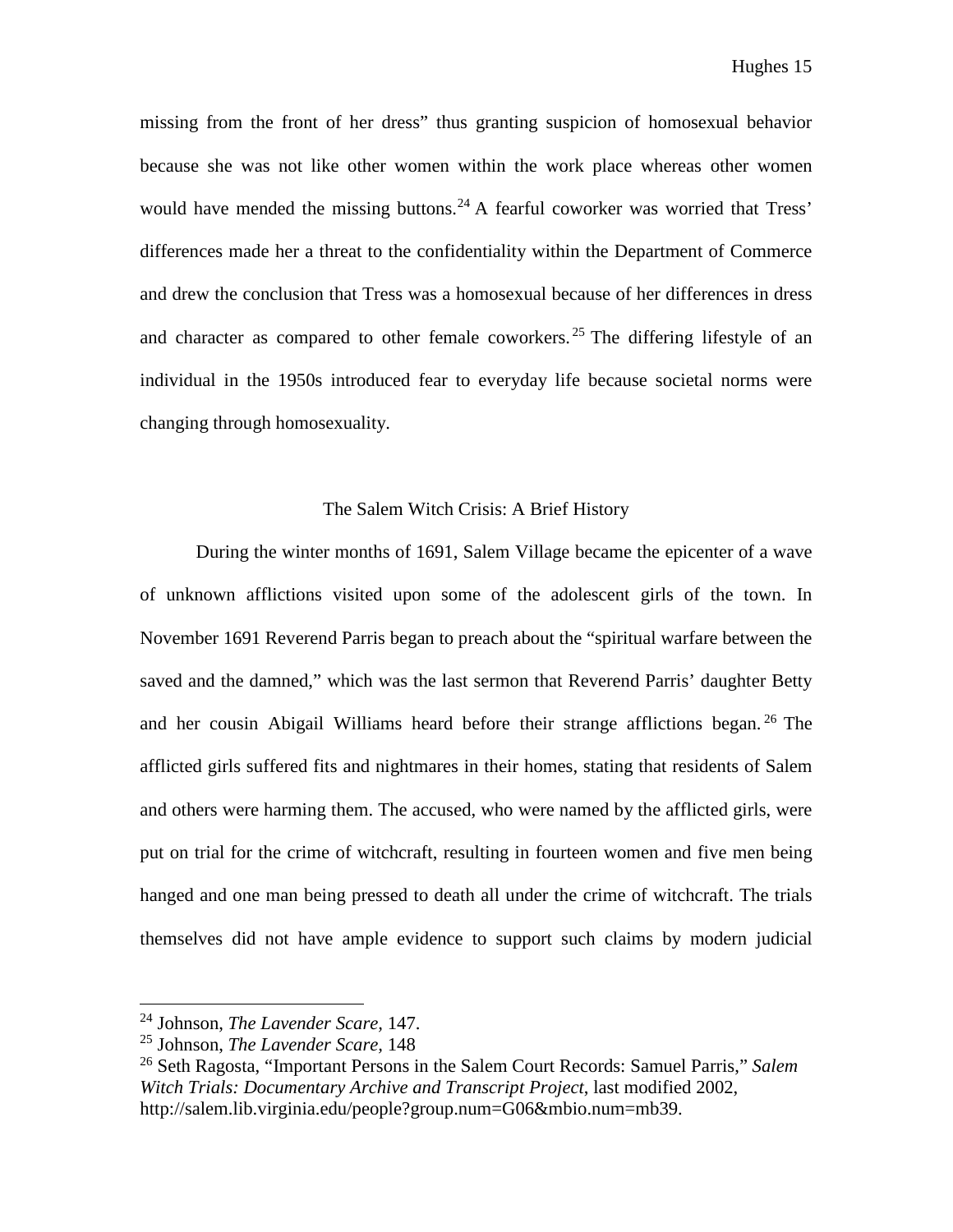standards, but the victims were typically vulnerable individuals who "were women beyond childbearing age, who were outspoken, economically independent, estranged from their husbands, or in other ways violated traditional gender norms."<sup>[27](#page-16-0)</sup> The women, and some men, were used as scapegoats not only for the benefit of the afflicted girls to gain control, but also as a source for blame towards the Indian wars on the frontier and natural misfortunes. The prosecution of witches ceased in 1693 with the governor of the colony issuing a proclamation of peace even though there were still issues at hand. The witch crisis distracted the Puritans from the larger indigenous and natural threats that they could not control, similar to what the Red Scare hearings did with homosexuals and suspected Communists.

Such causes of fear in colonial New England included the ever-present worry of illnesses, such as small pox and the danger of Wabanaki Indians invading the small religious communities. Indians were a common threat to the colonial citizens because they associated Indians with the devil. Religious tensions also arose within the Salem Village congregation. Such tensions included the arrival of Reverend Samuel Parris whose demands for his placement within the town, including paying his dues and bringing in his firewood, placed strains on the villagers who were financially struggling and were not accustomed to a newcomer. [28](#page-16-1) Other tensions within a growing religious community also included family feuds over trade, land disputes, and the inheritance of property and money following the death of a male relative that could change the social

<span id="page-16-1"></span><span id="page-16-0"></span><sup>27</sup> Eric Foner, "Chapter 3, Crisis and Expansion: North American Colonies," in *Give Me Liberty! An American History*, vol. 1. (New York: Norton & Company Inc., 2005), 100. <sup>28</sup> Ragosta, *Salem Witch Trials.*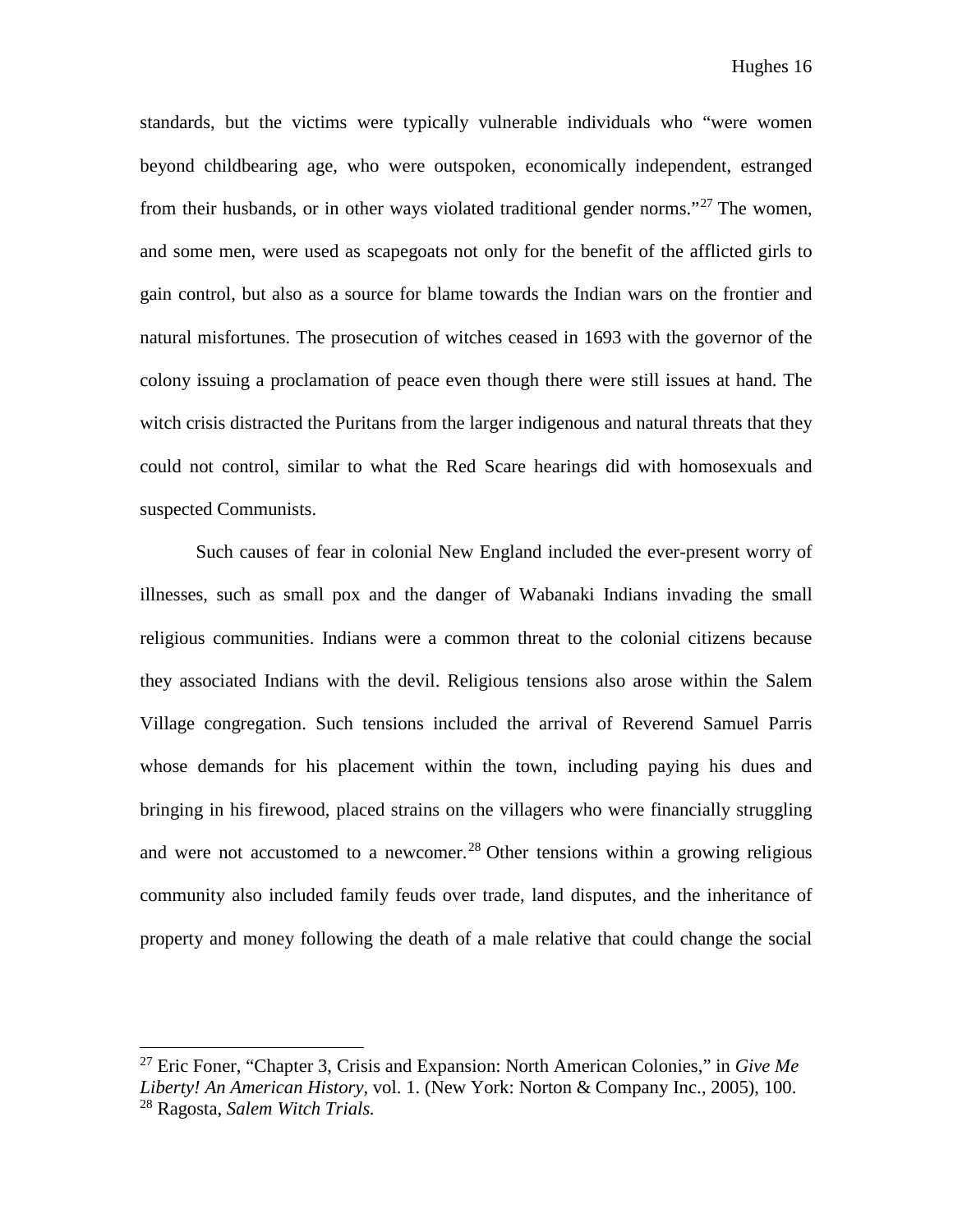norms of the community. All these aspects of colonial life amplified the growing fear following the first accusations of witchcraft by the afflicted girls in Salem Village.

### The Witch Trials:

The fear of witches was evident throughout the town of Salem following the hysterical fits of the adolescent girls. The Reverend Samuel Parris made sure that his Puritan followers were very much aware of the dangers that the devil brought upon those who caused the girls such pain through the power of his sermons. In his September 19, 1689, sermon, Parris went to great lengths to describe the power of God who "hath graciously brought" to the citizens of Salem that "he will roll away the Reproach of Egypt from off you."<sup>[29](#page-17-0)</sup> Parris used the beginning of his sermon to compare Egypt to Salem and God's "Reproach" as witches. His comparison of biblical Egypt to how the witch crisis consumed Salem justified the witch trials as God's will. Parris continued to draw conclusions that there were individuals within Salem who were guilty of witchcraft who still had not confessed.

During the witch crisis, Parris' sermons only grew more blunt with multiple accusations of witchcraft within the Puritan church. His March 27, 1692, sermon directly accused members of his parish that "one of you is a Devil i.e. a Devil for quality & disposition: not a Devil for Nature, for he was a man but a Devil for likeness & operation."[30](#page-17-1) He was claiming that individuals turned to witchcraft by using herbs for

<span id="page-17-0"></span><sup>29</sup> Samuel Parris, "Sermon September 19, 1689," in *The Sermon Notebook of Samuel Parris,* (1689), 1.

<span id="page-17-1"></span><sup>30</sup> Parris, "Sermon March, 27, 1692," 148.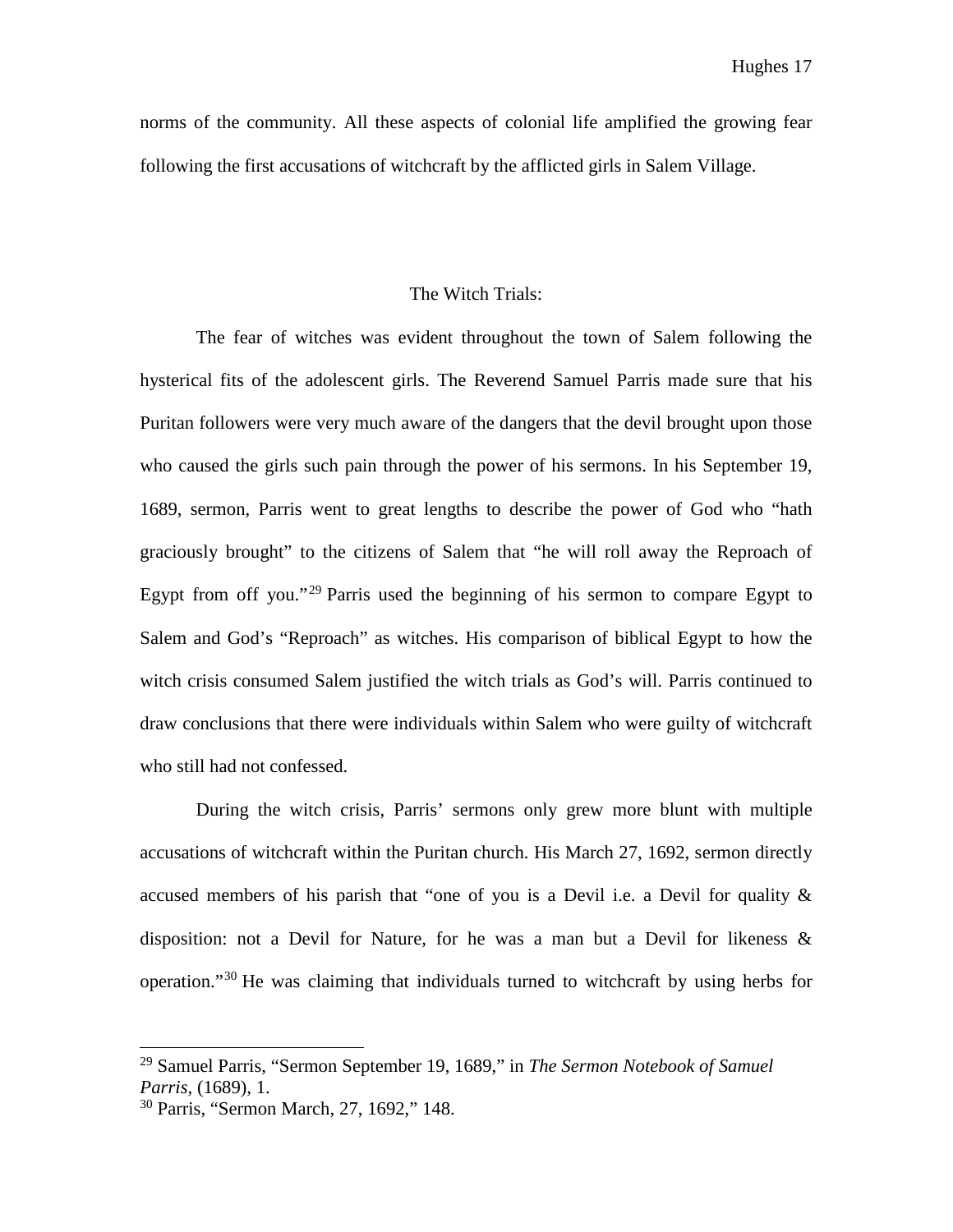unrighteous reasons, and then the accused became "such Devils in the Church: Not only sinners but notorious sinners; sinners more like to the Devil than others," again raising the fear that witchcraft had infiltrated the church.<sup>[31](#page-18-0)</sup> Through the sermons, Parris was growing more powerful and gaining respect of guiding the fearful residents on the proper path to righteousness and exploiting accused witches. Witches were to blame for the trouble within Massachusetts, which paved the way for the use of scapegoating specific individuals as witches.

The witches accused were those who were seen as abnormal. Women seen as abnormal included those who inherited large sums of money or land, resulting in power above other male members of the community. On a personal level, unfriendly behavior of scolding a husband in public or voicing one's opinion, or extravagant dress, such as colorful clothes, separated women from others. Men were also at risk for witchcraft accusations if they appeared as too little or too much of a Puritan man with having the ability to lift a heavy gun, as well as having suspicious intimate relationships with the Indian populations that could result in illegitimate mixed race children.

Church officials and the afflicted girls spread fear by pointing out the abnormalities throughout members of Salem Village. During the various witchcraft trials, the accused witches exposed the afflicted girls to various pains that the girls either suffered from in the presence of the accused witch or being visited by the witch when the girl was alone. Each witch was accused of general similarities, including pinching, biting, and forcing the afflicted girls to sign the "Devil's book," but some made obscure

<span id="page-18-0"></span><sup>31</sup> Parris, "Sermon March 27, 1692," 148.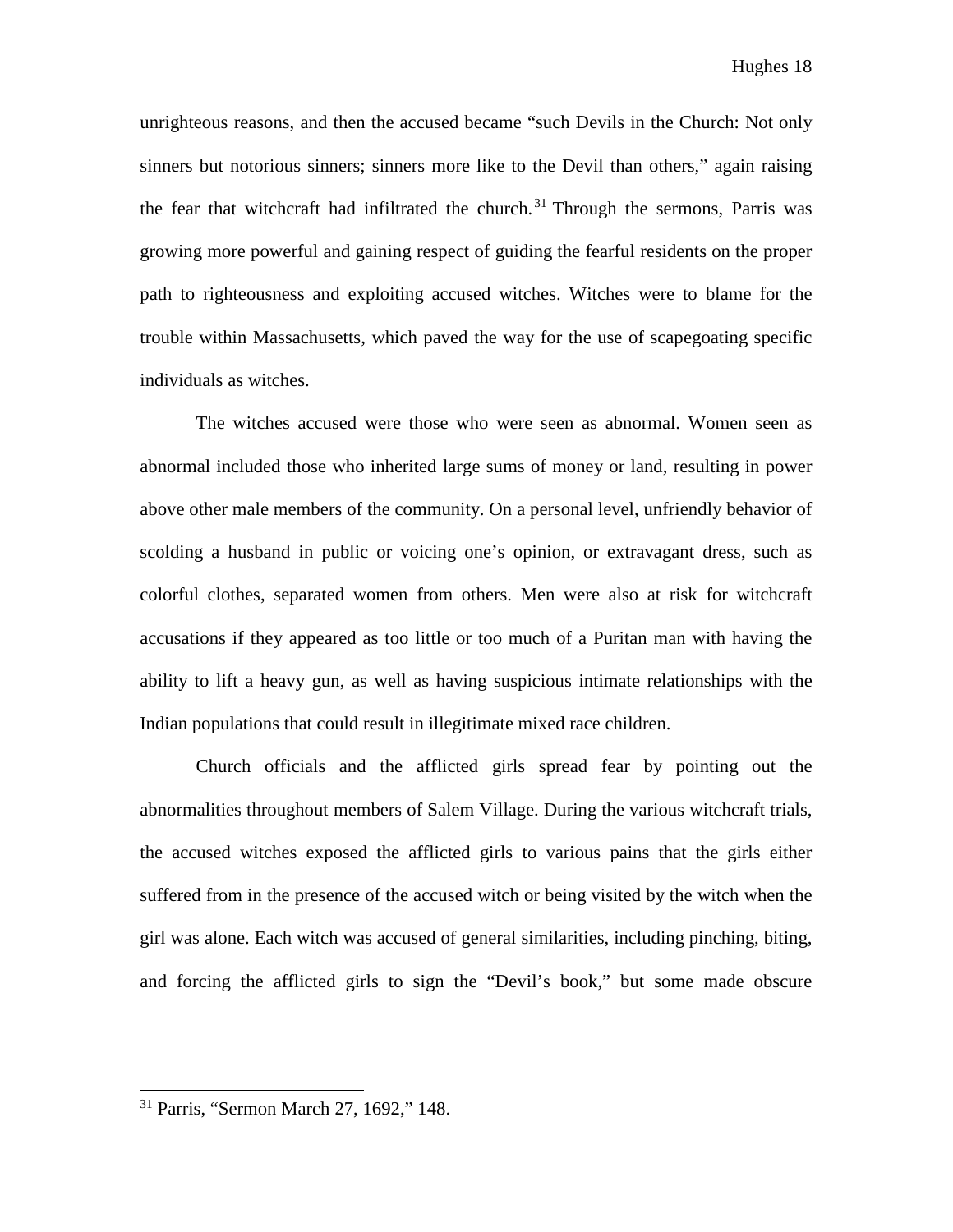accusations involving the death of children, the loss of animals or crops, and strange behaviors of family members.

On April 10, 1692, the first casualty of the Salem witch crisis, the widow Bridget Bishop, was accused and tried of witchcraft. Bishop stood out because it was strange that she had had three previous husbands, which led to accusations by Salem villagers that she had bewitched her husbands to death. Subsequent accusations labeled Bishop as witch, and accusers emphasized her interaction with neighboring children. William Stacy accused Bishop of the death of his daughter two years prior to her 1692 trial, but he also brought up the use of witchcraft based on the fast healing of his smallpox, which he accused Bishop of curing even though she was not known for being a healer. Stacy could have been grateful for the coincidence of Bishop visiting him and curing his smallpox, but he used it to accuse her of witchcraft. In addition, he accused Bishop of using a "strange force" to fling his cart in the air, destroying it.

To her neighbors, Bishop was unkind by speaking ill of others, leading them to suspect her of witchcraft because she acted differently than other polite women. For Samuel Shattuck and his family, the health of his eldest son would decline whenever Bishop would come into or near the house, which led Shattuck to conclude that his son was being bewitched. The child in question would continuously have fits acting so strange with "such uneasie and restles frame almost allways running too  $\&$  fro soe Strange that [Shattuck] cannot judge otherwise but that he is bewitched."<sup>[32](#page-19-0)</sup> Samuel Gray also accused Bishop of witchcraft after she visited his household, after which his son

<span id="page-19-0"></span><sup>32</sup> "Bridget Bishop," in *The Salem Witchcraft Papers: Verbatim Transcripts of the Legal Documents of the Salem Witchcraft Outbreak of 1692, Vol. 1,* ed. Paul Boyer and Stephen Nissenbaum, (New York: Da Capo Press, 1977), 99.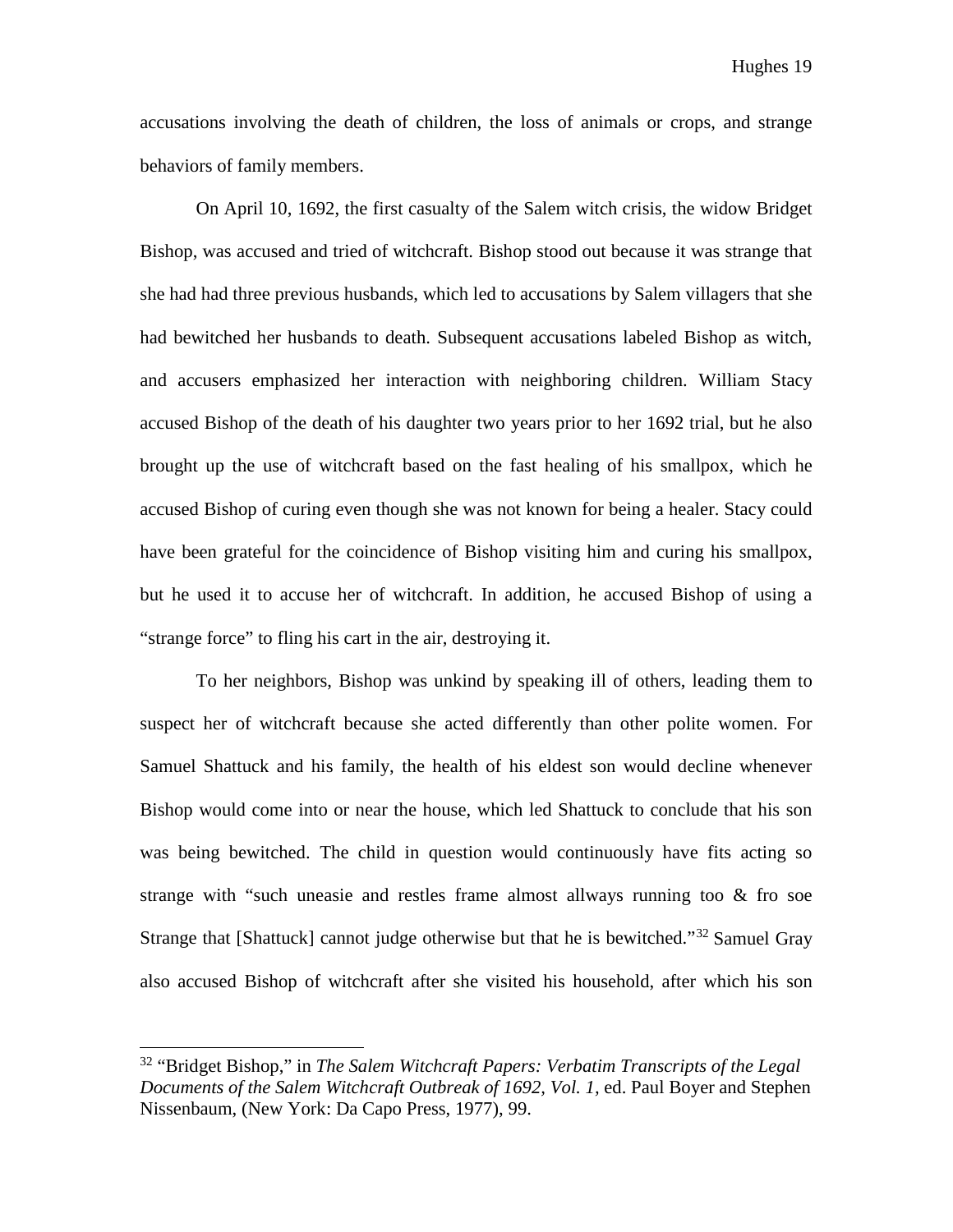suffered various fits and died a few months later. Not only were Bishop's actions towards her neighbors seen as questionable, but so were her unusual dress and festivity by Puritan standards, thus giving way to blame a woman for witchcraft. The suspicious activities of a woman in Puritan society caused concern for the others as a threat to the normal way of life.

In Puritan society, a respectable woman was an individual who lived a modest lifestyle. According to the witness accusers published in the *Salem Witch Papers,* Bridget Bishop dressed "more artistically than women of the village," which made her stand out more, giving her more vulnerability to be an easy target of witchcraft accusations. Her "black cap, and a black hat, and a red paragon bodice bordered and looped with different colors" suggest she did not conform to societal norms because her clothes were not the typical black and brown colored attire. Bishop also did not fulfill the Puritan societal norm of maintaining a modest life, according to the testimonies of Reverend John Hale. He stated that the festivities to which Bishop would invite various "young people [who] were in danger to bee corrupted" because of the events that occurred at the parties.<sup>[33](#page-20-0)</sup> He also stated that some of the events included "shovelboard," which was a game that was viewed as an inappropriate to play because it created tension among neighbors and risked tempting the devil. Reverend Hale was also concerned with the continuation of drinking at "unseasonable houres in the night." [34](#page-20-1) And finally at the end of Reverend Hale's testimony, he stated that one night he "had taken the pieces they played with & thrown them into the fryer & had reproved the said Bishop for promoting such disorders…[he] received no satisfaction from her about it," giving the impression that Bishop was not

<span id="page-20-0"></span><sup>33</sup> *The Salem Witchcraft Papers, Vol. 1,* 95.

<span id="page-20-1"></span><sup>34</sup> *The Salem Witchcraft Papers, Vol. 1,* 95.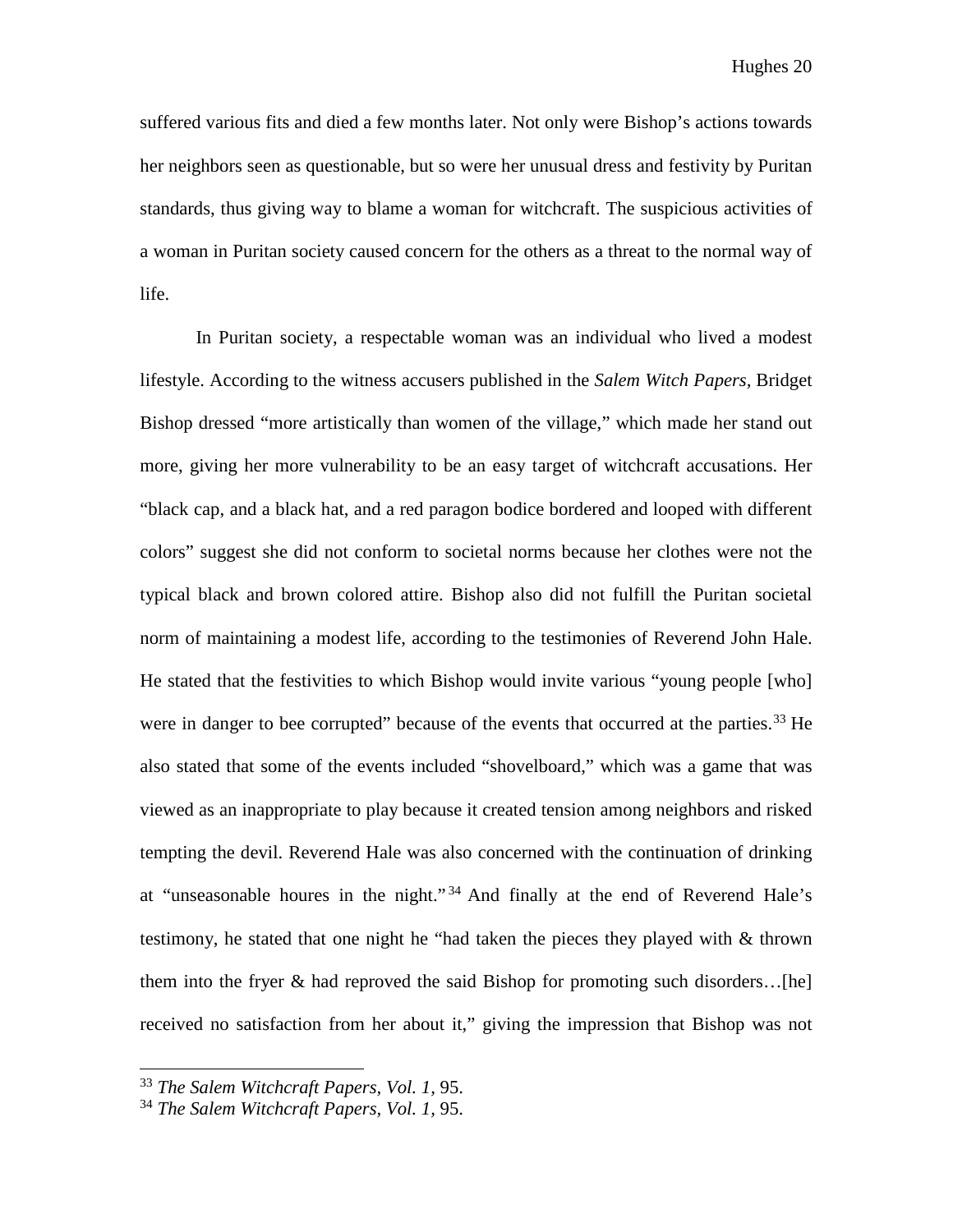ashamed of her actions.<sup>[35](#page-21-0)</sup> Bishop's lack of remorse for her actions gave the accusations more weight because her defiance of male authority suggested she was a witch promoting devilish behavior.

Rebecca Nurse was another victim of the Salem Witch trials whose arrest on March 24, 1692, shocked the residents of Salem due to her religious zeal. The accusations against Nurse were first made by Ann Putnam Jr. who launched into "grievous fits" whenever Nurse was near her. Such a reaction to the elderly Rebecca Nurse could have been caused by a long-standing feud over land borders and between the Nurse and Putnam families. The accusations that Nurse beat the afflicted girls were similar to the accusations against other witches. The wife of Thomas Putnam accused Nurse of bringing "the Black man with [her]…bid tempt God" to follow the practices of the "Black man," meaning the devil.<sup>[36](#page-21-1)</sup> The afflicted girls were also shrieking and crying in pain during Nurse's trial whenever she would move her hands and touch her neck; it was as if Nurse had the ability to harm the girls without touching them.

Such evidence might have been inconclusive, but Nurse's vulnerable relationship to the afflicted girls created more reasons to see her as a witch. As Reverend Samuel Parris stated, Nurse "had several times severely rebuked the accusing girls for their folly and wickedness [and] when meeting in their circles."[37](#page-21-2) Nurse made her own accusation that the afflicted girls were in fact lying about the pain they were suffering from even before the trial. Nurse had been susceptible to an accusation of witchcraft because of her

<span id="page-21-0"></span><sup>35</sup> *The Salem Witchcraft Papers, Vol. 1,* 95.

<span id="page-21-1"></span><sup>36</sup> Rebecca Beatrice Brooks, "The Trials of Rebecca Nurse," *History of Massachusetts: A History Blog About the Bay State,* November 5, 2012,

http://historyofmassachusetts.org/the-trial-of-rebecca-nurse/.

<span id="page-21-2"></span><sup>&</sup>lt;sup>37</sup> Brooks, "The Trials of Rebecca Nurse."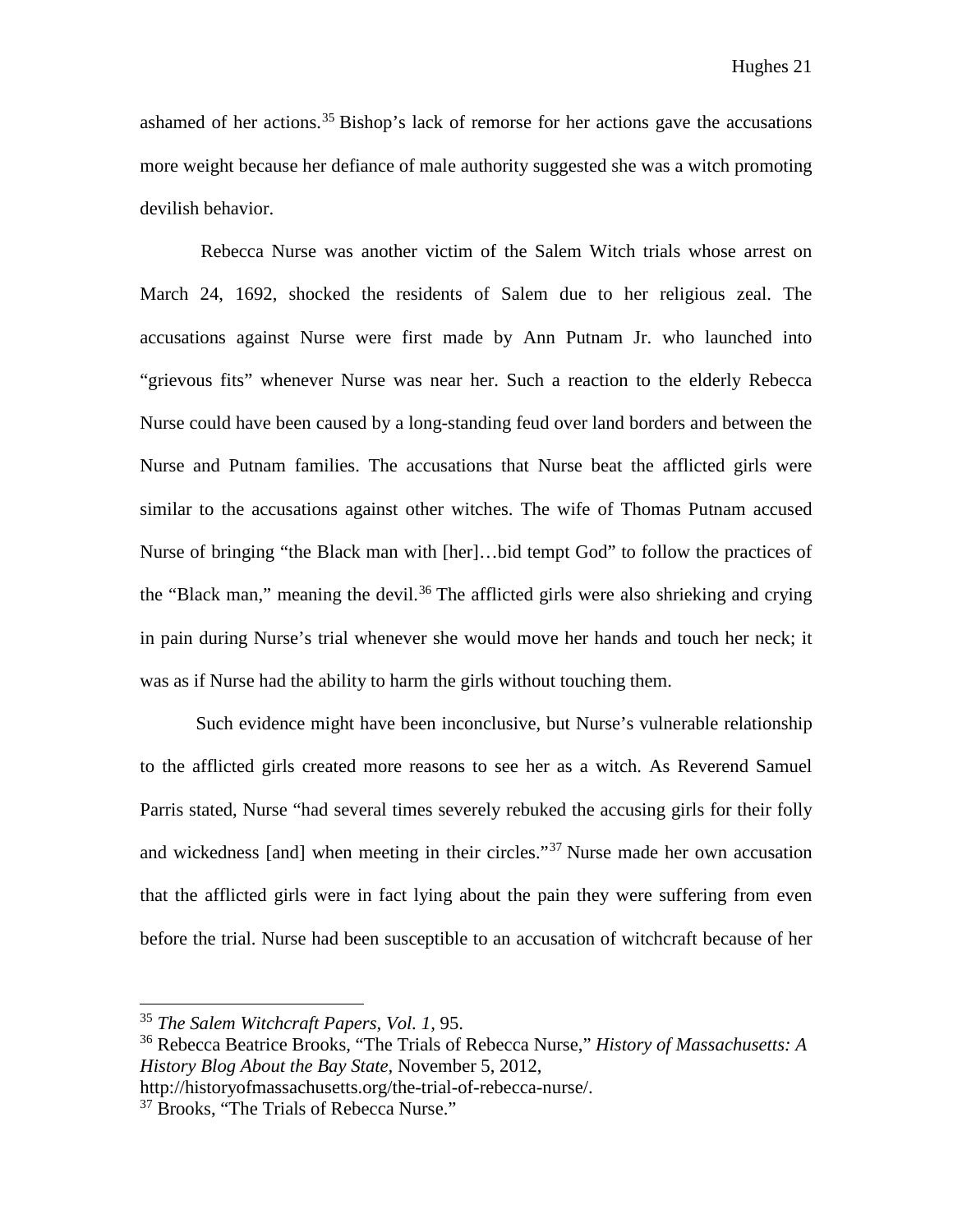Hughes 22

directing of power to herself rather than the afflicted girls. The afflicted girls had taken the power away from Nurse by accusing her and taking her claim of the girls lying as evidence for working with the devil.

Another member of Salem Village who was accused and executed on the charges of witchcraft was Martha Corey. Corey had witnessed the previous hearings before she herself was accused of witchcraft, and Corey then began to question the legitimacy of the afflicted girls' accusations against members of the Salem community. Such statements against the afflicted girls had not been previously recorded. Corey's suspicion of witchcraft could have stemmed from her own belief that the afflicted girls were also lying, and that community members could have started listening to her rather than the complaints of the young girls. If Corey had gained the support of the other villagers, then the afflicted girls would have lost their power and have made Corey the strong individual.

On March 19, 1692, the initial complaint was made against Corey under the suspicion of having "Comitted sundry acts of Witchcraft" upon Ann Putnam, her daughter Ann Putnam Jr., Mercy Lewis, Abigail Williams, and Elizabeth Hubert. Under examination, Corey proclaimed her innocence against the accusations, even asking the magistrate conducting the trial "do you think I can have to do with witchcraft too?"<sup>[38](#page-22-0)</sup> Corey questioned the validity of the accusations against her, thus taking herself out of her obedient position as a woman in Salem.

Corey also challenged authoritarian power during her trial by questioning the truthfulness of the afflicted girls, stating, "we must not believe all that these distracted

<span id="page-22-0"></span><sup>38</sup> "Martha Corey," in *Salem Witchcraft Papers, Vol. 1, (*New York: Da Capo Press, 1977), accessed February 23, 2016,

http://salem.lib.virginia.edu/texts/tei/swp?div\_id=n38.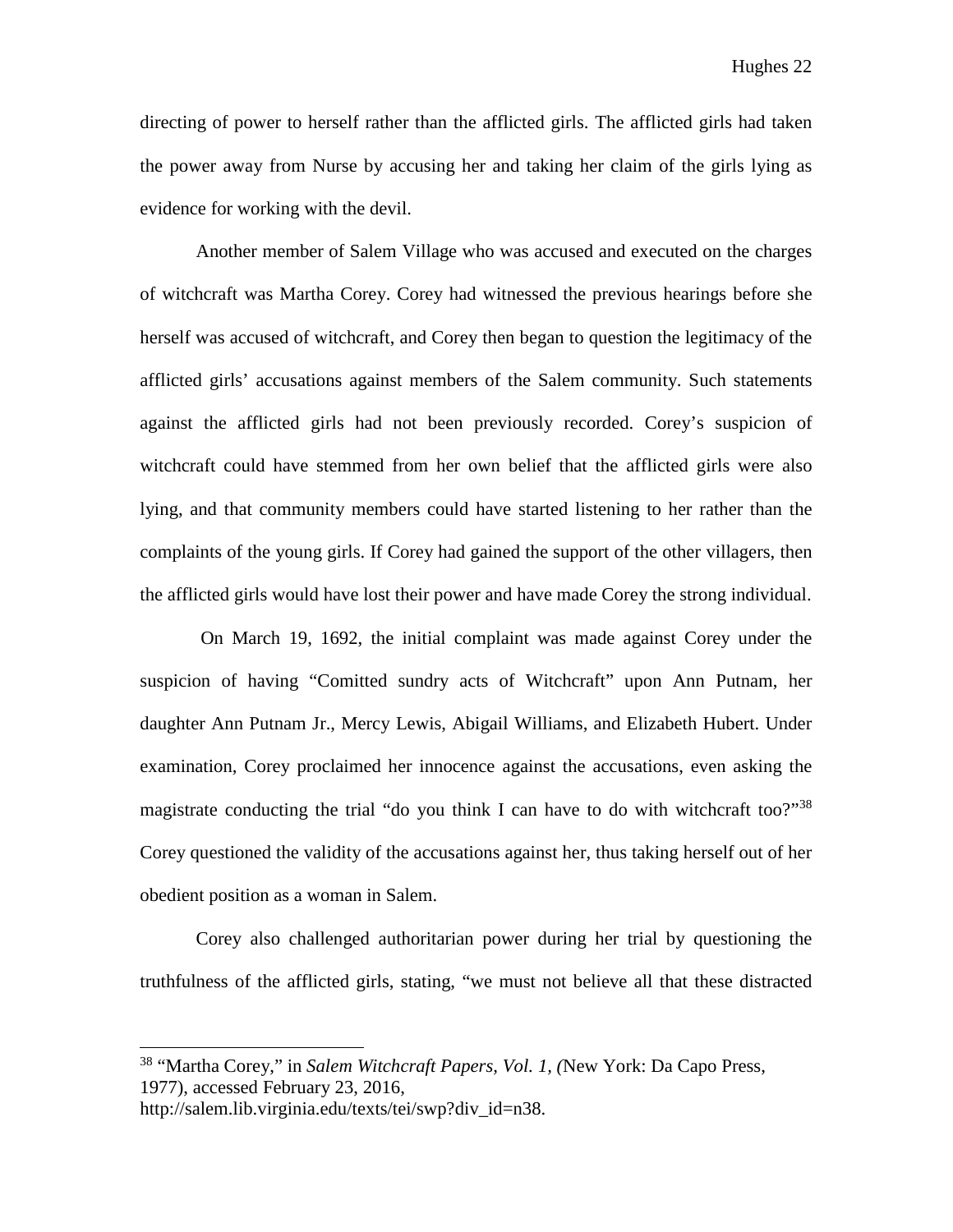children say."<sup>[39](#page-23-0)</sup> Throughout her trial, Corey accused the afflicted girls of lying, which only hindered her case more since she spoke out against the young girls who had mesmerized the individuals within Salem who believed in witches. Corey also had laughed throughout her testimony when asked various questions pertaining to witchcraft because she "did not know that there [were] any" witches in Essex County.[40](#page-23-1) Corey could have gained support for her claims of the afflicted girls lying from the other members of Salem, which changed the sway of power back to Corey. The trial continued as Corey denied the claims of witchcraft, while the afflicted girls "cryed there was a yellow bird with her $1<sup>41</sup>$  $1<sup>41</sup>$  $1<sup>41</sup>$  and that there "was a man whispering in her ears" to direct the attention back to the afflictions of the girls rather than Corey questioning the legitimacy of the trial.<sup>[42](#page-23-3)</sup>

The women accused during the witch trials had similarities in that they were each going against their prescribed gender roles within colonial Puritan society, making them vulnerable to accusations of witchcraft. The claims of witchcraft as connected to the way women such as Bridget Bishop presented themselves tells a lot about the way a proper woman was supposed to be modest and plain. Bishop's various parties and her dress point her out as compared to other women who conformed to the societal norms. Other accused witches, such as Martha Corey and Rebecca Nurse, had their verbal opinions and relationships with residents put on the spot for why they could be connected to witchcraft. By speaking out against the validity of the afflicted girls' pains, tensions developed. If an individual, especially a woman, brought unwanted conflict between

<span id="page-23-0"></span><sup>39</sup> "Martha Corey," *Salem Witchcraft Papers, Vol. 1.*

<span id="page-23-1"></span><sup>40</sup> "Martha Corey," *Salem Witchcraft Papers, Vol. 1.*

<span id="page-23-2"></span><sup>41</sup> "Martha Corey," *Salem Witchcraft Papers, Vol. 1.*

<span id="page-23-3"></span><sup>42</sup> "Martha Corey," *Salem Witchcraft Papers, Vol. 1.*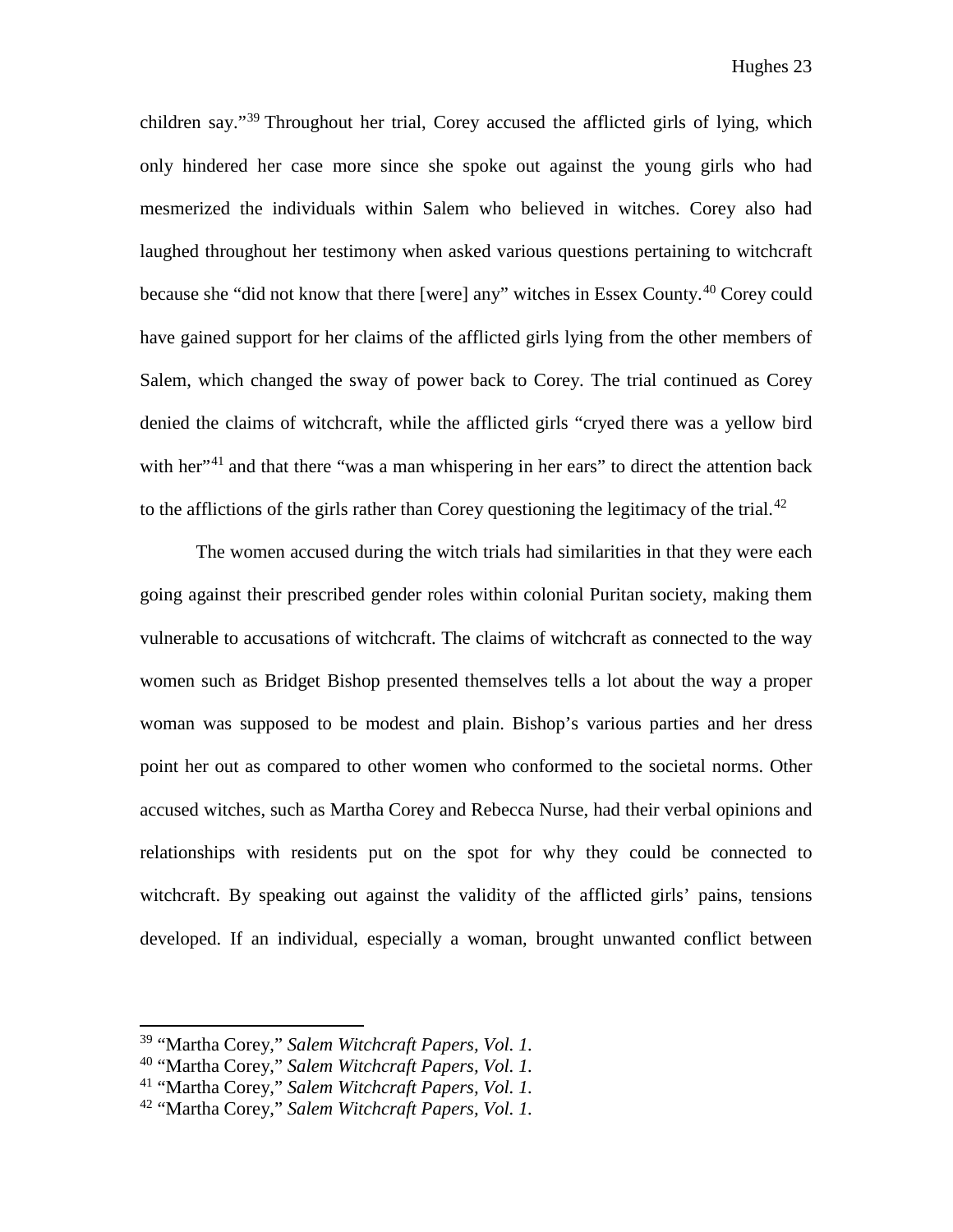residents through various opinions, that could be reason to label her a witch like Martha Corey and Rebecca Nurse had dealt with.

For men to be accused of witchcraft, different standards needed to be met. A man accused of witchcraft meant that he had gone against his role as the protector or exerting proper Puritan male behavior. Setting a good example of how a man was supposed to act within Puritan society created a precedent for others to live up to. Although there were only seven male deaths in comparison to the thirteen women who were executed for witchcraft, gender still played a role in male trials. The accused men of Massachusetts were not accused of witchcraft based on their general appearance and attitudes towards other residents, but rather evidence that displayed they had departed their societal roles as proper Puritan men.

Afflicted girls first accused sailor and tradesman John Alden of harming them on March 2, 1692. The claims of suspicious activity surrounding Alden involved his relationship with the French and Wabanaki Indians on the frontier where the Indian Wars were occurring. Tensions were already rising due to the Wabanaki invading frontier towns with the help of the French military, and any connection to the enemy forces would be seen as a threat against the innocent Puritans. As a tradesman, John Alden had previously traded "Powder and Shot" with the Indians, instead of using the ammunition to fight them. [43](#page-24-0) His trade business from a Puritan perspective included having a relationship with the Indians through his trade, who were viewed as equals to the devil. Through his close proximity to the Indians Alden became vulnerable to assumptions by the Puritans that "he lies with the Indian Squaes… [and had] Indian Papooses," that

<span id="page-24-0"></span><sup>43</sup> "John Alden," *The Salem Witchcraft Papers, Vol. 1,* 52.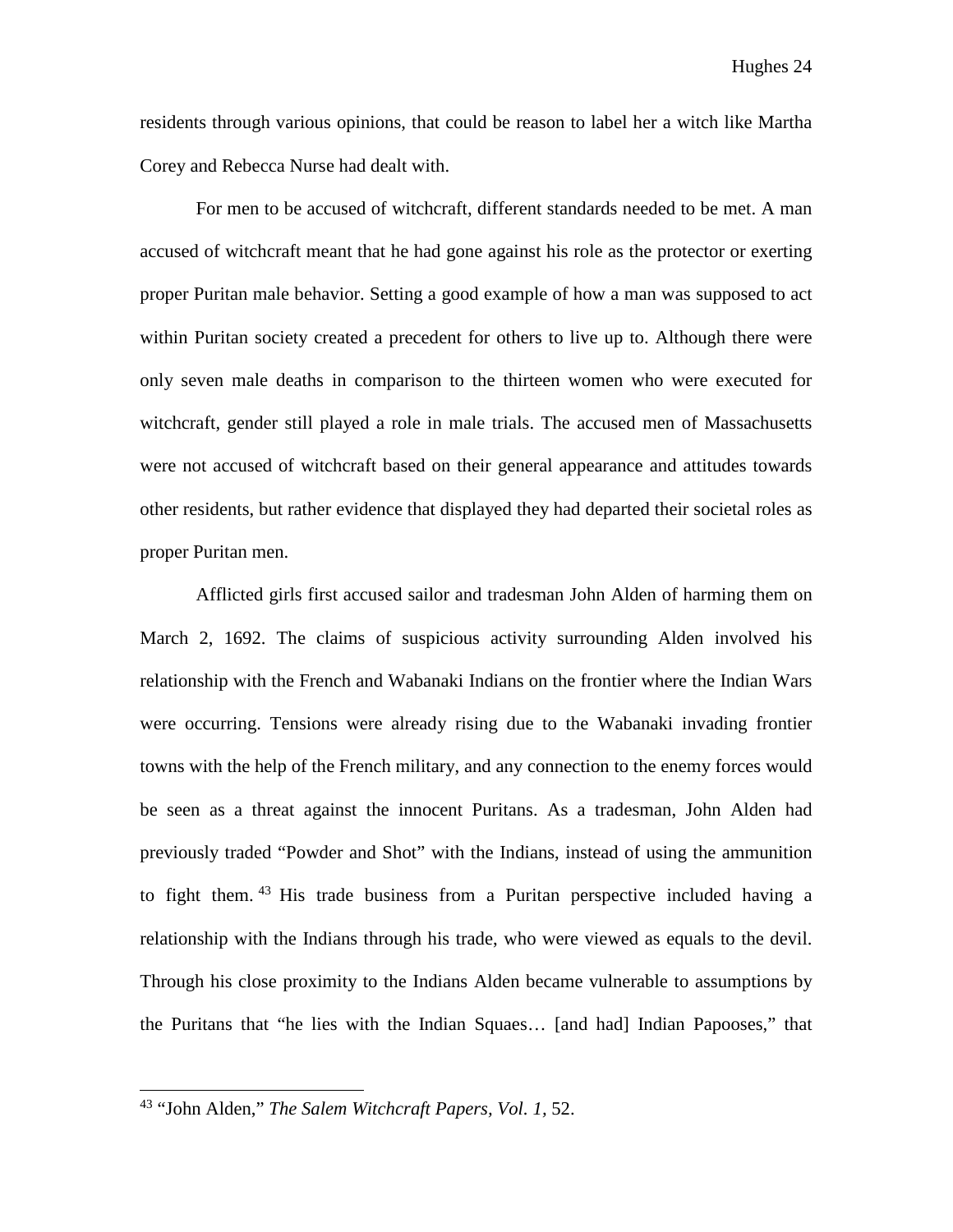referencing to a sexual relationship resulting in the birth of a bastard child by an Indian. John Alden's reputation within the Puritan community was now tarnished following those rumors that led to his witchcraft trial.

In contrast to other accusations, the afflicted girls had never met Alden, but they alleged that he "did pinch them," throughout the trials.<sup>[44](#page-25-0)</sup> Alden was quick to respond to their fits by questioning the trial system with "why they [the Magistrates] should think that he should come to that Village to afflict those persons that he never knew or saw before?"[45](#page-25-1) His claim did not receive an answer from the Magistrates in charge because the afflicted girls were throwing fits, claiming that the sound of his voice bewitched them. The afflicted girls also fell to the ground in pain when Alden was near them just as they had done with other witches. His trade relations with Indians and the French would have been viewed as attacking the Puritan way of life by helping their enemies on the frontier by harming and killing their New England counterparts. Alden's trial did not culminate in his execution, but he served as a scapegoat for the current issues that Salem had been having with the Wabanaki.

George Burroughs was another victim of the Salem witch trials whose actions mirror that of John Alden. Burroughs was charged with "detestable arts called witchcraft  $\&$  sorceries – wickedly and feloniously hath used and practiced  $\&$  exercised at and within the township of Salem."[46](#page-25-2) The complaint against Burroughs began on April 30, 1692 due to his previous history with the Wabanaki Indians where he suspiciously avoided the massacres of various villages in Northern Maine when there was limited chance of

<span id="page-25-0"></span><sup>44</sup> "John Alden," *The Salem Witchcraft Papers, Vol. 1,* 53.

<span id="page-25-1"></span><sup>45</sup> "John Alden," *The Salem Witchcraft Papers, Vol. 1,* 53.

<span id="page-25-2"></span><sup>46</sup> "George Burroughs," *The Salem Witchcraft Papers, Vol. 1,* 155.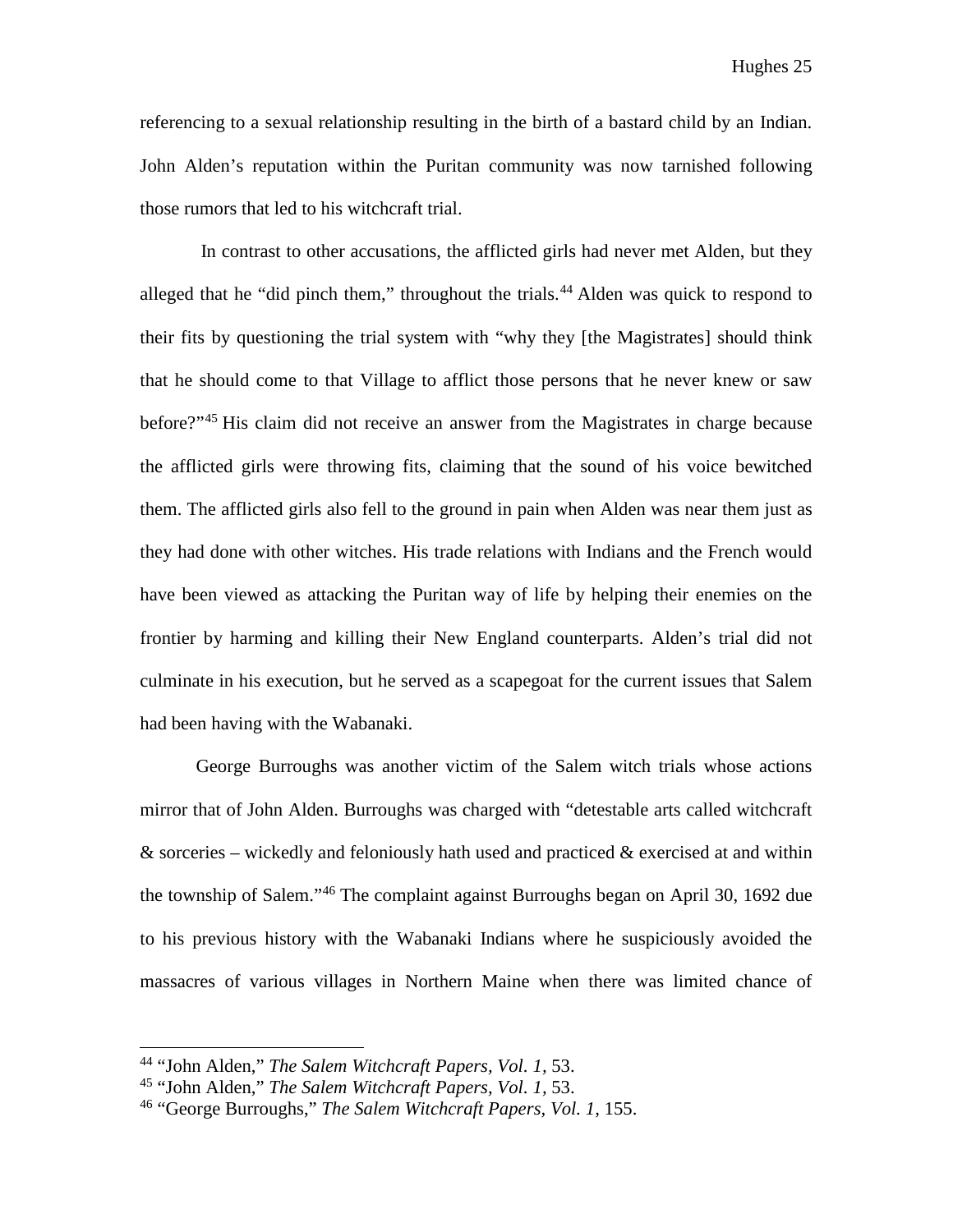survival. Prior to the massacres in Northern Maine, Burroughs was living in the same village as Mercy Lewis, who would later accuse him of witchcraft following the Wabanaki massacring her family. When the Wabanaki arrived and attacked the villagers, Burroughs was nowhere to be found and Mercy Lewis an orphan. The terror from the frontier wars left Lewis orphaned and under the care of George Burroughs which could have been a contributing factor in her lashing out at him. Mercy Lewis could have then blamed Burroughs for not doing enough to save her family during the Wabanaki attacks, and viewing him as leader, saw to it that he be punished. When Mercy Lewis was under Burroughs care she would have seen the intimate details of his personal life, including the treatment of his wives and learning how he cheated the Wabanaki through trade.<sup>[47](#page-26-0)</sup> If Mercy Lewis had learned of Burroughs cheating the Wabanaki then she could have wanted to cast revenge on him and accuse him of a witch.

Other afflicted girls gave testimonies similar to Mercy Lewis. Lewis joined Mary Walcot and Elizabeth Hubbard during the trial, claiming they were each reading from their Bibles when Burroughs looked upon them, causing them to fall down in terrible fits. Burroughs was also accused of forcing women such as Ann Putnam Jr. and Susannah Sheldon to write in the devil's book, along with Sheldon accusing him of murdering his previous two wives.[48](#page-26-1) In regard to his family, it was claimed that Burroughs "owned that none of his children, but the eldest was Baptized," which was questionable in an extremely religious community.<sup>[49](#page-26-2)</sup> Burroughs also could have been accused of witchcraft because of the political strife within the community. Burroughs, a respectable man on the

<span id="page-26-0"></span> <sup>47</sup> "George Burroughs," *The Salem Witchcraft Papers, Vol. 1,* 153.

<span id="page-26-1"></span><sup>48</sup> "George Burroughs," *The Salem Witchcraft Papers, Vol. 1,* 153.

<span id="page-26-2"></span><sup>49</sup> "George Burroughs," *The Salem Witchcraft Papers, Vol. 1,* 153.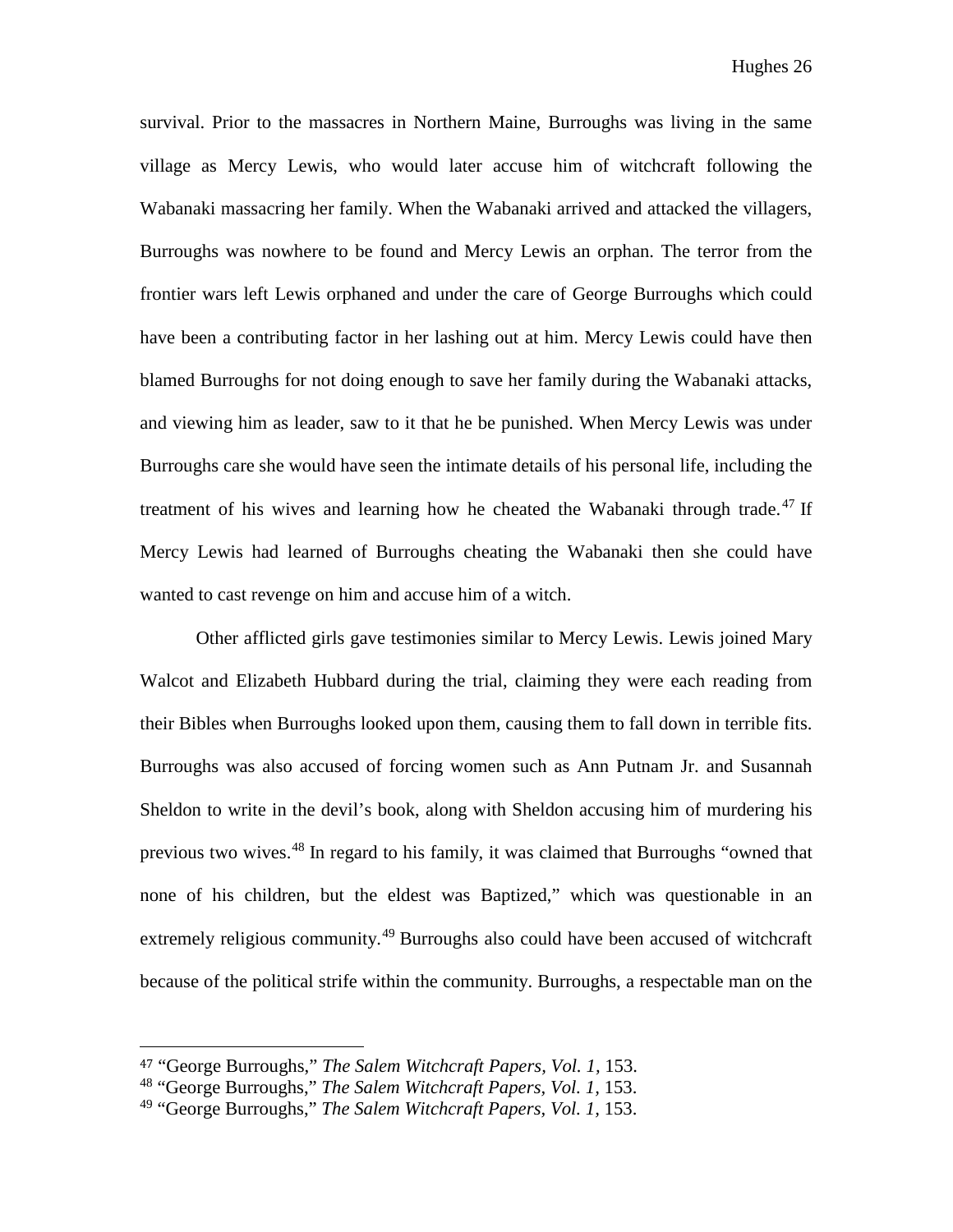frontier prior to the acknowledgement of his actions towards to the Indians, had to follow a certain lifestyle as a man by setting a good example. Women were already being accused of going outside of their societal roles within Puritan society, but to have the men going against it as well could have meant the collapse of the Puritan society. As a man who did not protect innocent colonial peoples, Burroughs was not fulfilling his male duty of ensuring safety.

Burroughs was not only accused of not being enough of a man, but also for his being too much of a man. For George Burroughs, his bodily structure and strength drew the attention of other Puritan men because he was too manly. Burroughs was able to "lift and hold Out a gunn of Six foot barrel or thereabouts putting the forefinger of his right hand into the Muzle of s'd gunn" and hold it straight, which was seen as something the average man could not do.<sup>[50](#page-27-0)</sup> The strength that Burroughs had to hold the gun was viewed as an act of witchcraft because no one else in the village could succeed in such a task. Other men within the village were possibly jealous of Burroughs extraordinary strength, and through that jealous caused reason to accuse him of witchcraft.

Governor William Phips was away from Salem leading a campaign of the Indian Wars during the witch trials. As the acting executive power, Governor Phips was made aware of the twenty more people convicted of witchcraft in an October 1692 letter. The end of the Salem witch trials occurred when Governor Phips noticed the insufficient evidence that was being used to condemn individuals. He wrote "the Devill might afflict in the shape of an innocent person and that the look and touch of the suspected persons was not sufficient proofe against them" thus referring to the examination process of

<span id="page-27-0"></span><sup>50</sup> "George Burroughs," *The Salem Witchcraft Papers, Vol. 1,* 160.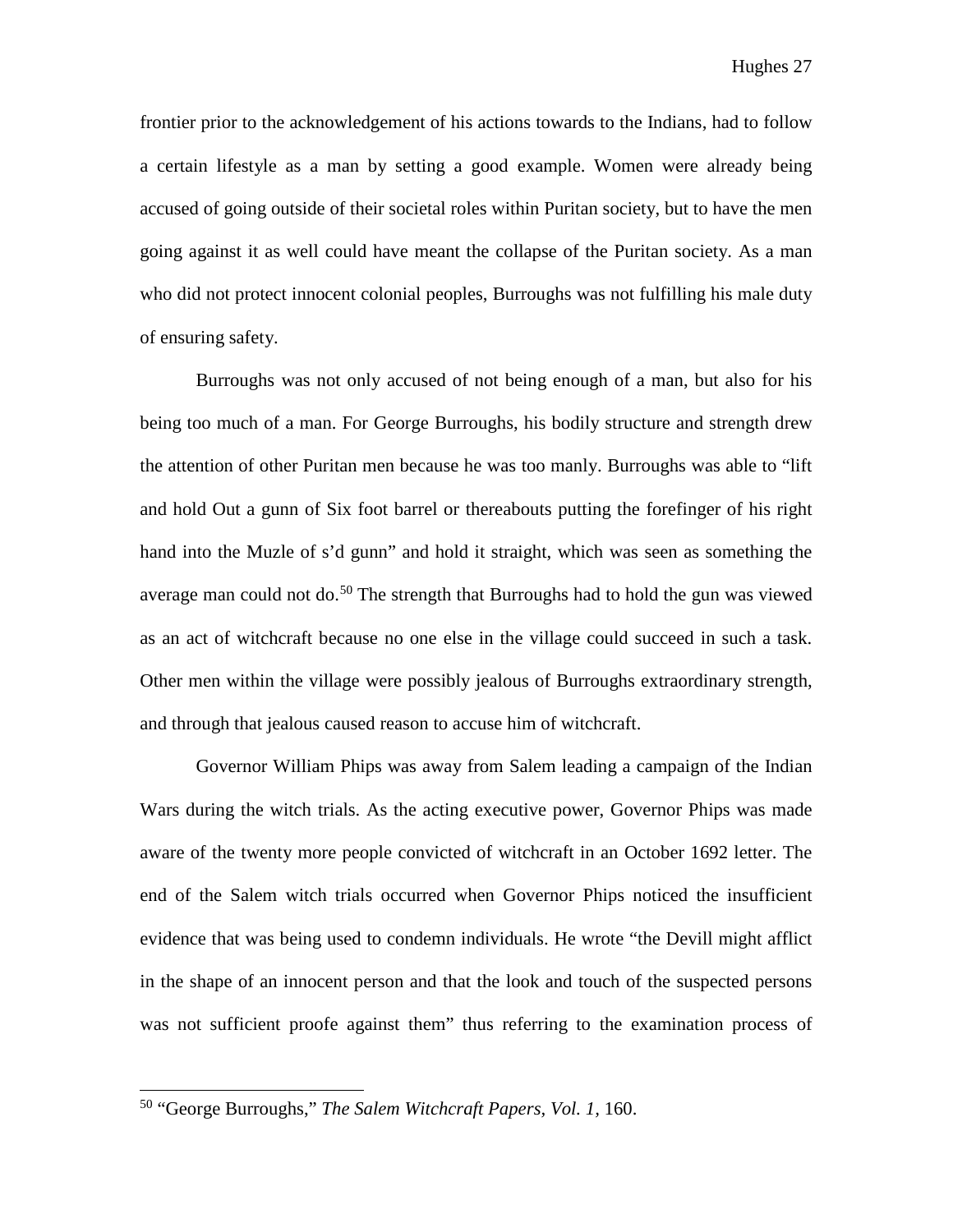looking for abnormalities on the accused.<sup>[51](#page-28-0)</sup> Governor Phips also cast doubt on the reactions of the afflicted girls as evidence.

Men and women were used as scapegoats for the larger issues of the perceived threats from Indian frontier wars and the threat of breaking down the Puritan system of society. Certain men and women could have been targeted for any reason but often it was because the individuals were vulnerable from going against their gender roles in society. Women were viewed as individuals who promoted a modest life through Puritan standards of dress, limited currency power and standing, and cordial behavior, and if they did not follow suit themselves, accusations arose. The importance of being a strong and humble man led to accusations being made regarding those who had unsolicited relationships with Indians, too much or too little strength than the average man, as well as helping the enemy in the Frontier Wars. Any sort of abnormality made the accused defenseless against the religious power of Samuel Parris and the innocence of the afflicted girls.

Scapegoating consumed the Red Scare. The experiences of accused men and women during the Salem witch trials depended on part of their gender roles within society, whereas the roles of 1950s men and women were defined by the concept of a loyal citizenship. Through the times of the witch trials, remaining loyal to other Puritans was defined by fulfilling the dutiful gender roles of each member of colonial society. For men and women living through the Red Scare, more was at stake if a writer, professor, wife, husband, or most importantly a homosexual did not conform. The hearings of the

<span id="page-28-0"></span><sup>51</sup> William Phips, "Letter No. 2," *Two Letters of Gov. William Phips (1692-1693),*  accessed on March 12, 2016,

http://law2.umkc.edu/faculty/projects/ftrials/salem/ASA\_LETT.HTM.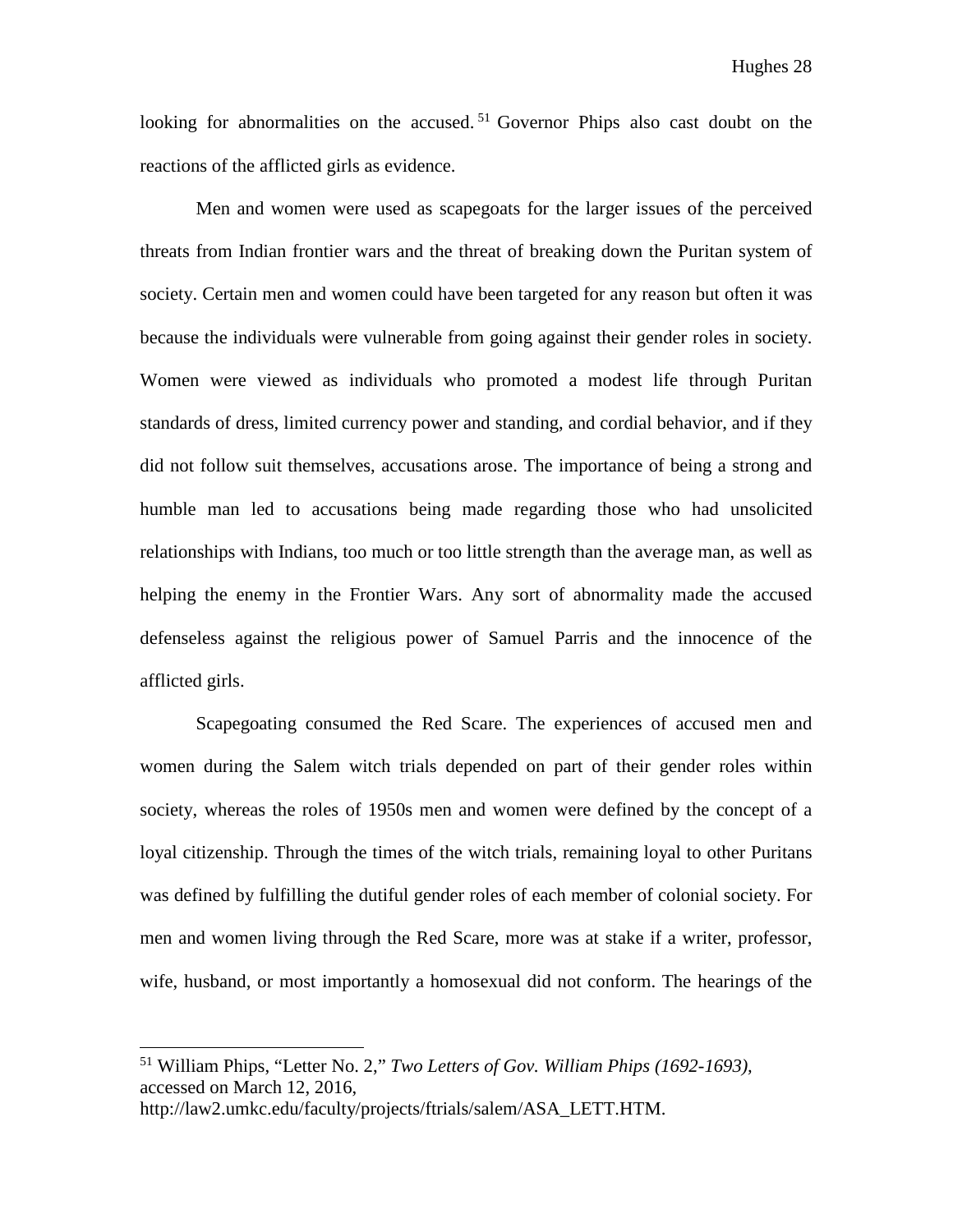Red Scare focus on the validity of the social roles rather than the gender roles because it was more important to be loyal to the United States rather than one's own identity.

#### The Red Scare:

More than 250 years after witch trials, the use of fear still existed and had the power to fuel individuals to take drastic measures to protect and enforce social norms. Following the creation of the Soviet atomic bomb in August of 1949, on October 1, 1949, Communists under Mao Zedong won the Chinese Civil War thus spreading the fear in the United States that Communism was taking over the world. U.S. citizens were consumed with fear that Communist spies had obtained information from the U.S. government to give to the Soviets and paranoia that State Department officials had aided Communists in China as well. One notable individual who was targeted and accused of espionage was Alger Hiss, who, due to his association with the New Deal and Yalta Conference where , was accused of promoting Communism and found guilty of espionage.<sup>[52](#page-29-0)</sup> Hiss was not the only individual who was being watched; others included Manhattan Project scientist Klaus Fuchs, who confessed to passing on atomic secrets to the Soviets. Fuchs' capture led to the trials of David and Ruth Greenglass and Julius and Ethel Rosenberg.<sup>[53](#page-29-1)</sup> These large scale hearings led to the numerously documented hearings that would follow for years to come under the direction of Joseph McCarthy.

Following these events, domestic attacks on loyalty became common, with U.S. citizens pointing fingers and accusing coworkers and neighbors of Communist

<span id="page-29-0"></span><sup>52</sup> Fried, *Nightmare in Red,* 92.

<span id="page-29-1"></span><sup>53</sup> Doug Linder, *Trial of the Rosenbergs: An Account,* accessed on March 12, 2016, http://law2.umkc.edu/faculty/projects/ftrials/rosenb/ROS\_ACCT.HTM.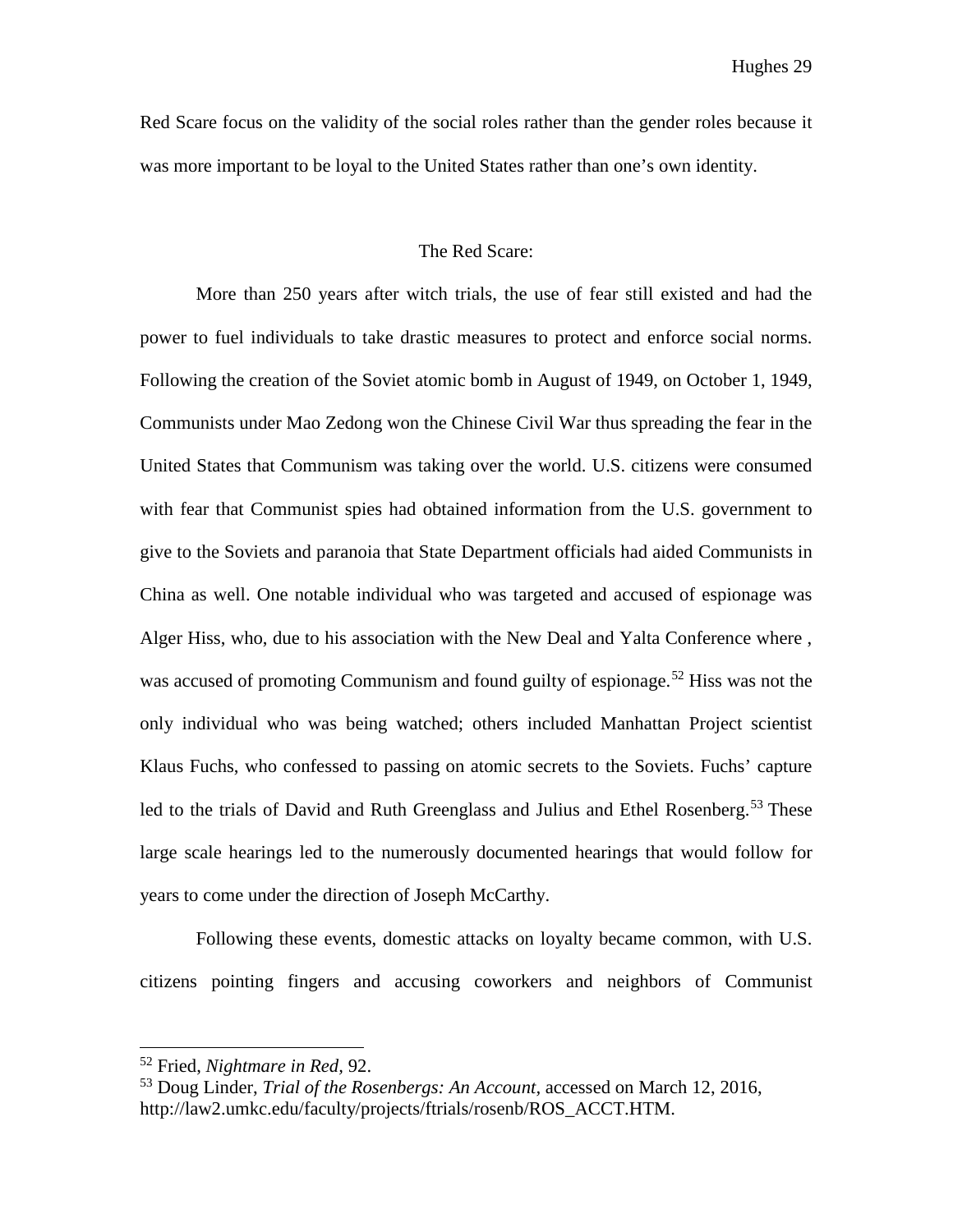sympathies. The House Un-American Activities Committee, created in 1938 to look for possible Nazis, strived in the late 1940s to uncover possible Communist sympathizers, most notoriously with its investigation of Hollywood screenwriters and actors. In 1950 Senator Joseph McCarthy (R-WI) announced that over 100 Communists had infiltrated the State Department. McCarthy instilled even more fear in U.S. citizens with his infamous hearings where he viciously questioned individuals and tried deviously to link them to Communism. McCarthy's gaze of individuals to question ranged from poets, teachers, to the military. McCarthy's power came to an end when he began to investigate the U.S. Army in April 1953. By investigating the army, McCarthy was looking into the largest security net of the United States, and questioning its validity was questioning to a new extent. The tipping point in the hearings was when Army attorney Joseph Welch exclaimed to McCarthy, "have you no sense of decency, sir, at long last?" because of McCarthy's relentless attacks.<sup>[54](#page-30-0)</sup> U.S. citizens eventually saw McCarthy as a bully following his televised hearing of the Army. His downfall escalated in June when his public support decreased from 50 percent to 34 percent.<sup>[55](#page-30-1)</sup> In the summer of 1955, the Senate censured McCarthy, deeming him "disruptive [in] behavior and [in] violation of decorum" of a proper senator for his attacks on President Eisenhower when McCarthy scolded the President for his timid actions against Communism.<sup>[56](#page-30-2)</sup> McCarthy died from alcoholism and liver complications on May 2,  $1957$  $1957$ .<sup>57</sup>

<span id="page-30-0"></span><sup>54</sup> Fried, *Nightmare in Red,* 139.

<span id="page-30-1"></span><sup>55</sup> Fried, *Nightmare in Red,* 138.

<span id="page-30-2"></span><sup>56</sup> Fried, *Nightmare in Red,* 141.

<span id="page-30-3"></span><sup>57</sup> Fried, *Nightmare in Red,* 142.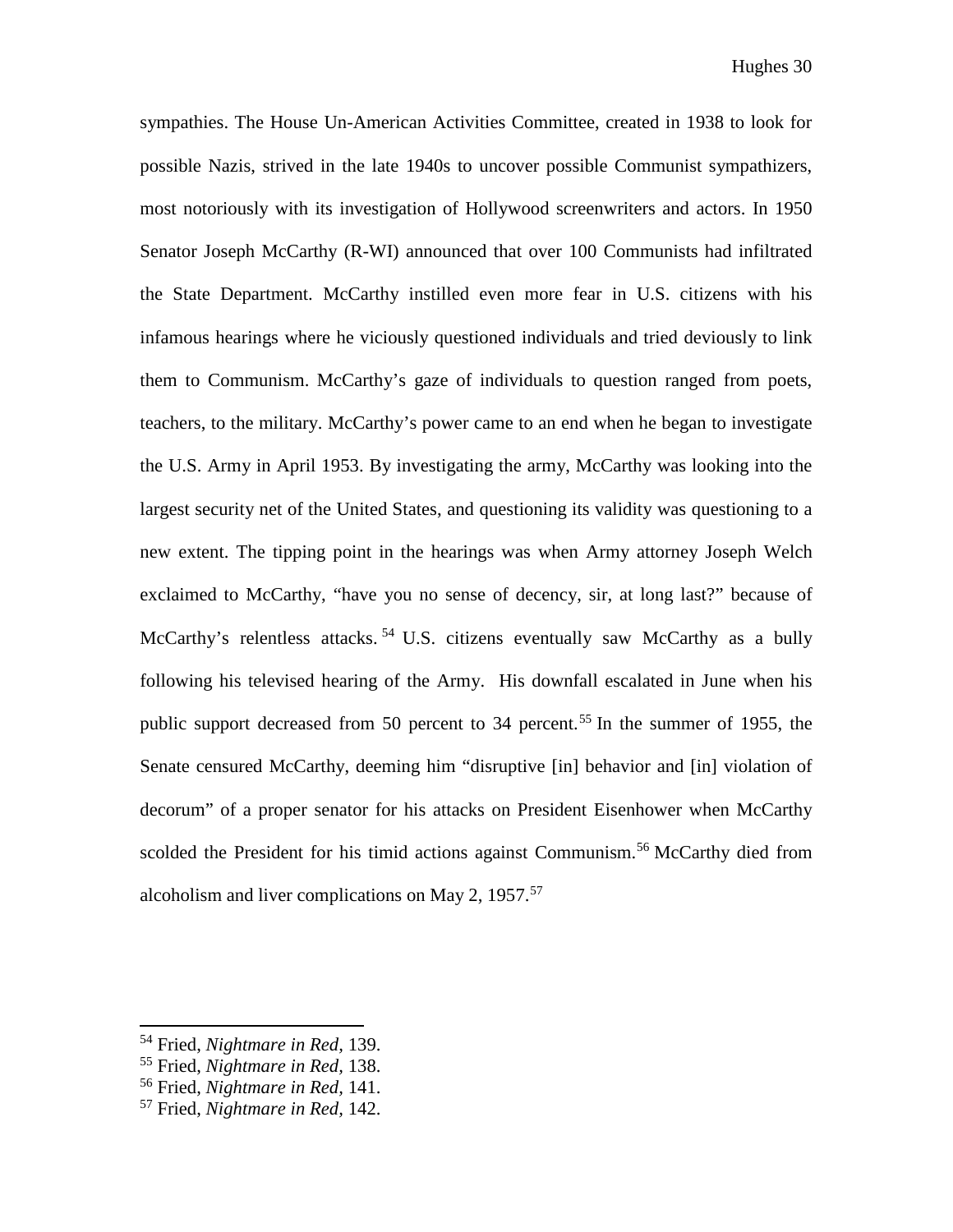Hughes 31

#### Loyalty on Trial:

Individuals during the Red Scare were already living in a tumultuous time period where specific social roles had to be fulfilled because of the fear of the Cold War. Those roles could be filled by anyone and were not primarily focused on women as the Salem witch trials had. The accused Communists included men, women, African Americans, and homosexuals who were all vulnerable in the hands of government investigators who viewed them as a threat. The accused were vulnerable to the power of the committee since the committee had an image of innocence that the accused needed to conform to. The hearings themselves were a tool for the committee to weed out those who were innocent; the committee defined innocence as giving answers to questions and naming names pertaining to Communism through the hearing. Before an individual gave any information, it was assumed by the committee that that person was guilty and would remain under that suspicious pretense unless they demonstrated the actions of a loyal citizen of the United States. In contrast to others accused, homosexuals faced extra scrutiny because of spies blackmailing homosexuals. Homosexuals were then an easy target because of the fear placed upon them by the committee who viewed them as major threats. Individuals who were just not aiding the committee in weeding out possible Communists were still repeatedly questioned, but to a different extent.

One man who was accused of Communist affiliation was the Brooklyn College professor of classics, Naphtali Lewis. The May 25, 1953 hearing began with McCarthy asking Lewis for his own definition as to what it meant to be a Communist. After Lewis stated his definition of a Communist as "a person who is a member of the Communist Party," the committee persistently returned to the definition of a Communist again and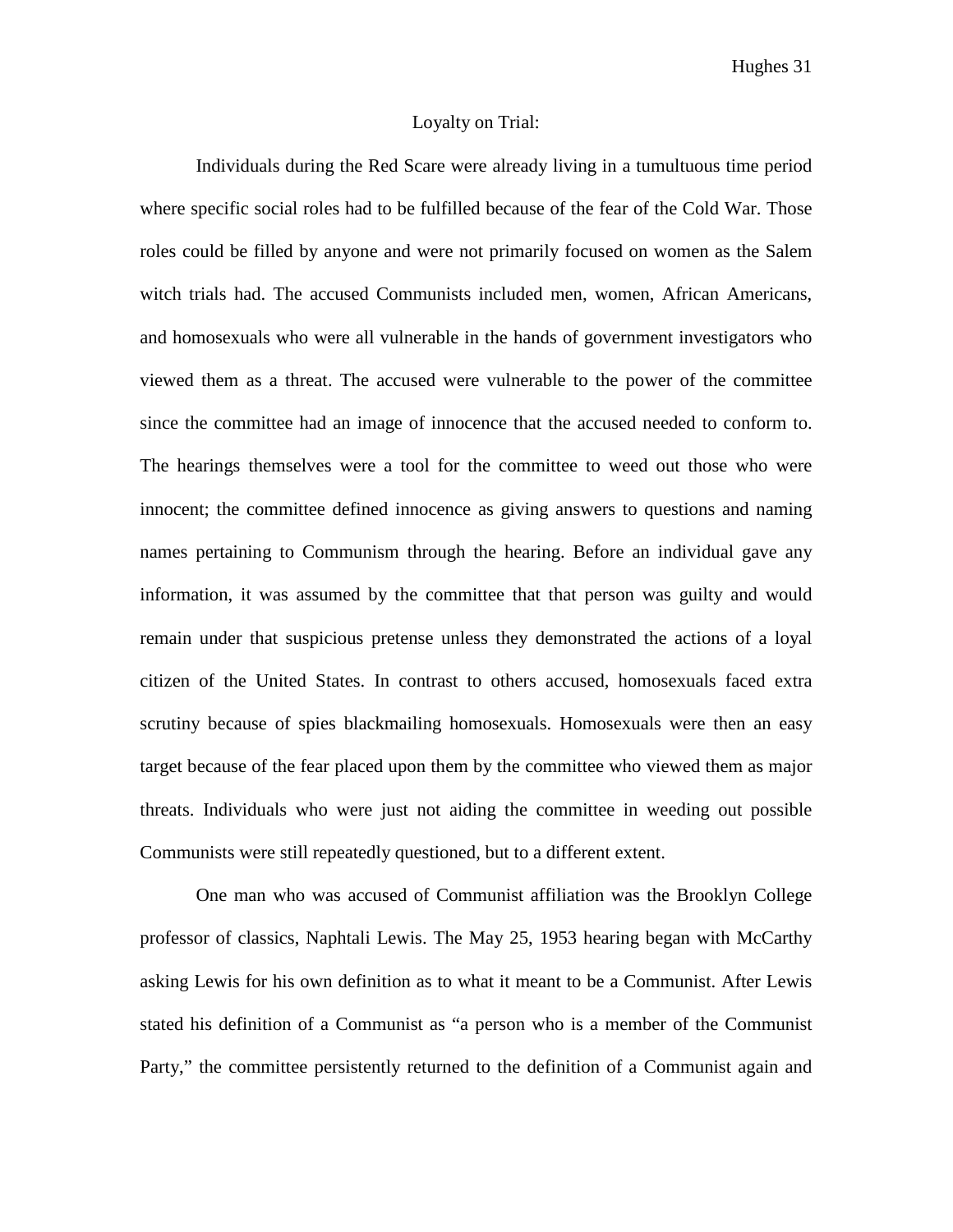again.<sup>[58](#page-32-0)</sup> It was as if the committee was using their power to pressure Lewis into giving more information than he was inclined to give, as they had done for other alleged Communists. The committee was focused on trying to get Lewis to trip up, looking for a mistake in his statements that would prove he was a Communist, just as the committee had done to other alleged Communists.

The committee then turned to his role as a college professor and brought up Lewis' ability to travel with the Brooklyn College Student Exchange Program where, as a professor of the classics, Lewis was qualified according to Brooklyn College to travel and teach abroad. [59](#page-32-1) As a professor of classics, Lewis claimed he had not been knowledgeable of specific Communists information, which the committee used against him when asking about his travels for the college. Senator Henry Jackson (D-WA) specifically pointed out how Lewis "can qualify for a scholarship and go overseas to Italy…without knowing something more than the classics" thus referring to an assumption that in order to travel, a proper American professor should be knowledgeable of important aspects of current events, including the threat of Communism. The committee was portraying Lewis as naïve and dishonest throughout his hearing based on their assumption that a college professor should know more than the average person. [60](#page-32-2)

In response to committee's question of whether an individual can be a Communist as well answer as "evading the question [because]…somebody close to you might be a member of the Communist party" Lewis stated in his defense that the "American tradition of liberalism would permit a man to hold opinions ranging from the extreme

<span id="page-32-0"></span><sup>58</sup> Permanent Committee on Investigations, "Naphtali Lewis," *Vol. 2,* 1253.

<span id="page-32-1"></span><sup>59</sup> Permanent Committee on Investigations, "Naphtali Lewis," *Vol. 2,* 1254.

<span id="page-32-2"></span><sup>60</sup> Permanent Committee on Investigations, "Naphtali Lewis," *Vol. 2,* 1255.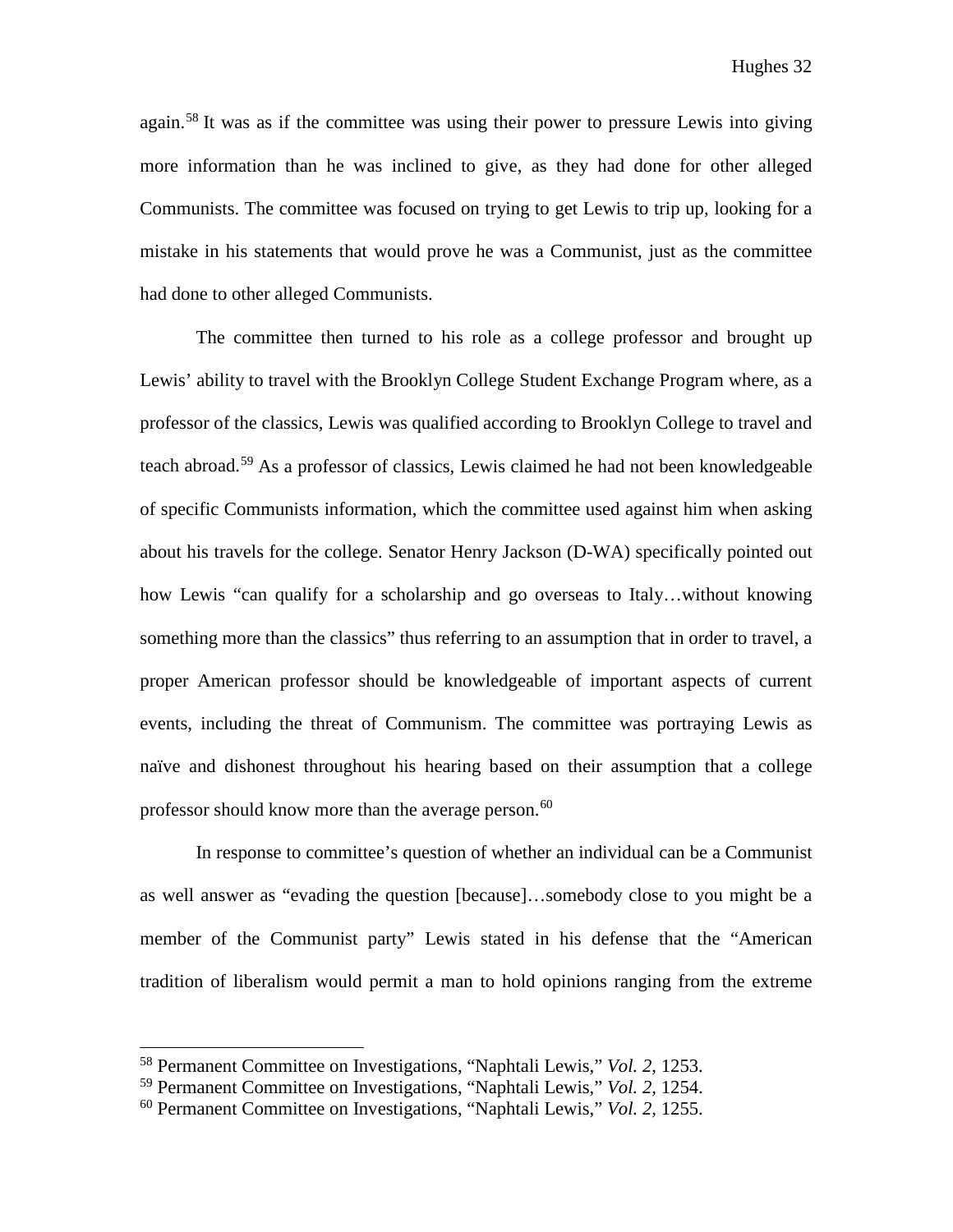right to the extreme left.<sup>[61](#page-33-0)</sup> The committee, drawing to their own conclusions, interpreted his answer in the least favorable way possible. In Lewis' case, the committee had questioned his loyalty as a proper Caucasian<sup>[62](#page-33-1)</sup> citizen of the United States professor due to his vulnerability into not comprehending what it meant to be a Communist or having no grasp on the threat of Communism when traveling abroad.

Another individual who was accused of having Communist affiliations was the African American poet Langston Hughes. Hughes status as an African American man would have concerned McCarthy and the committee. Anti-Communists had long suspected civil rights activists, such as the National Association for the Advancement of Colored People (NAACP) of Communist affiliations, [63](#page-33-2) and the committee likely would have known that Hughes had been involved with the NAACP. On March 24, 1953, Hughes' hearing began with various questions regarding his visit to the Soviet Union. Although Hughes had gone to the Soviet Union for work purposes, his actions still seemed suspicious to his inquisitors. Hughes later explained in his hearing that his visit to the Soviet Union was related to the creation of a Soviet government film project after being questioned of his intentions there.<sup>[64](#page-33-3)</sup> Although the movie did not end up being produced, Hughes still remained in the Soviet Union as a journalist. The beginning stages of Hughes' hearing were not specifically focused, at least overtly, on the committee's

<span id="page-33-1"></span><sup>62</sup> I added in the direct description of Naphtali Lewis being Caucasian to interpret the differences between Caucasians and African Americans.

<span id="page-33-0"></span><sup>61</sup> Permanent Committee on Investigations, "Naphtali Lewis," *Vol. 2,* 1256.

<span id="page-33-2"></span><sup>63</sup> Fried, *Nightmare in Red,* 165.

<span id="page-33-3"></span><sup>64</sup> Permanent Subcommittee on Investigations, "Langston Hughes," *Executive Session of the Senate Permanent Subcommittee on Investigations of the Committee on Government Operations, Vol. 2,* ed. January 2003 (Washington: U.S. Government Printing Office, 1953), 975.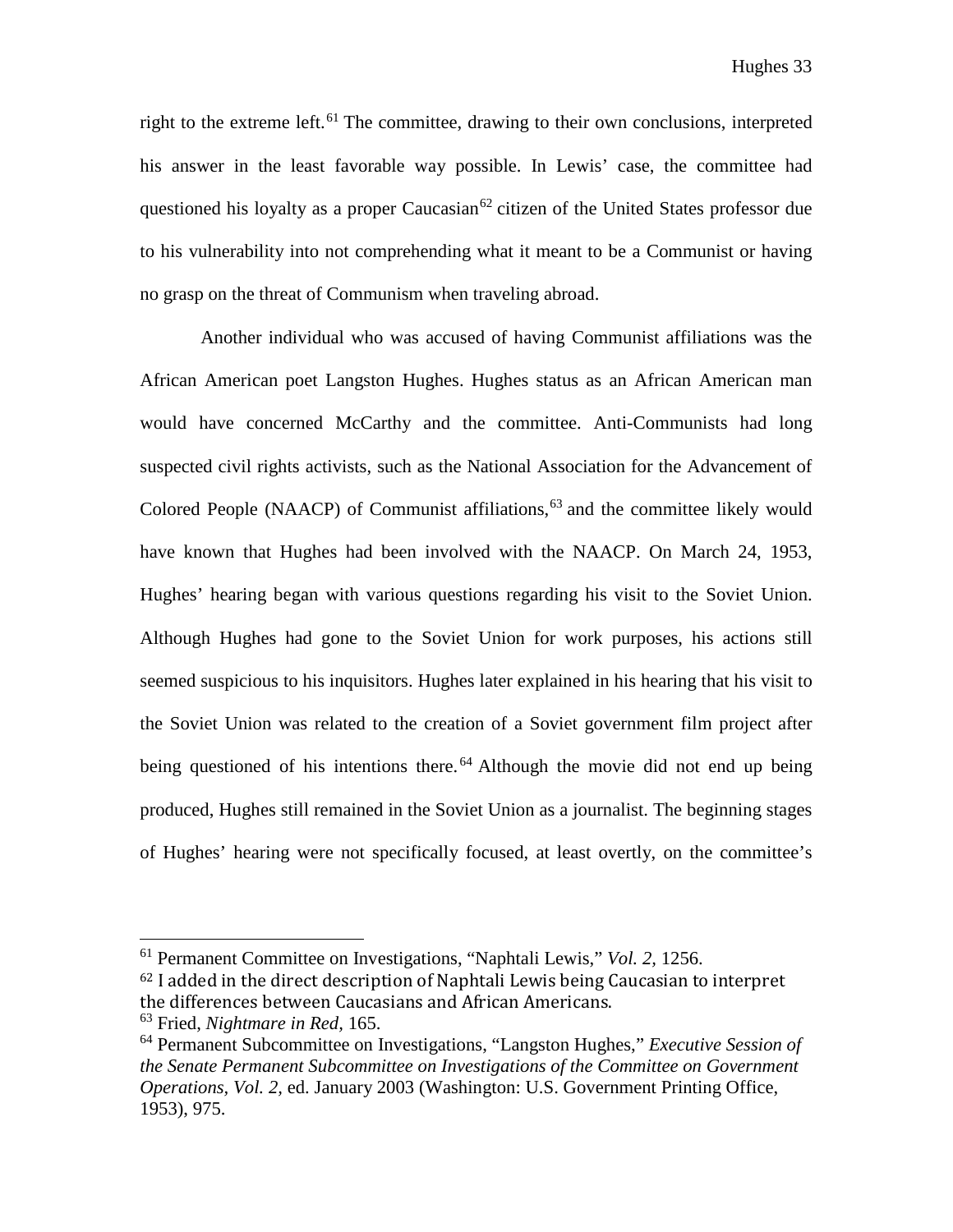suspicion of his race or gender role which was contradictory to what identifications McCarthy used when determining what made a proper U.S. citizen.

The committee tried to attack Hughes for his writings more than what he was actually stating throughout the hearing. Senator Dirksen  $(R - IL)$  focused on Hughes' literary works and their placement in libraries across the world. According to Dirksen, U.S. ideals were not properly presented in Hughes' literary works, and he was concerned that "they strike a Communist, rather than an anti-Communist note."[65](#page-34-0) Hughes denied any intention of drawing in a Communist audience, but the persistency of the court, primarily Roy Cohn, McCarthy's aide, led to an abundance of questions regarding his loyalty to Communism. Hughes' poem "Ballads of Lenin" left Cohn believing Hughes had written the passage, "On guard with the workers forever – The world is our room" to support the overthrow of the U.S. government.<sup>[66](#page-34-1)</sup> Now Hughes was allegedly creating literary works that were not reflections of U.S. ideals that went against what it meant to be a proper U.S. citizen. Hughes was viewed as a threat due to his writings and identity as a poet, and the various messages portrayed in his writings left him vulnerable.

Hughes' primary defense was that a specific questionable literary work of his could have various meanings. One particular work examined throughout his hearing was Hughes' "Goodbye to Christ" poem, which questioned religion. Senator Dirksen took this opportunity to question Hughes' morality by stating "from my familiarity with the Negro people for a long time that they are innately a very devout and religious people" <sup>67</sup> If Hughes was a devout African American citizen he would not question religion as his

<span id="page-34-0"></span><sup>65</sup> Permanent Subcommittee on Investigations, *Vol. 2,* 975.

<span id="page-34-1"></span><sup>66</sup> Permanent Subcommittee on Investigations, *Vol. 2,* 978.

<span id="page-34-2"></span><sup>67</sup> Permanent Committee on Investigations, "Langston Hughes," *Vol. 2,* 980.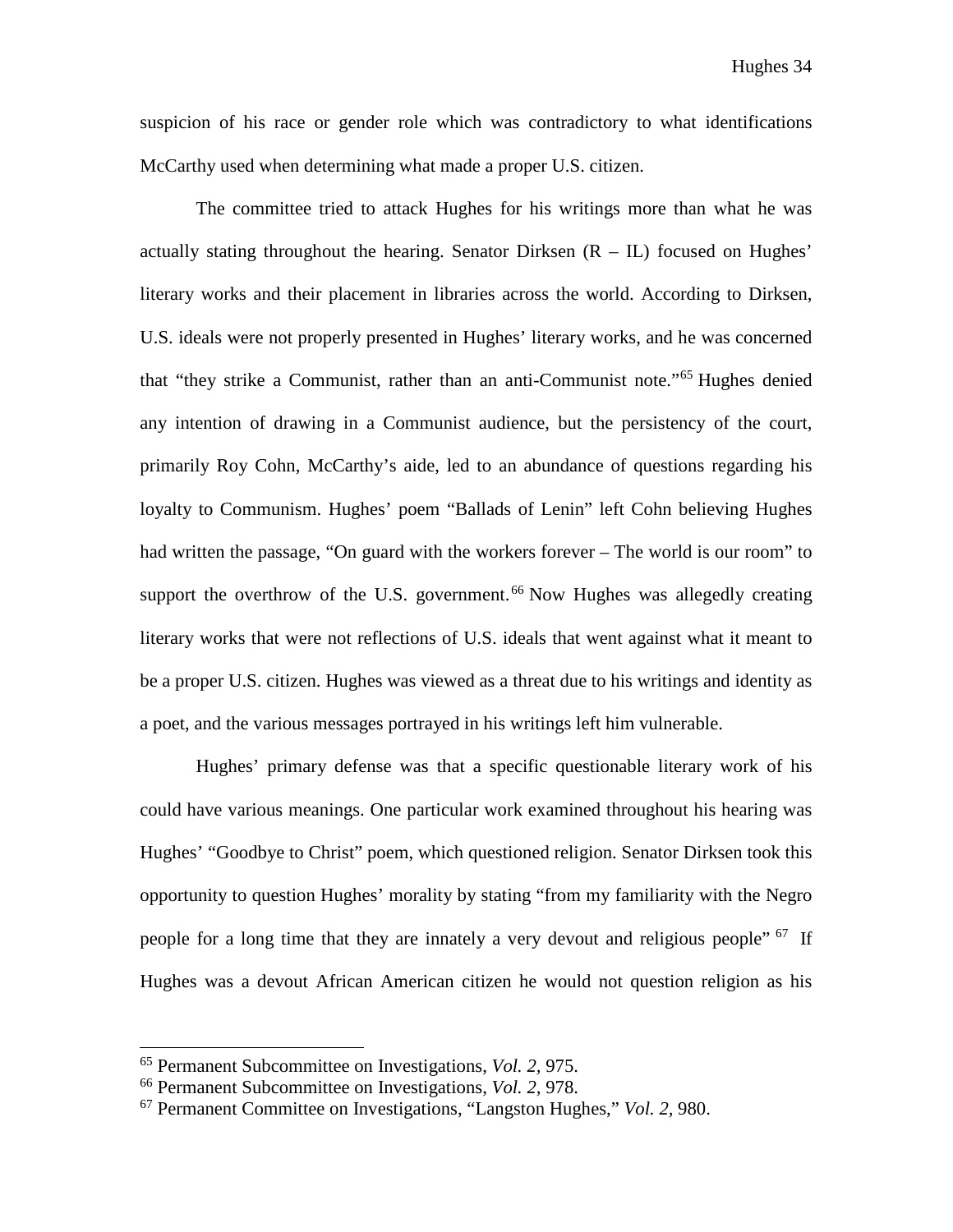poem had. Hughes was going against Senator Dirksen's view of African Americans, and questioning the validity of God within his literary work, especially since the committee was atheist. The committee's baffled reaction to how poetry could have various meanings did not help Hughes. The committee used one meaning of Hughes' literary work to link him to Communism. The committee did not overtly discuss his sexuality, even though they viewed homosexuals as security threats. Hughes' identity as not only a homosexual but as an African American was not directly emphasized as a justifiable reason to suspect him. If Hughes' sexuality had come into question during his hearing he still might have been further suspected of Communism, but in a way that automatically presumed him as a threat.

In contrast to investigating the loyalty of Lewis and Hughes, some individuals accused were scapegoated because of their sexuality that seemed to connect them to Communism; homosexuals were characterized in similar ways to how Communists were also characterized. According to a 1950 Interim Report by the Subcommittee on Investigations, "overt acts of sex perversion, including acts of homosexuality, constitute a crime under the Federal, State, and municipal statues." [68](#page-35-0) In the twentieth century, individuals who "behaved immorally" were persecuted for such acts.<sup>[69](#page-35-1)</sup> Since any act of homosexuality was viewed as illegal, those individuals were thus more vulnerable and suspicious, making them an easy scapegoat. Homosexuality was not only being viewed as an illegal act but according to sexologists, was also "abnormal or sick," and could be

<span id="page-35-0"></span><sup>68</sup> Subcommittee on Investigations, "Employment of Homosexuals and Other Sex Perverts in Government," in *Interim Report*, (Washington: United States Government Printing Office, 1950), 3.

<span id="page-35-1"></span><sup>69</sup> Lillian Faderman, "Introduction," in *Odd Girls and Twilight Lovers: A History of Lesbian Life in Twentieth-Century America,* (New York: The Penguin Group, 1991), 2.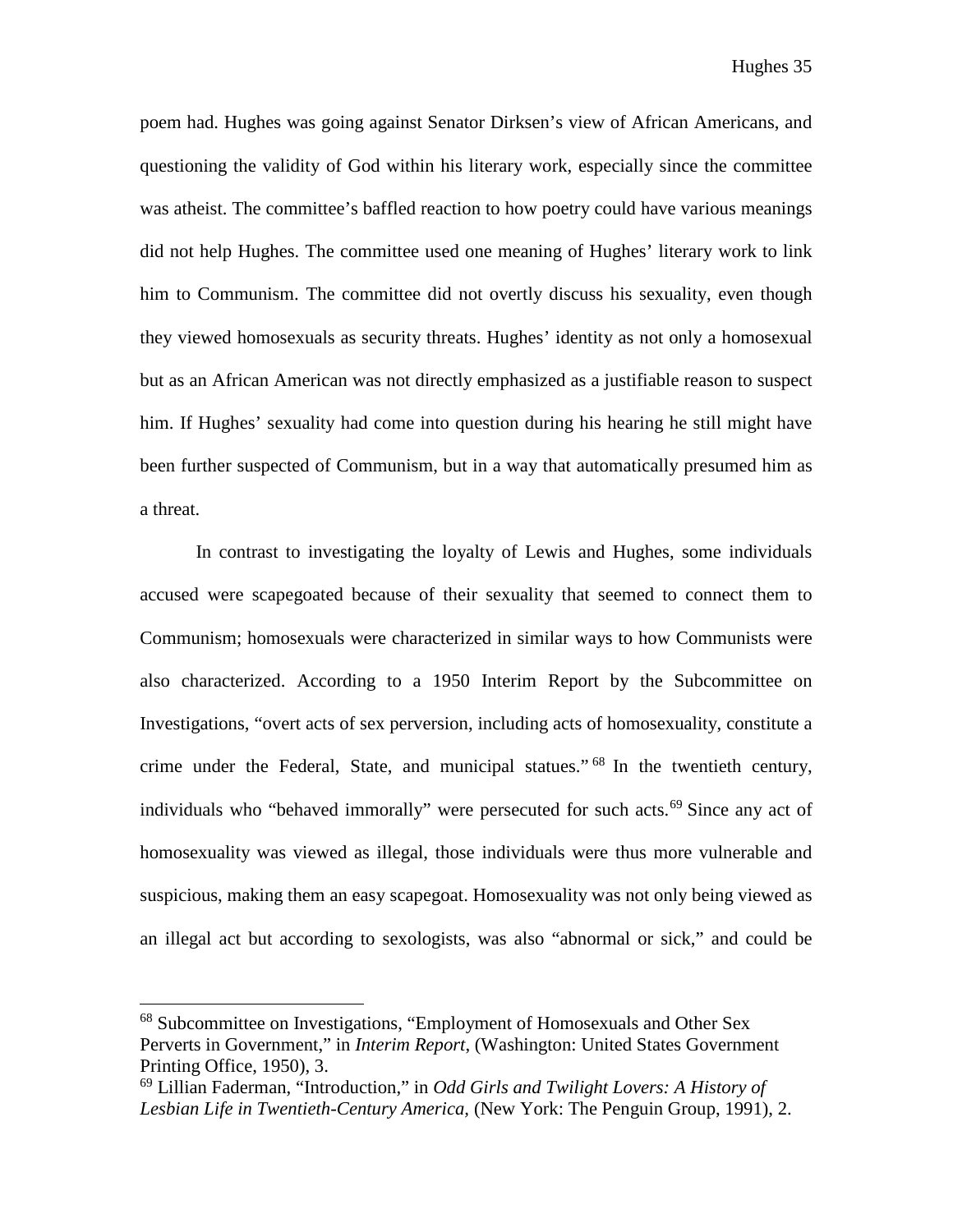described as having "men trapped in women's bodies" and vice versa.  $\frac{70}{10}$  $\frac{70}{10}$  $\frac{70}{10}$  These individuals were already breaking the law because of their differing sexuality. One illegal act could then be connected to other various illegal acts, in this case Communism.

More than just illegal activity, homosexuals and Communists were viewed as related because they both had hidden secrets. As the liberal historian Arthur Schlesinger once stated, "Communism was "something secret, sweaty, and furtive like nothing so much, in the phrase of one wise observer of modern Russian, as homosexuals in a boys' school."<sup>[71](#page-36-1)</sup> If a person was "married and [had] children...they appeared to lead normal lives," but that could also be a cover up of the "perverted activities" of a homosexual lifestyle.<sup>[72](#page-36-2)</sup> The report even went further to describe how homosexual behavior "can pollute a Government office" which provided a reason for persecuting homosexuals because of the fear that homosexual had infiltrated the government just like Communists. [73](#page-36-3) Homosexuals were vulnerable to blackmail, which could lead them to be disloyal possibly not by choice but by accident or unwillingly. It was supposedly a leverage that a Communist could use against a homosexual by threatening to expose them in order to receive government secrets.

The McCarthy committee did question witnesses who had a history of homosexuality, even if they were not initially brought in that premise. On February 2, 1953, Certified Public Accountant Eric Kohler was brought before the committee to discuss a shipment of material sent to Austria, and then transferred out of Austria to

<span id="page-36-0"></span><sup>70</sup> Faderman, *Odd Girls and Twilight Lovers,* 3.

<span id="page-36-1"></span><sup>71</sup> James Patterson, Jr., "Red Scares Abroad and at Home," in *Grand Expectations; The United States, 1945-1974,* (New York: Oxford University Press, 1996), 181.

<span id="page-36-2"></span> $72$  Subcommittee on Investigations, "Employment of Homosexuals," 3.

<span id="page-36-3"></span><sup>73</sup> Subcommittee on Investigations, "Employment of Homosexuals," 4.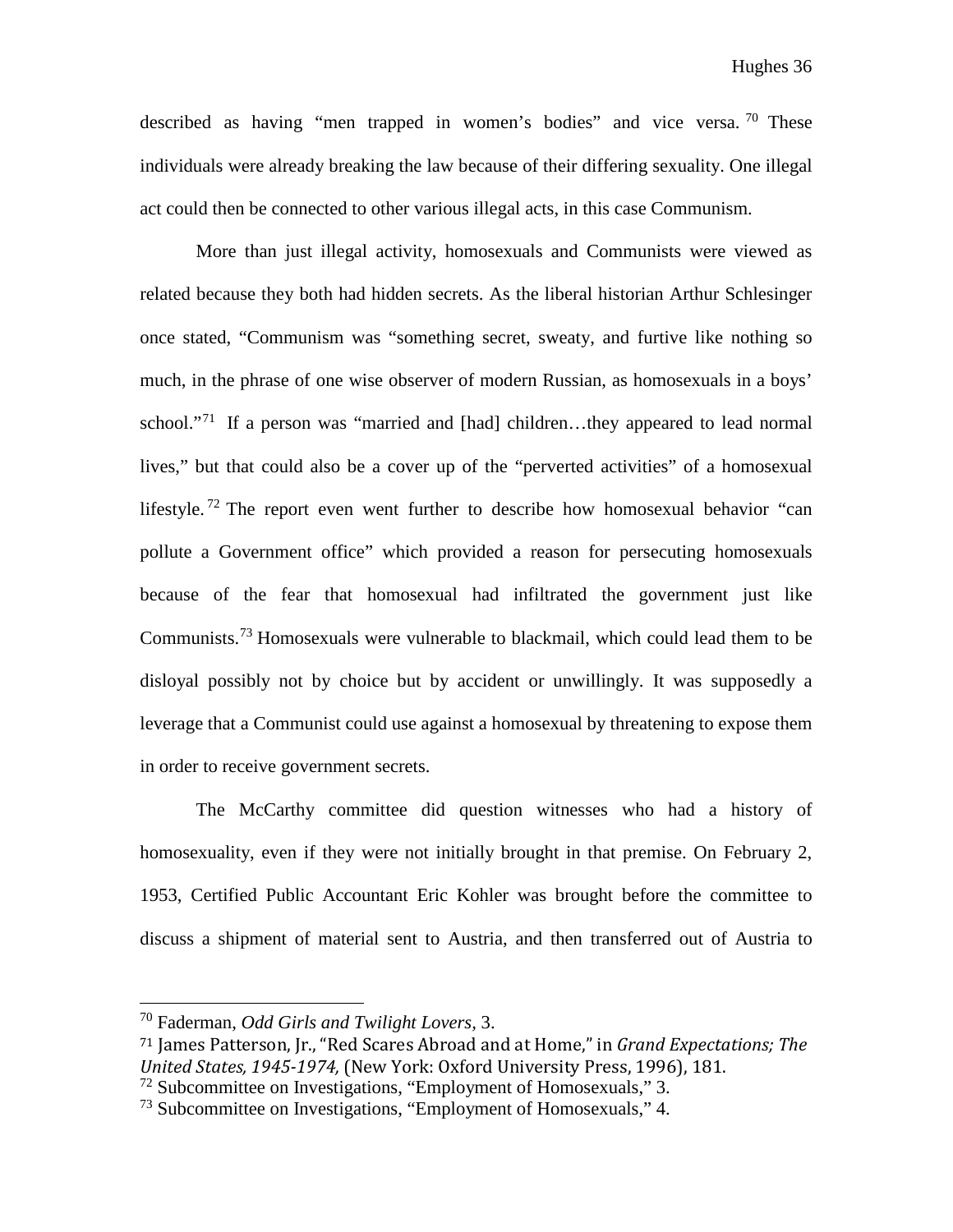Russia.<sup>[74](#page-37-0)</sup> Many of the cases where homosexuality was used against the individual being questioned were first brought to the attention of the government from the "result of an arrest on a morals charge," a euphemism for homosexuality.<sup>[75](#page-37-1)</sup> Prior to questioning Kohler, McCarthy revealed that there were bits of information "on [his] morals, [and] am not interested in [the] morals at all, except in so far as it might result in a security risk," which directly linked Kohler's sexuality to security risks.<sup>[76](#page-37-2)</sup> Even though McCarthy claimed that Kohler's sexuality would not be discussed, it was in fact crucial.

The hearing did discuss the issue of the material being shipped, but it abruptly changed to focus on Kohler's sexuality. Kohler was questioned repeatedly about a man by the name of Bill with whom he had a conversation about Russian ideology. Kohler's allegedly homosexual relationship with Bill caused concern in the hearing because of possible threats of blackmail. The committee referred to a "former intelligence officer, the head of Austrian intelligence during World War I" who was blackmailed because of his homosexuality.<sup>[77](#page-37-3)</sup> McCarthy was assuming that because Kohler did have access to secret documents during his time working in Washington that he could then be blackmailed because of his homosexuality and spill government secrets. This was a widespread belief, exposed in the *Employment of Homosexuals and Other Sex Perverts in Government Interim Report,* which claimed "if blackmailers can extort money from a homosexual under the threat of disclosure, espionage agents [could] use the same type to pressure to extort confidential information or other material they might be seeking."[78](#page-37-4)

<span id="page-37-0"></span><sup>74</sup> Permanent Committee on Investigations, "Eric Kohler," *Vol. 1,* 411.

<span id="page-37-1"></span><sup>75</sup> Subcommittee on Investigations, "Employment of Homosexuals," 12.

<span id="page-37-2"></span><sup>76</sup> Permanent Committee on Investigations, "Eric Kohler," *Vol. 1,* 411.

<span id="page-37-3"></span><sup>77</sup> Permanent Committee on Investigations, "Eric Kohler," *Vol. 1,* 422.

<span id="page-37-4"></span><sup>78</sup> Subcommittee on Investigations, "Employment of Homosexuals," 5.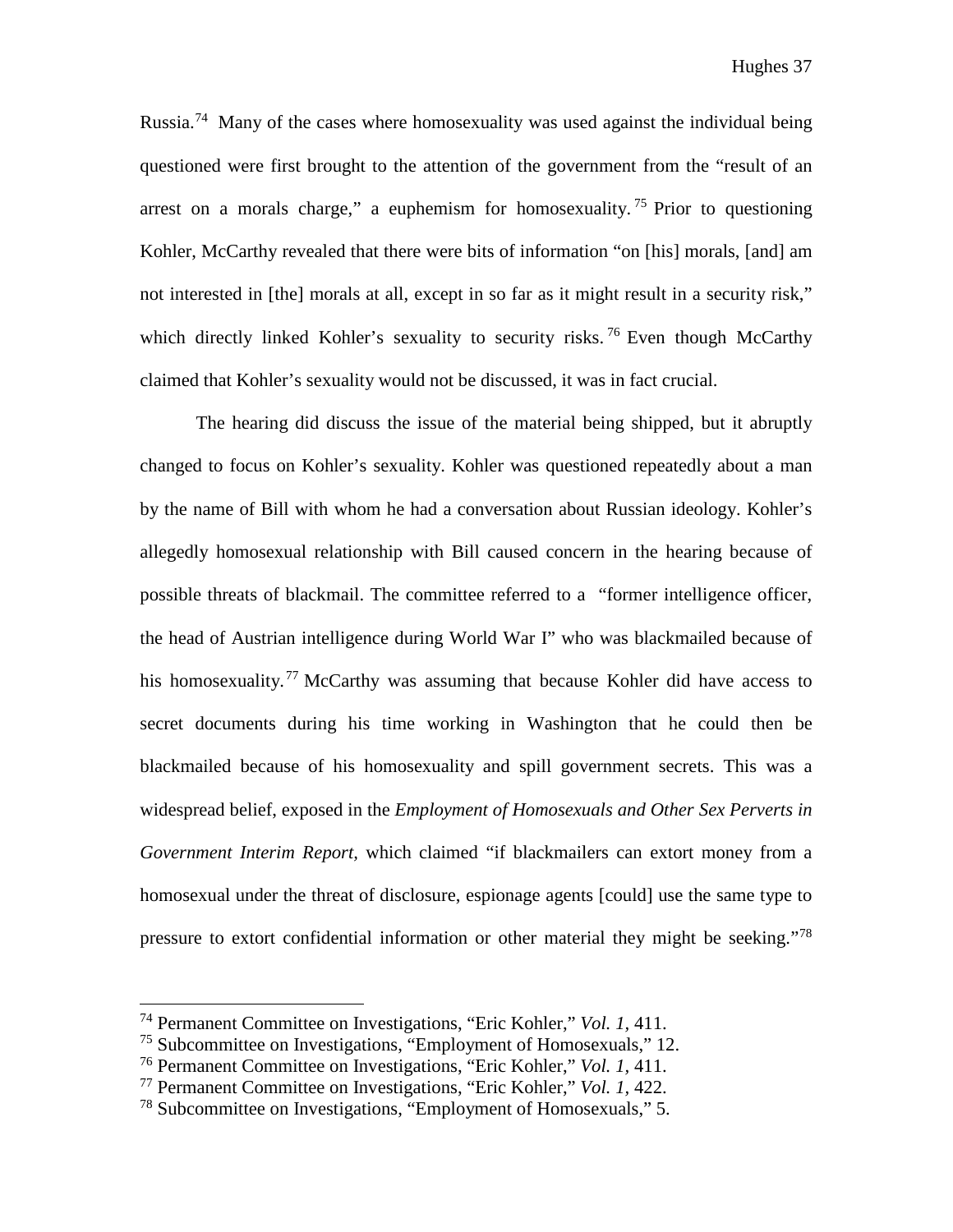McCarthy viewed Kohler as a security risk due to his homosexuality as not just disloyal but as vulnerable to blackmail, and was used as a scapegoat for a Communist threat.

Since January 1, 1947, up until the 1950 publishing of the *Employment of Homosexuals and Other Sex Perverts in Government Interim Report,* there had been 4,954 cases involving charges of homosexuality or other types of sex perversion within the armed services and civilian agencies of the government, including Kohler's.<sup>[79](#page-38-0)</sup> Kohler was viewed as a security risk because of his homosexuality. At the hearing McCarthy read a letter which contained quite descriptive language between Kohler and a different man named Jack that made the committee assume that there was indeed a homosexual relationship between the two men, leading to their belief that Kohler had lied and was lying under oath stated at the beginning of the hearing.<sup>[80](#page-38-1)</sup> Kohler had previously stated that he had not had sexual relations with another man, but the letter suggested otherwise. If anything, the letter encouraged the committee to see homosexuals as untrustworthy as Communists. As the committee put it, "our intelligence agencies agree that men who are homosexual or who are not what is commonly considered normal sexually, are security risks."[81](#page-38-2)

Unlike witch trials, women are no more likely to be scapegoated as compared to men. Brooklyn College professor Helen B. Lewis, wife of Naphtali Lewis, had her hearing on May 25, 1953, under the direction of McCarthy, who began the hearing with a question about her occupation, and then drastically shifted to her allegiance to the

<span id="page-38-0"></span><sup>79</sup> Subcommittee on Investigations, "Employment of Homosexuals," 7.

<span id="page-38-1"></span><sup>80</sup> Permanent Committee on Investigations, "Eric Kohler," *Vol. 1,* 436.

<span id="page-38-2"></span><sup>81</sup> Permanent Committee on Investigations, "Eric Kohler," *Vol. 1,* 424.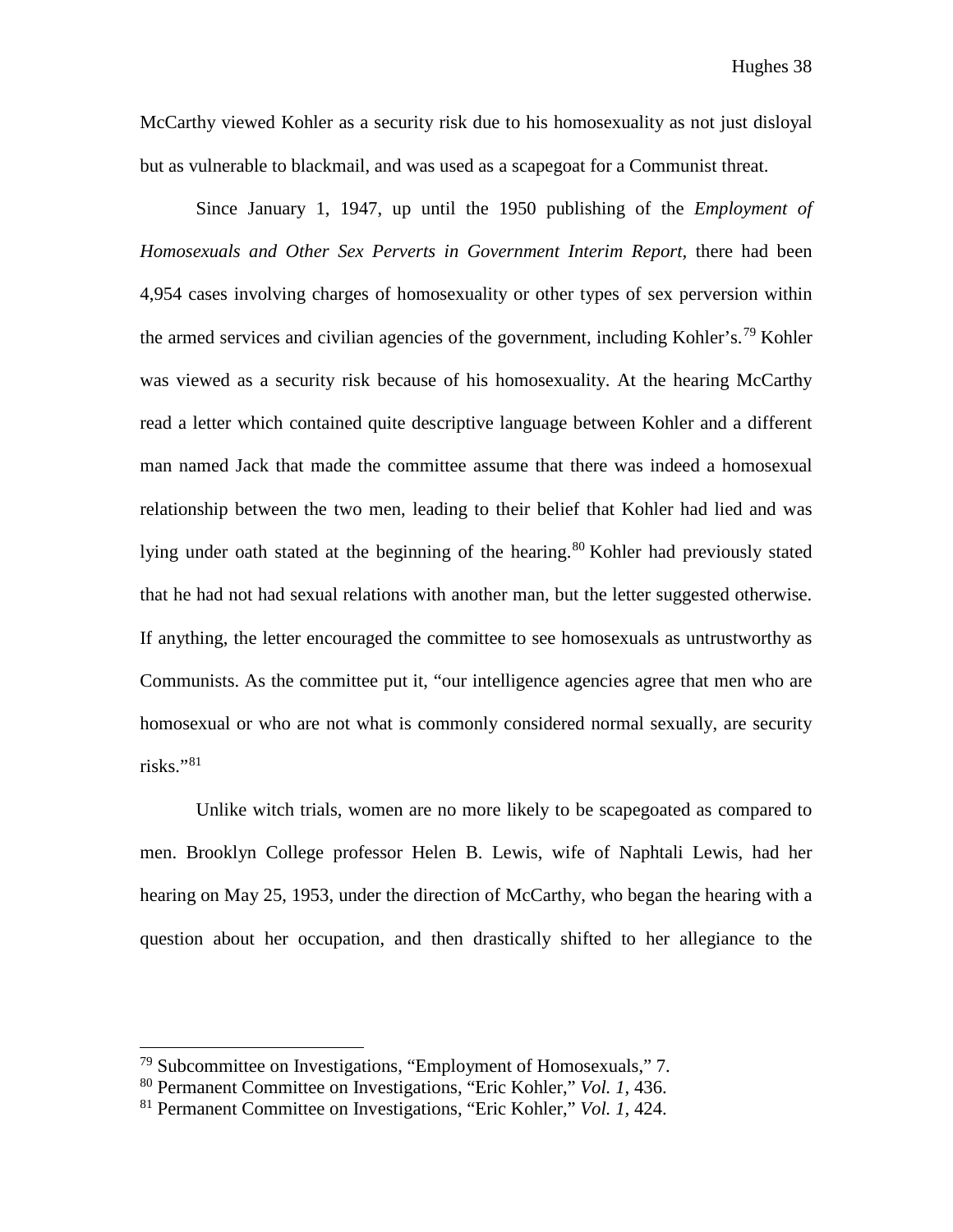Communist party.<sup>[82](#page-39-0)</sup> Committee member Cohn then rapidly attacked her "declining to answer that question under privileges afforded [her] by the Fifth Amendment," which numerous accused citizens had used during the hearings. The committee members continued to push Helen Lewis even though she had invoked the Fifth Amendment as her reason for declining to answer. Here, Helen Lewis was not naming names or revealing any information that she could have known, which to the committee was evidence of guilt.

The committee viewed Lewis as suspicious because she refused to give information. The committee then discussed her husband, Naphtali Lewis, and the Student Exchange Program. Helen Lewis had needed a passport in order to accompany her husband to Europe for the exchange program, and McCarthy was aware of the importance it held to her. McCarthy began referencing the possibility that Helen Lewis might receive a passport if she revealed information about her husband's alleged Communist affiliation.<sup>[83](#page-39-1)</sup> As a wife, it was assumed from the committee, particularly Senator Jackson that "if [Helen] were a member of the Communist party and [Naphtali] were her husband" they would have known about each other's Communist affiliations.<sup>[84](#page-39-2)</sup> The committee asserted their claim that Helen was allowed to refuse to give information about her husband because "there [was] no such thing as an absolute privilege between husband and wife," according to Cohn.<sup>[85](#page-39-3)</sup> The committee disregarded Lewis' loyalty to her husband, eventually arguing that it would have been better for Lewis to reveal information for the safety of the United States. McCarthy even went so far as to threaten

<span id="page-39-0"></span><sup>82</sup> Permanent Committee on Investigations, "Helen B. Lewis," *Vol. 2,* 1246.

<span id="page-39-1"></span><sup>83</sup> Permanent Committee on Investigations, "Helen B. Lewis," *Vol. 2,* 1249.

<span id="page-39-2"></span><sup>84</sup> Permanent Committee on Investigations, "Helen B. Lewis," *Vol. 2,* 1239.

<span id="page-39-3"></span><sup>85</sup> Permanent Committee on Investigations, "Helen B. Lewis," *Vol. 2,* 1250.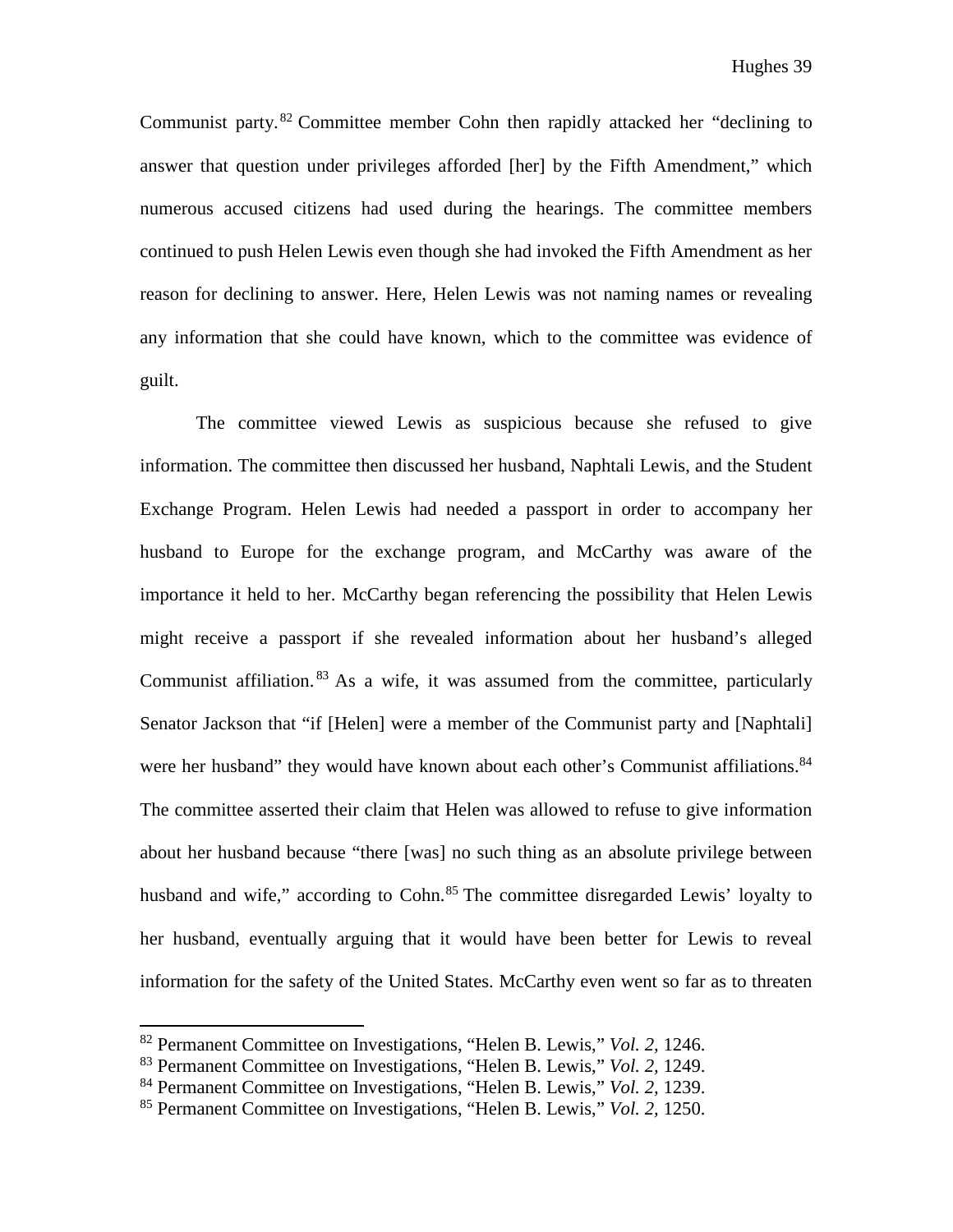Helen Lewis by stating "I doubt very much that a passport will be granted to someone…to represent us…unless you come in and tell us about your activity in the party" as a way of blackmailing her.<sup>[86](#page-40-0)</sup> Lewis contested their views that loyalty to country was more important than loyalty to spouse.

Eslanda Goode Robeson was an African American woman who also went through the hearings during the Red Scare. Starting on July 7, 1953, Robeson dealt with a bombardment of questions pertaining to her affiliation with the Communist party. <sup>[87](#page-40-1)</sup> Robeson declined to answer numerous times, invoking the Fifth Amendment as others had done thus giving the idea she had something to hide. But the committee became even more suspicious due to her marriage to singer Paul Robeson. McCarthy was interested in the marriage due to Paul Robeson's previous hearing in front of HUAC where he was blacklisted for Communist affiliations in 1946. [88](#page-40-2) Eslanda Robeson's role within her marriage to Paul Robeson could have made the committee suspicious of her loyalty because of her husband's Communist affiliations. The committee could have viewed her as more of a threat because of Paul Robeson, and if she had not been Paul Robeson's wife then maybe she would not have been suspected. The committee also could have questioned her husband about the same affiliation to Communism regarding Eslanda. The relationship between husband and wife led the committee to assume that Eslanda Robeson would have Communist secrets from her husband that she could share with the committee. Robeson refused to give in to McCarthy, who stated he was "going to make [the woman] answer" the given questions, even with the proclamation of the Fifth

<span id="page-40-0"></span><sup>86</sup> Permanent Committee on Investigations, "Helen B. Lewis," *Vol. 2,* 1251.

<span id="page-40-1"></span><sup>87</sup> Permanent Committee on Investigations, "Eslanda Goode Robeson," *Vol. 2,* 1224.

<span id="page-40-2"></span><sup>88</sup> Permanent Committee on Investigations, "Eslanda Goode Robeson," *Vol. 2,* 1223.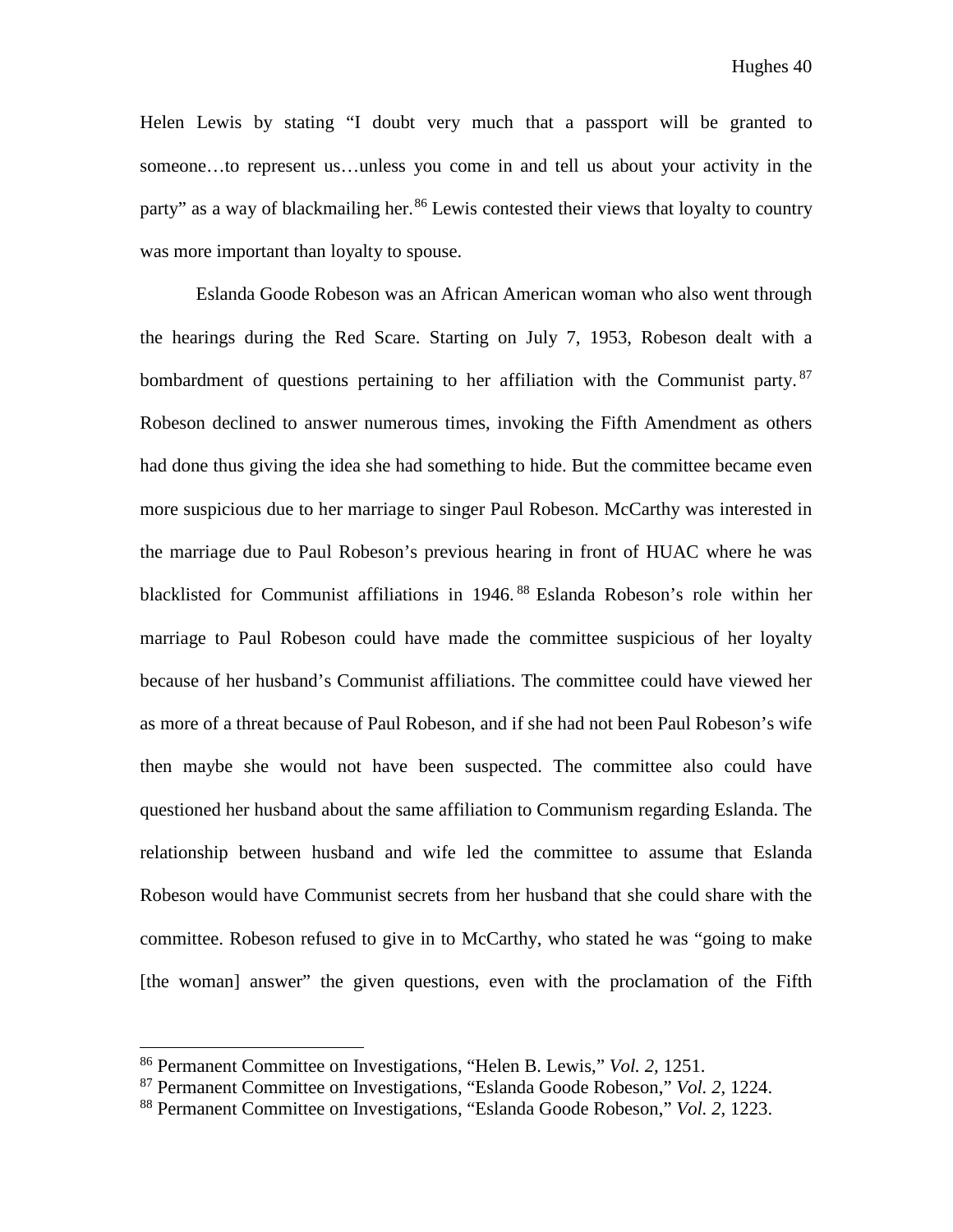Amendment. <sup>[89](#page-41-0)</sup> This type of aggression was prevalent through many hearings, yet Robeson was not giving in to her assumed duty as a wife to know or reveal any information. Again the committee did not overtly discuss gender, but rather it tried to get her to abandon her allegiances to her husband and demonstrate loyalty to her nation instead.

More concretely, Robeson faced criticism about her writings during her hearing, primarily when Senator Symington took over as chairman and asked her if she had the ability to write her book *African Journey* by herself.<sup>[90](#page-41-1)</sup> Symington's criticism indicated that Robeson should not have been able to create her informative book without aid from an outside source, possibly a Communist aid which would be likely if her husband was suspicious of Communist affiliations. Robeson's *African Journey* detailed her travels and anthropological observations which described the importance of individual independence. [91](#page-41-2) The committee assumed that Robeson's allegiance was in a singular idea rather than the collective idea of fighting Communism within the United States. Again, the committee believed influence of her book represented the voice of others associated with Communism . [92](#page-41-3)

Robeson's writings faced criticism based on the message that the committee had interpreted with the importance of individualism within a country rather than promoting a united nation. The committee viewed her work as not only farfetched for her to do by herself, but also as praise for Communism, which encouraged individuals to overthrow their government. The committee saw an African American woman writing about a

<span id="page-41-0"></span><sup>89</sup> Permanent Committee on Investigations, "Eslanda Goode Robeson," *Vol. 2,* 1225.

<span id="page-41-1"></span><sup>90</sup> Permanent Committee on Investigations, "Eslanda Goode Robeson," *Vol. 2,* 1225.

<span id="page-41-2"></span><sup>91</sup> Permanent Committee on Investigations, "Eslanda Goode Robeson," *Vol. 2,* 1226.

<span id="page-41-3"></span><sup>92</sup> Permanent Committee on Investigations, "Eslanda Goode Robeson," *Vol. 2,* 1226.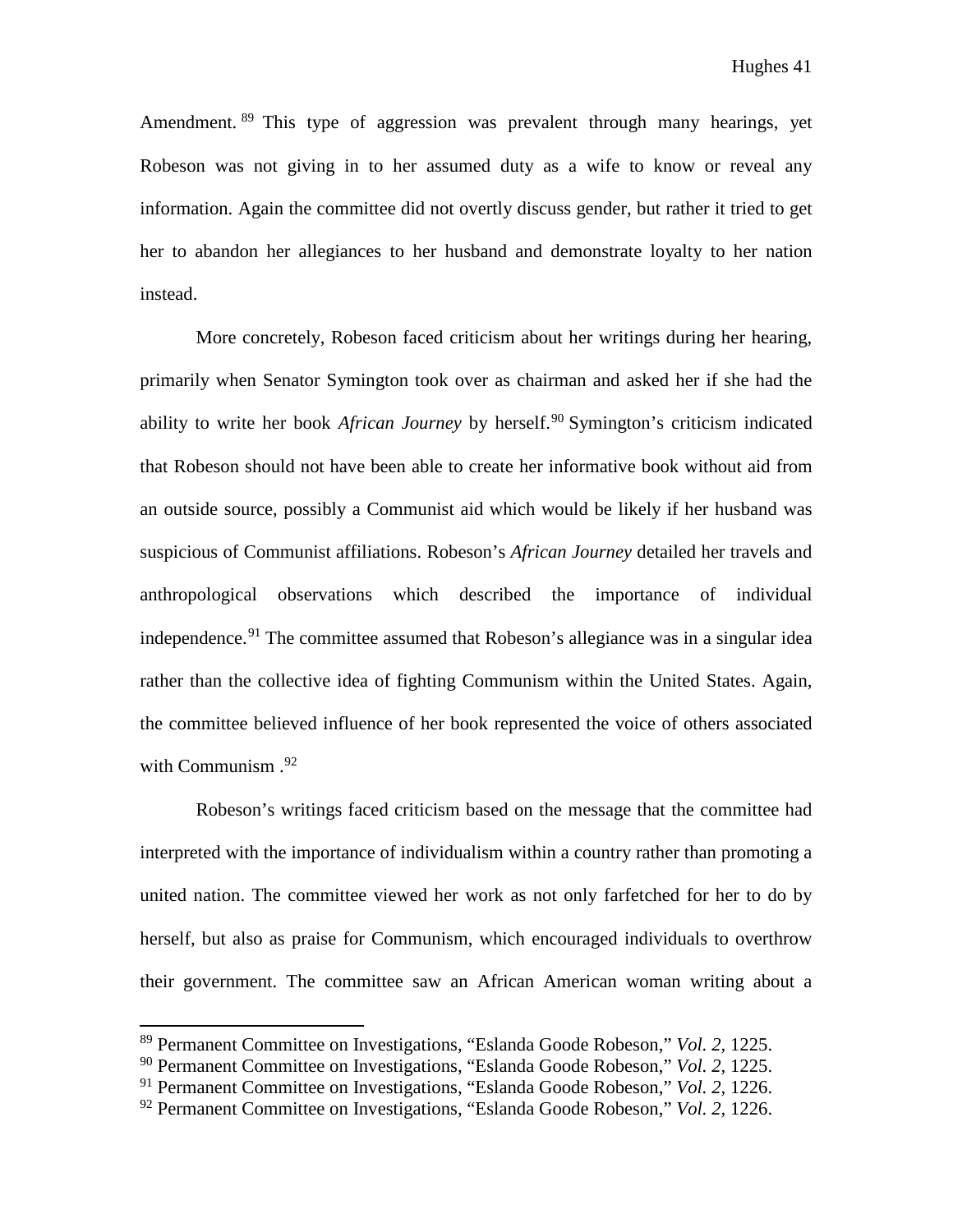stronger sense of individual unity as evidence of Communism. Robeson's allegiances were also questioned by Symington, who accused her of not being "a good American and at the same time dedicated to the overthrow of the government by force and violence."<sup>[93](#page-42-0)</sup> Robeson's writings convinced the committee that she was a Communist because they used her writings to confirm to a proper verdict that she would be a likely sympathizer.

Writers, such as Langston Hughes and Eslanda Robeson, were viewed as threats due to the committee's interpretation of their writings. Hughes and Robeson were vulnerable to the criticisms of the committee members through the singular interpretation of their writings that the committee members viewed as threatening. Since the committee was already consumed with fear, the literary works would then be viewed as negative works that described a false U.S. ideology or going against an already perceived assumption of religion. Then for professors Naphtali Lewis and his wife Helen Lewis, their vulnerability stemmed from their lack of knowledge pertaining to Communism, which drew suspicions of being able to travel to Europe for educational purposes. The hearings did not revolve around specific gender roles, but interrogators did challenge husband and wife loyalty. Married couples such as the Lewis' and Robesons held questionable notions of marriage roles for a husband and wife to share secrets together, or for the case of the hearing anything related to Communism. The committee also linked homosexuality and Communism together, and they viewed a person's sexual identity as an easy target for accusations. Eric Kohler's hearing was executed because of his homosexual identity and the threat of government secrets being shared to Communist affiliates. The fear of homosexuality was placed above other worries that the committee

<span id="page-42-0"></span><sup>93</sup> Permanent Committee on Investigations, "Eslanda Goode Robeson," *Vol. 2,* 1226.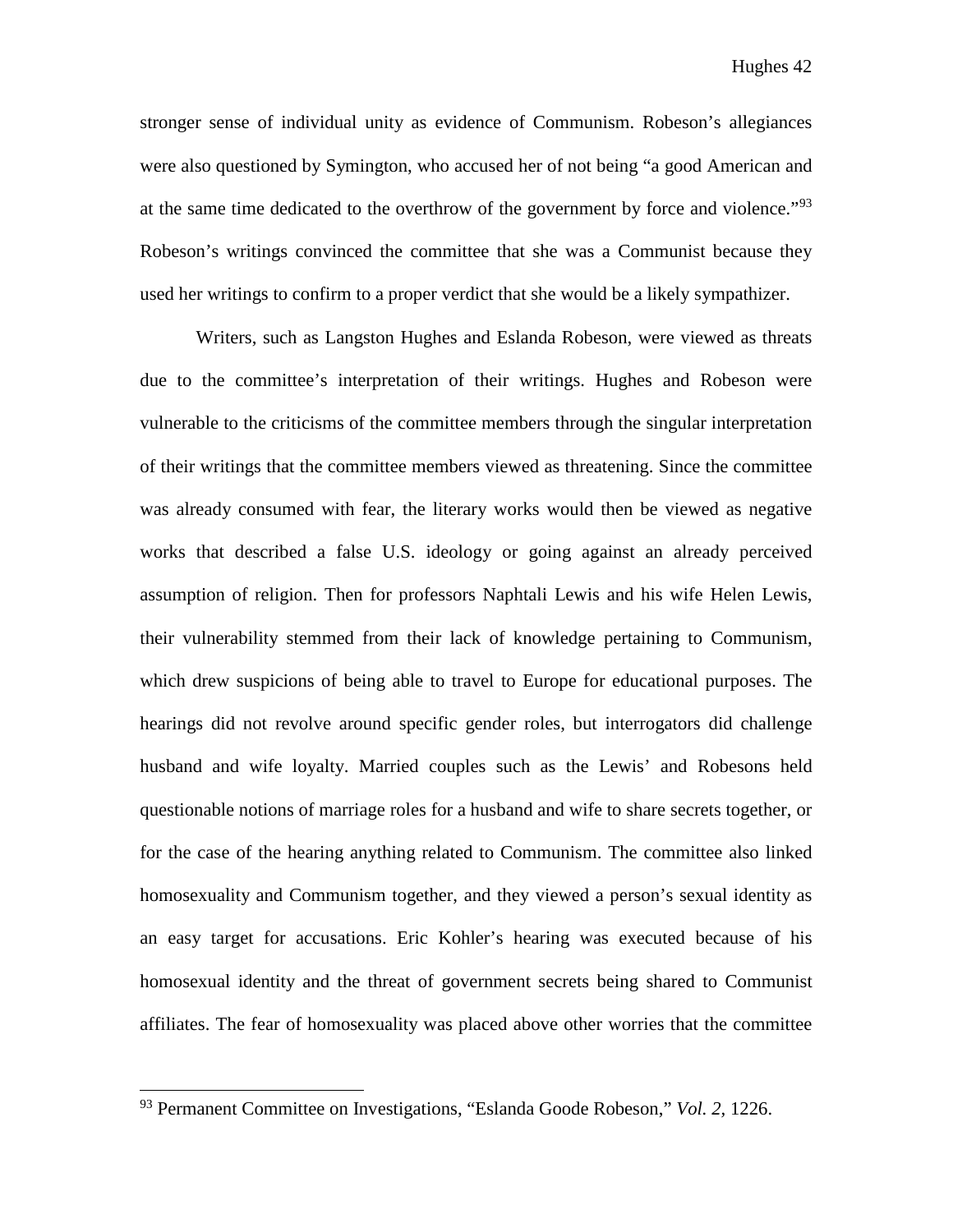Hughes 43

had in regard to maintaining social security of the United States. Although the committee focused on an individual's sexual identity as a threat, they also were concerned with the social roles men and women were going against.

The two eras created varying reasons for the persecution of specific individuals who went against the social norms at the time. The Puritan standard of 1690s Salem Village established roles that both men, but primarily women, had to follow suit. Women more than men were persecuted and accused of witchcraft due to an abundancy of reasons including appearance both physically and verbally, inheritance of money, and other chance events. Puritan women had that specific gender role to fulfill, and if they did not it demonstrated they were witches. Fast forward 250 years to women during the 1950s Red Scare, and a comparison can be made regarding the assumed female role within society. Rather than physical differences, women were suspected of Communism due to their identity as a proper loyal U.S. citizen. The committee in the hearing viewed women as not leading a moral good citizen lifestyle through withholding information from the committee in regards to their husbands, or even not knowing any information about their husbands' possible Communist affiliations. A Puritan woman was viewed as a threat due to her physical ailments towards the afflicted girls and her varying characteristics whereas 1950s women were accused of having Communist affiliations if they withheld information. Although the 1690s gender role of women contrasts to what was expected of 1950s women, the collectivity of women were nonetheless viewed as scapegoats because of social discrepancies deemed unfit by the larger powers at hand.

Men during the Salem witch crisis were accused of witchcraft for varying reasons as compared to women. The accusations against men referred to their position within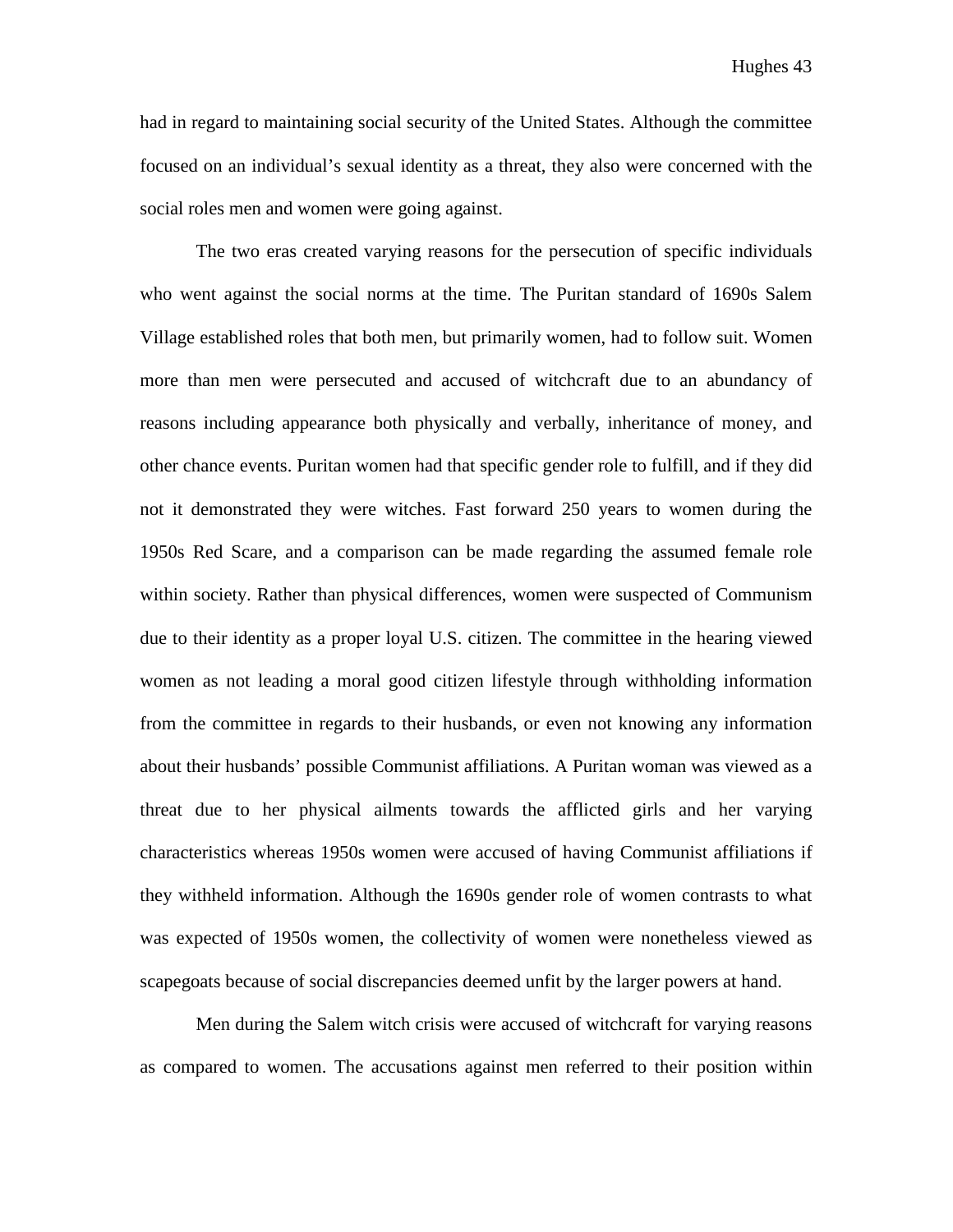society where they had to lead by example for the other members of Salem Village. The rumors of having intimate relations with Indians gave the fearful villagers a reason to scapegoat the men who were going against the Puritan standard. The men were also targeted for outcomes that were either by their profession or coincidence. By trading weapons to the Indians and French as a source of income and sometimes cheating the Indians through trade deals, the Puritan men involved would be targeted as responsible for the massacres of New England villages. The men were being persecuted for physical evidence of social discrepancies. In the 1950s the same differences followed suit through the respectable role of a man with suspicion of Communism if he had withheld information or promoted the overthrowing of the government through literary works. The ideology of men aiding a type of negative power, either through the devil in colonial times or Communism in the 1950s, went against their roles as protector to the stability of the current social norms.

Men as well as women were persecuted in the Salem witch trials for acting against their specific gender roles, where in comparison those accused of Communist affiliations were targeted for other reasons. Poets were targeted for their poetry, professors for teaching, wives for their husbands, and most importantly homosexuals for being gay. In that sense, the people persecuted in 1950s Red Scare were viewed as going against their social roles that the larger power of the committee deemed unfit for social security. The variations of social and gender norms created groups of vulnerable people who were used as scapegoats.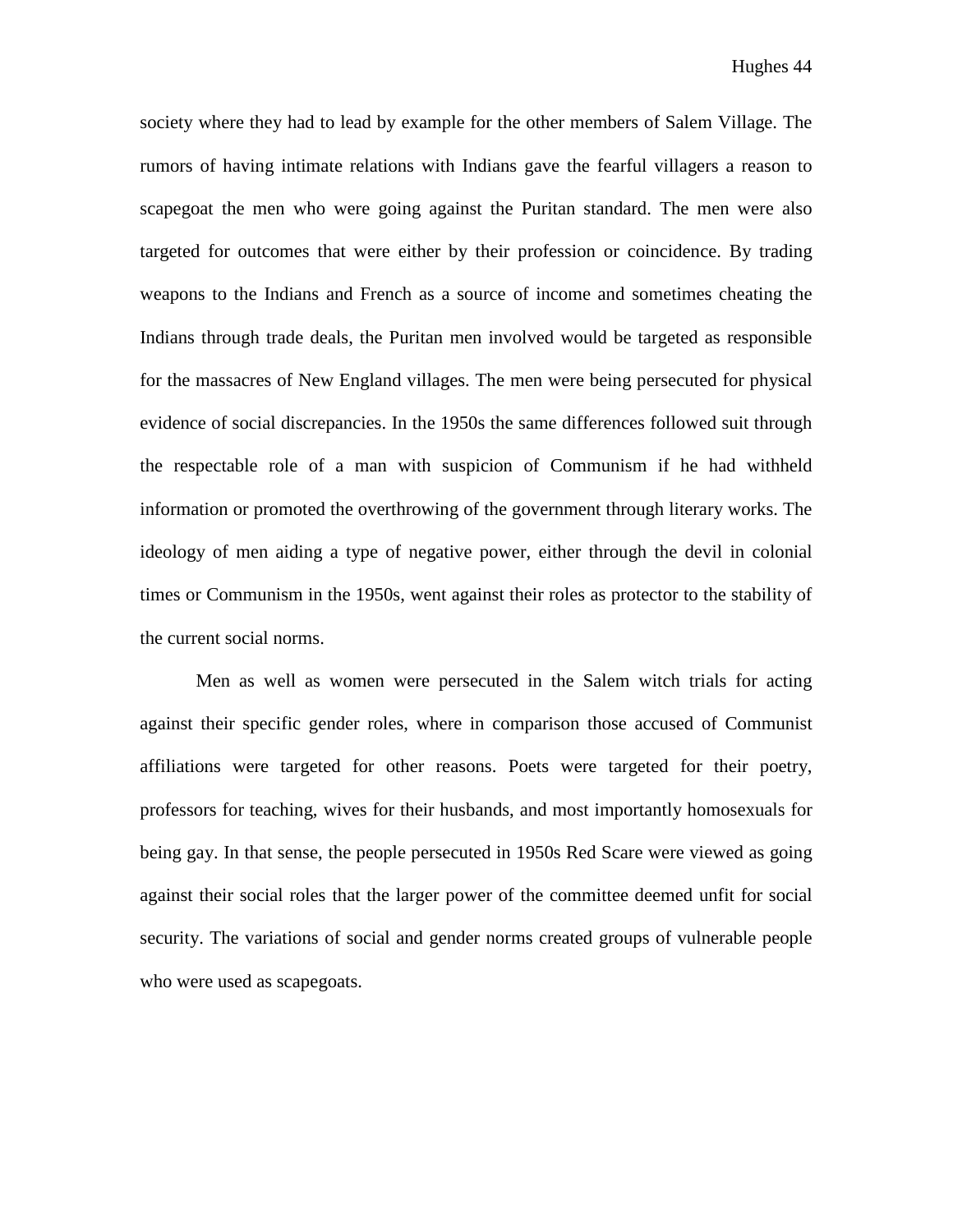Hughes 45

#### Conclusion:

The continuation of scapegoating specific groups of people for an external threat seems to be a reoccurring tradition in the history of the United States. Such an event occurred in Salem Village in the 1690s where men, but primarily women, were held responsible by their communities for frontier wars, disease, the loss of trade, and the hardships of life. Then in the 1950s Cold War United States, the overwhelming fear of Communism infiltrating the United States and overthrowing the government demanded finding those who were responsible. Both eras used vulnerable groups of individuals as scapegoats to try and maintain power over the social norms that the communities depended on. Individuals did not control those norms; a woman in Salem could not necessarily control a change in social standing because of a male death, but that change was deemed as a threat any way. The same can be said of a woman or man who spoke out or wore a different dress in public and was viewed as threatening social norms. Both examples resulted in the persecution of individuals for the crime of witchcraft. In 1950s Red Scare, gender roles were not as worrisome as roles for a good citizen and then the larger threat of homosexuality. The threat of homosexuality was linked to the security of the government. Men and women who went against their given social norms, whether they be based in gender or sexuality were viewed as threats and needed to be expelled from their communities to ensure the continuation of a safe and secure place, just like the threat of Muslims. The two eras demonstrated the scapegoating of various individuals who had gone against the presumed social norm roles placed upon them by Puritan standards of men and women as well as fulfilling the role of a good citizen through the McCarthy committee's definition of proper African Americans, married couples, and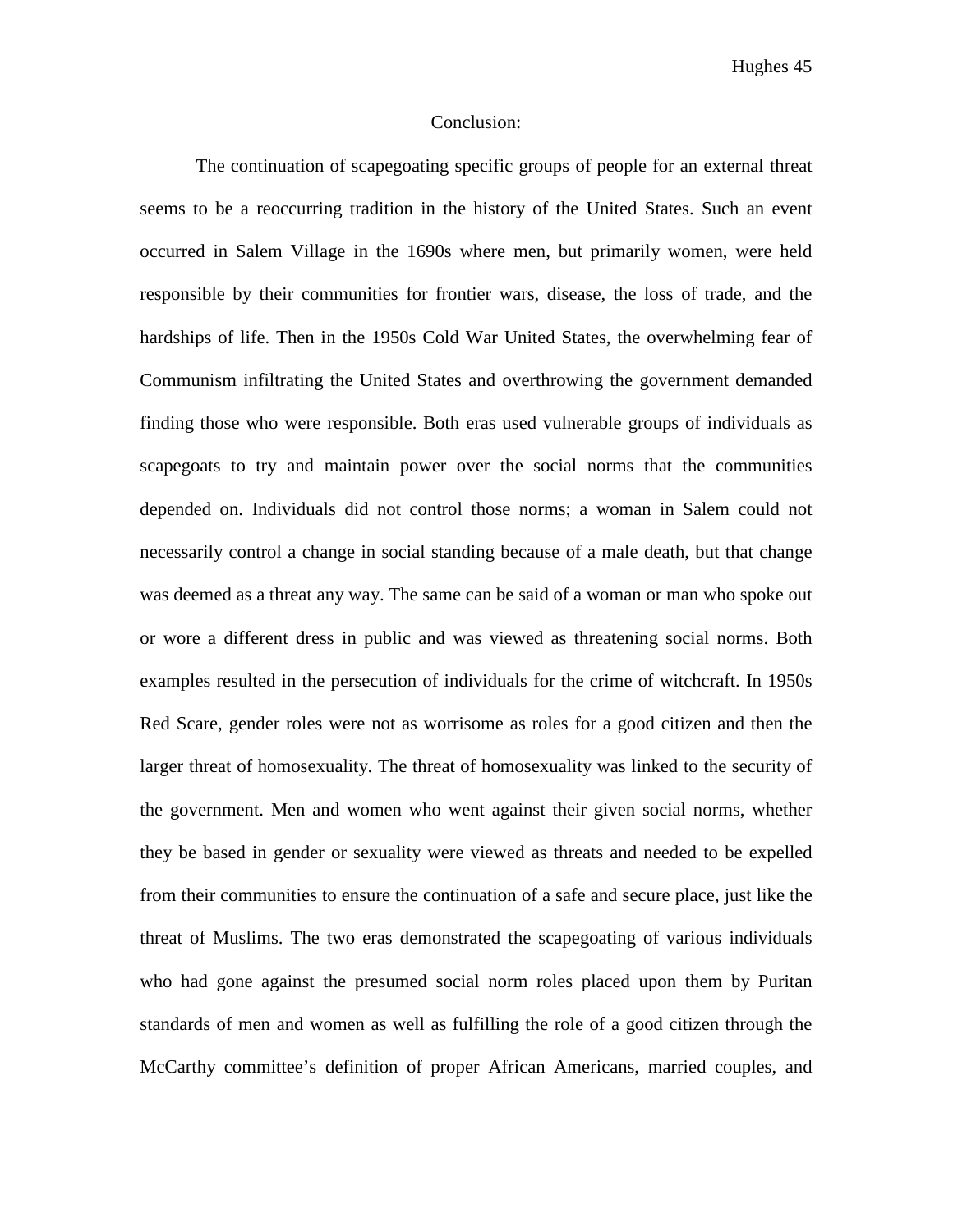individuals of differing sexuality. These individuals who were not fitting into the social normalcy of the given time period were casted out of society, just as what Republican Presidential nominee Donald Trump has promised to do with Mexicans and Muslims. Accused witches and Communists make up a larger group with the addition of Mexicans and Muslims who are vulnerable to accusations of terrorism and social security because of the fear emanating from U.S. citizens who only view them as threats. This repetitive nature of fear being a driving force of the persecution of vulnerable and minority individuals will be continuous.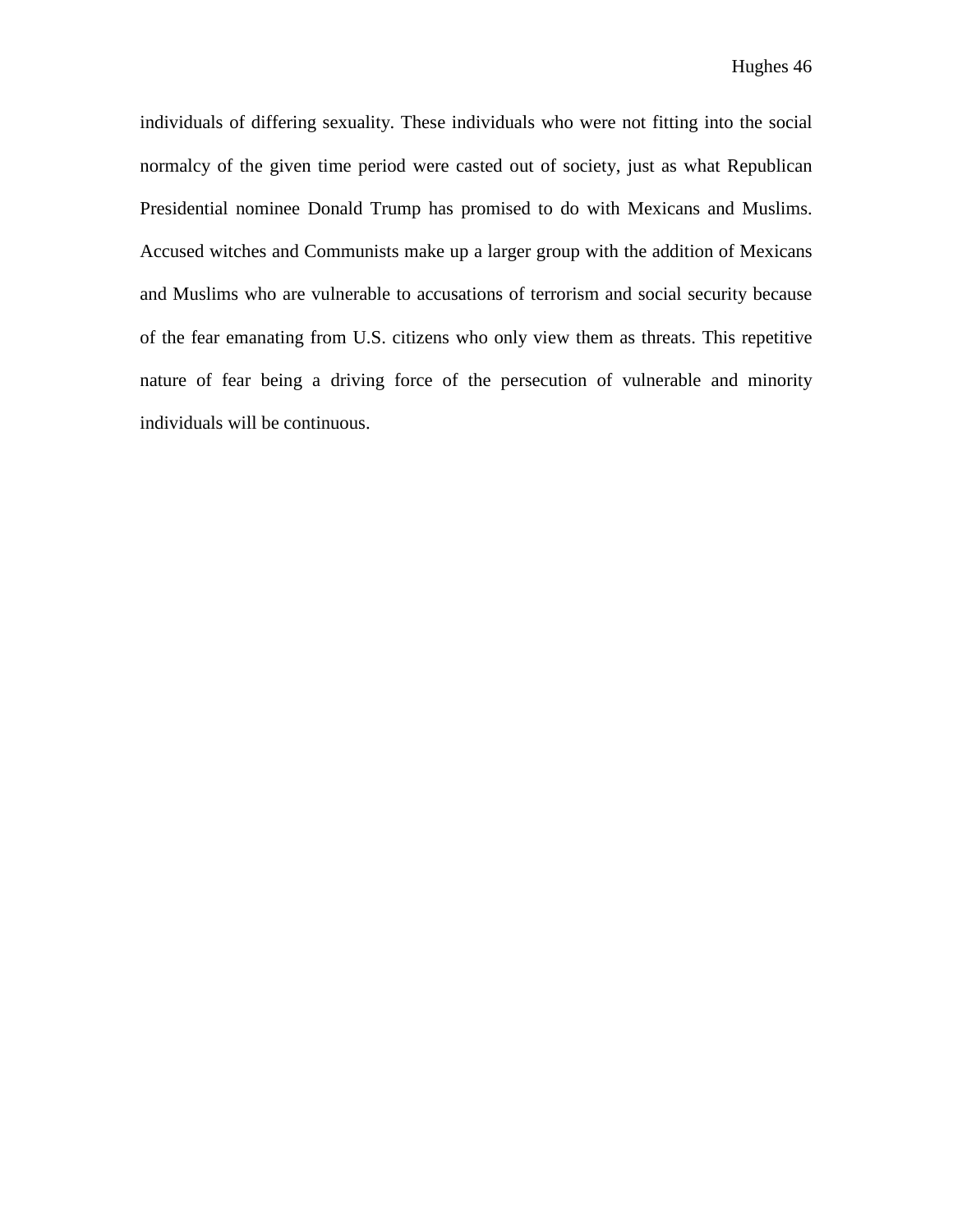## Bibliography

Bobic, Igor. "Donald Trump Calls For 'Complete Shutdown' of Muslims Entering the U.S.," *Huffington Post*, December 8, 2015. Accessed February 4, 2016. http://www.huffingtonpost.com/entry/donald-trump-muslim-immigrationus\_us\_5665f75de4b072e9d1c7252b.

Boyer, Paul, and Nissenbaum, Stephen ed. *The Salem Witchcraft Papers: Verbatim Transcripts of the Legal Documents of the Salem Witchcraft Outbreak of 1692, Vol. 1.* New York: Da Capo Press, 1977.

Foner, Eric. *Give Me Liberty! An American History*, vol. 1. New York: Norton & Company Inc., 2005.

Fried, Richard M. *Nightmare in Red: The McCarthy Era in Perspective.* Oxford: Oxford University Press, 1990.

Holpuch, Amanda. "Trump re-ups Controversial Muslim ban and Mexico Wall in First Campaign Ad," *theguardian*, January 4, 201. Accessed February 3, 2016. http://www.theguardian.com/us-news/2016/jan/04/donald-trump-great-again-firstcampaign-ad-isis-mexico-wall-muslim-ban.

Johnson, David K. *The Lavender Scare: The Cold War Persecution of Gays and Lesbians in the Federal Government.* Chicago: The University of Chicago Press, 2004.

Karlsen, Carol F. *The Devil in the Shape of a Woman.* New York: W. W. Norton & Company Inc., 1998.

Linder, Doug. *Trial of the Rosenbergs: An Account.* Accessed on March 12, 2016. http://law2.umkc.edu/faculty/projects/ftrials/rosenb/ROS\_ACCT.HTM.

Norton, Mary Beth. *In the Devil's Snare.* New York: Vintage Books, 2005.

Parris, Samuel. "The Sermon Notebook of Samuel Parris*,*" *Salem Witch Trials: Documentary Archive and Transcript Project*. 1689. Accessed March 11, 2016. http://salem.lib.virginia.edu/sermons/parris16920327.html.

James Patterson. *Grand Expectations; The United States, 1945-1974.* New York: Oxford University Press, 1996.

Permanent Subcommittee on Investigations. *Executive Session of the Senate Permanent Subcommittee on Investigations of the Committee on Government Operations, Vol. 2. ed.* January 2003. Washington: U.S. Government Printing Office, 1953.